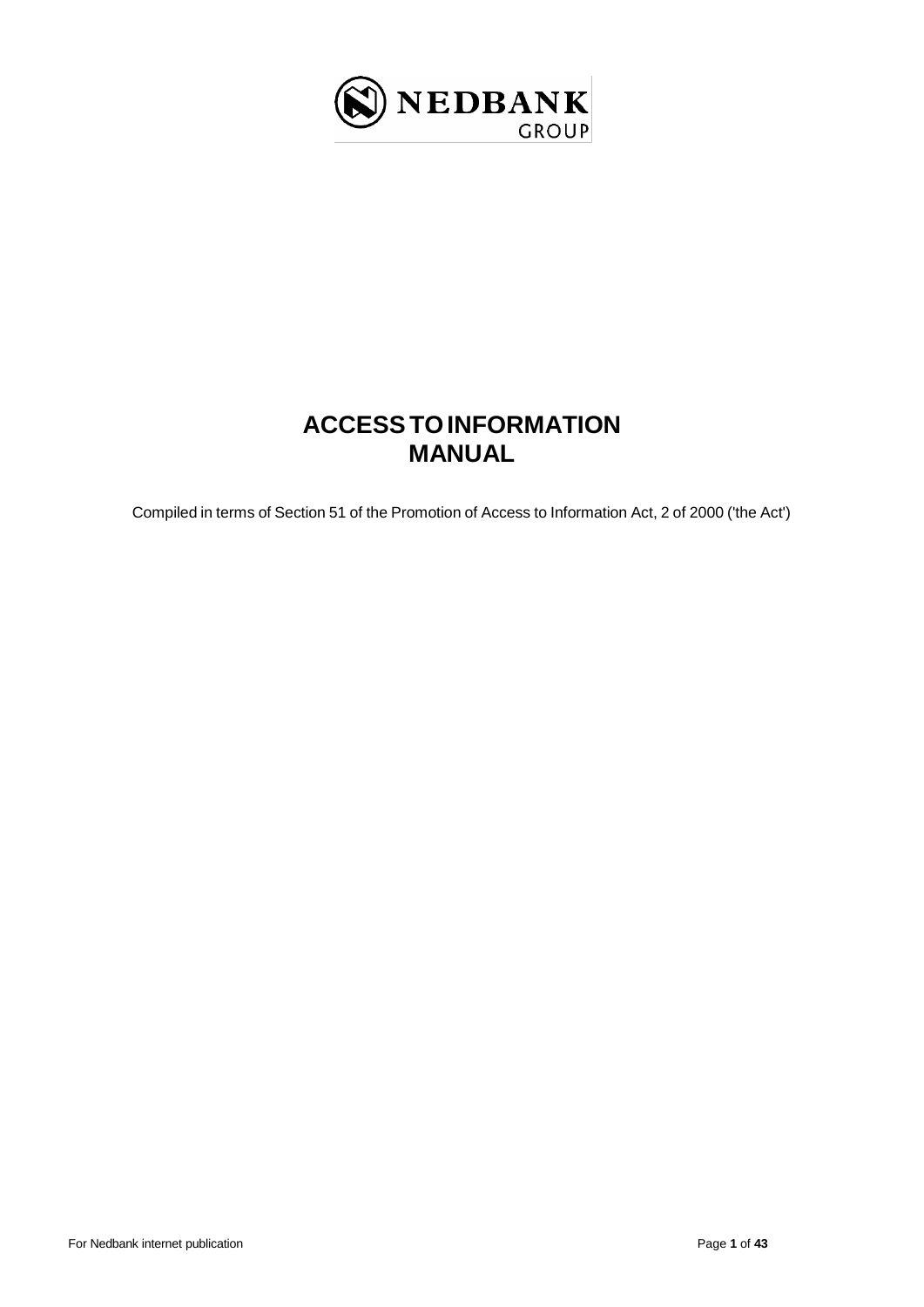

# <span id="page-1-0"></span>**Table contents**

# **Table of Contents**

| 1                                                                                                                           |  |
|-----------------------------------------------------------------------------------------------------------------------------|--|
| 2                                                                                                                           |  |
| 3                                                                                                                           |  |
| 4<br>4.1<br>4.2<br>4.3                                                                                                      |  |
| 5<br>Are you submitting the request for the exercise or protection of any of your legitimate rights? 6<br>5.1<br>5.2<br>5.3 |  |
| 6<br>6.1<br>6.2<br>6.3                                                                                                      |  |
| 7                                                                                                                           |  |
| 8                                                                                                                           |  |
| 9                                                                                                                           |  |
|                                                                                                                             |  |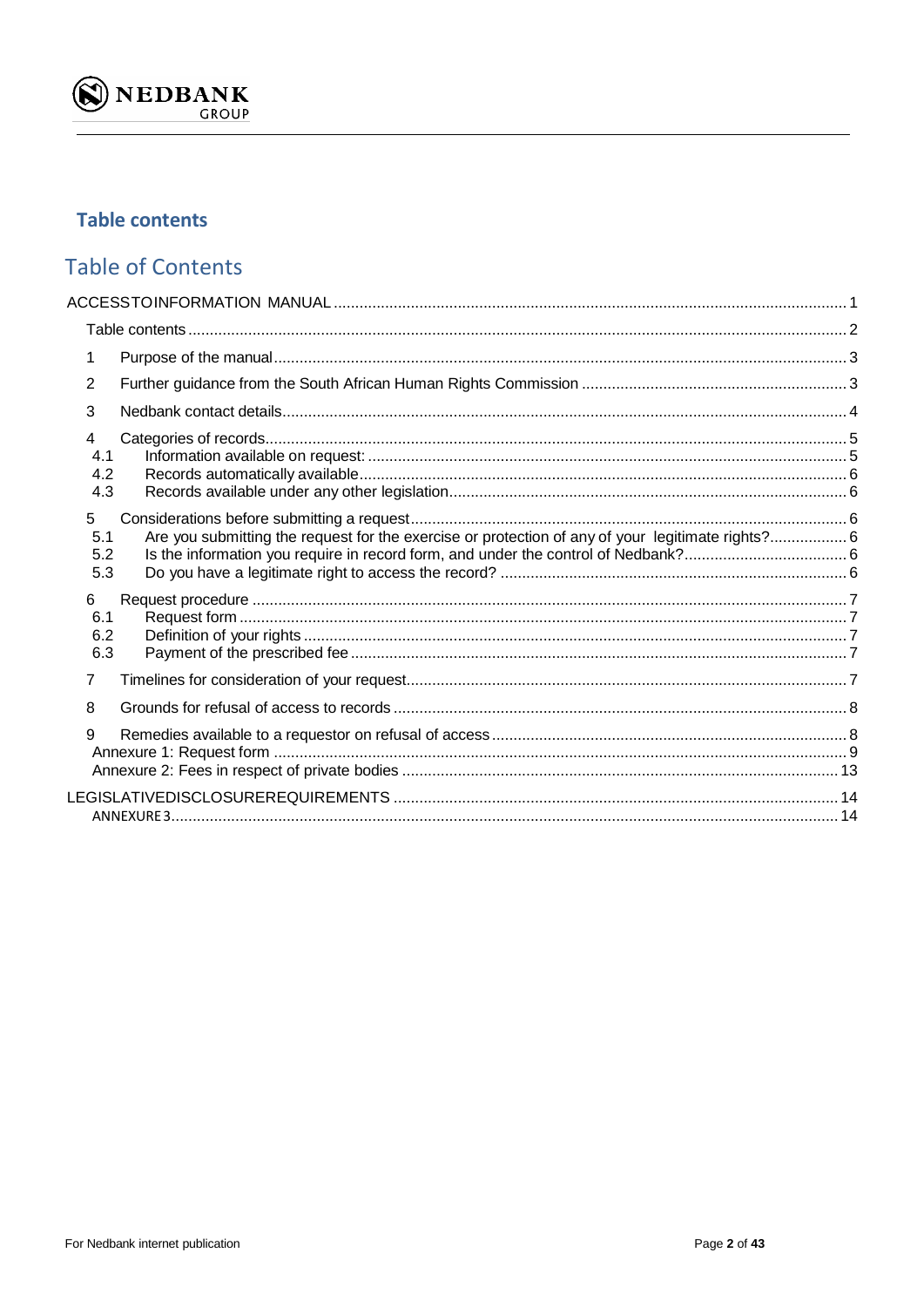

## <span id="page-2-0"></span>**1 Purpose of the manual**

This guide to accessing records held by Nedbank Group is intended to provide guidelines to members of the public who wish to exercise their constitutional right to access to information.

Below you will find information on how to lodge your request; a description of the types of records that will be made available; grounds for refusal; what procedure will be followed in considering your request; the applicable fee structure; and information on the appeals procedure should you not be satisfied with the outcome of your request.

## <span id="page-2-1"></span>**2 Further guidance from the South African Human Rights Commission**

The South African Human Rights Commission ('SAHRC') is required by legislation to provide a guide to the Act. Further information is available from the SAHRC at:

The South African Human Rights Commission PAIA Unit; The Research and Documentation Department;

| Postal address:    | Private Bag 2700<br>Houghton<br>2041      |
|--------------------|-------------------------------------------|
| Telephone:<br>Fax: | +27 (0) 11 484 8300<br>+27 (0)11 484 1360 |
| Website:           | www.sahrc.org.za                          |
| Email:             | paia@sahrc.org.za                         |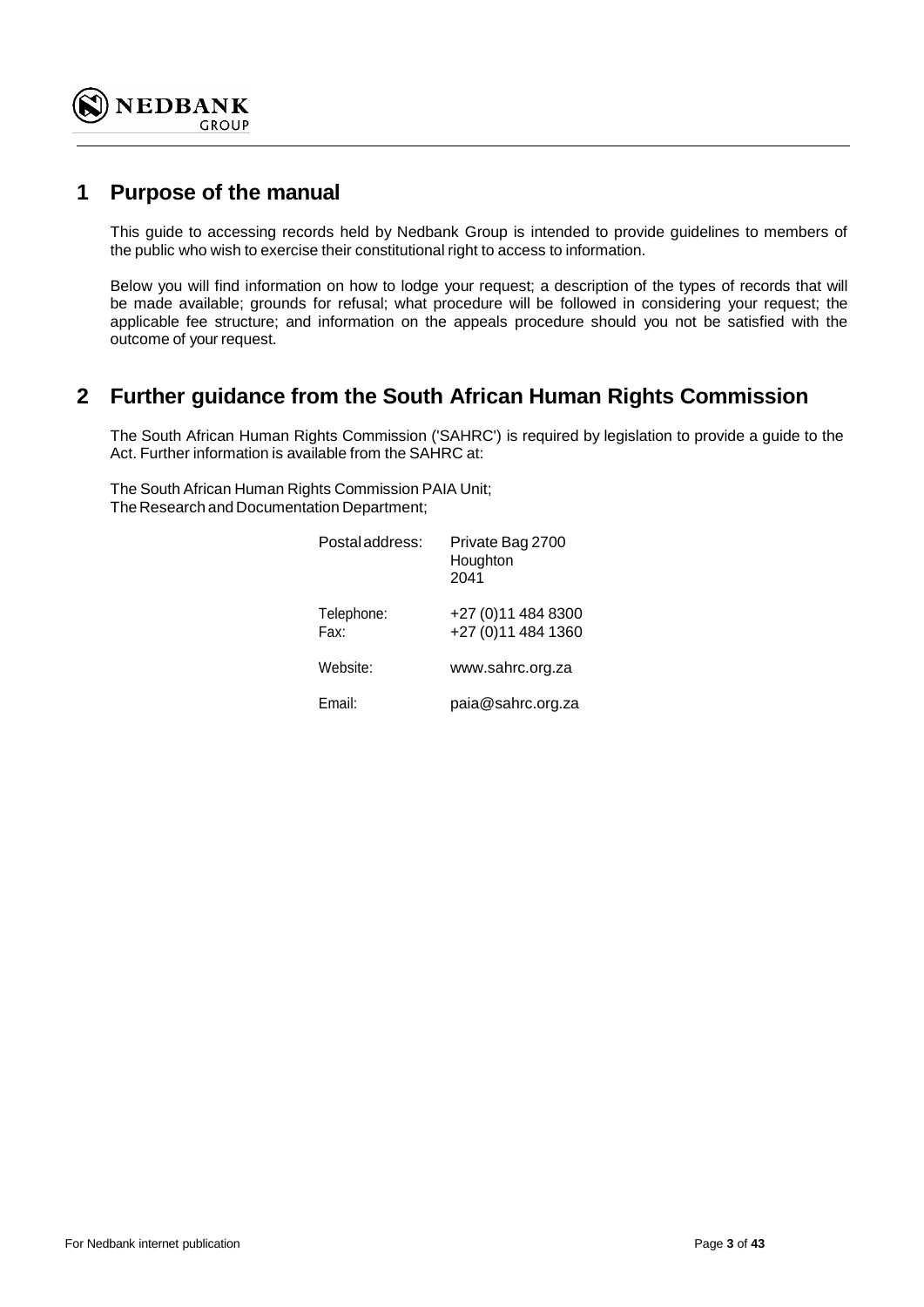

# <span id="page-3-0"></span>**3 Nedbank contact details**

| Information Officer: | Mr. Neelesh Mooljee<br>Information Protection Officer |                                            |  |
|----------------------|-------------------------------------------------------|--------------------------------------------|--|
|                      | Physical address: 135 Rivonia Road                    | Sandown<br>Sandton<br>Johannesburg         |  |
|                      | Postal:                                               | PO Box 653640<br>Benmore Gardens<br>2196   |  |
|                      | Tel:<br>Fax:                                          | +27 (0) 11 294 7130<br>+27 (0) 11 295 7130 |  |
|                      | Email:                                                | neeleshm@nedbank.co.za                     |  |
|                      | Website:                                              | www.nedbank.co.za                          |  |

### **Deputy Information Officer**: Mr. Stephan Badenhorst Enterprise Governance and Compliance: Privacy Manager

| Physical Address: 135 Rivonia Road | Sandown<br>Sandton<br>Johannesburg         |
|------------------------------------|--------------------------------------------|
| Postal:                            | PO Box 653640<br>Benmore Gardens<br>2196   |
| Tel:<br>Fax:                       | +27 (0) 11 294 9842<br>+27 (0) 11 295 9842 |
| Email:                             | stephanb@nedbank.co.za                     |
| Website:                           | www.nedbank.co.za                          |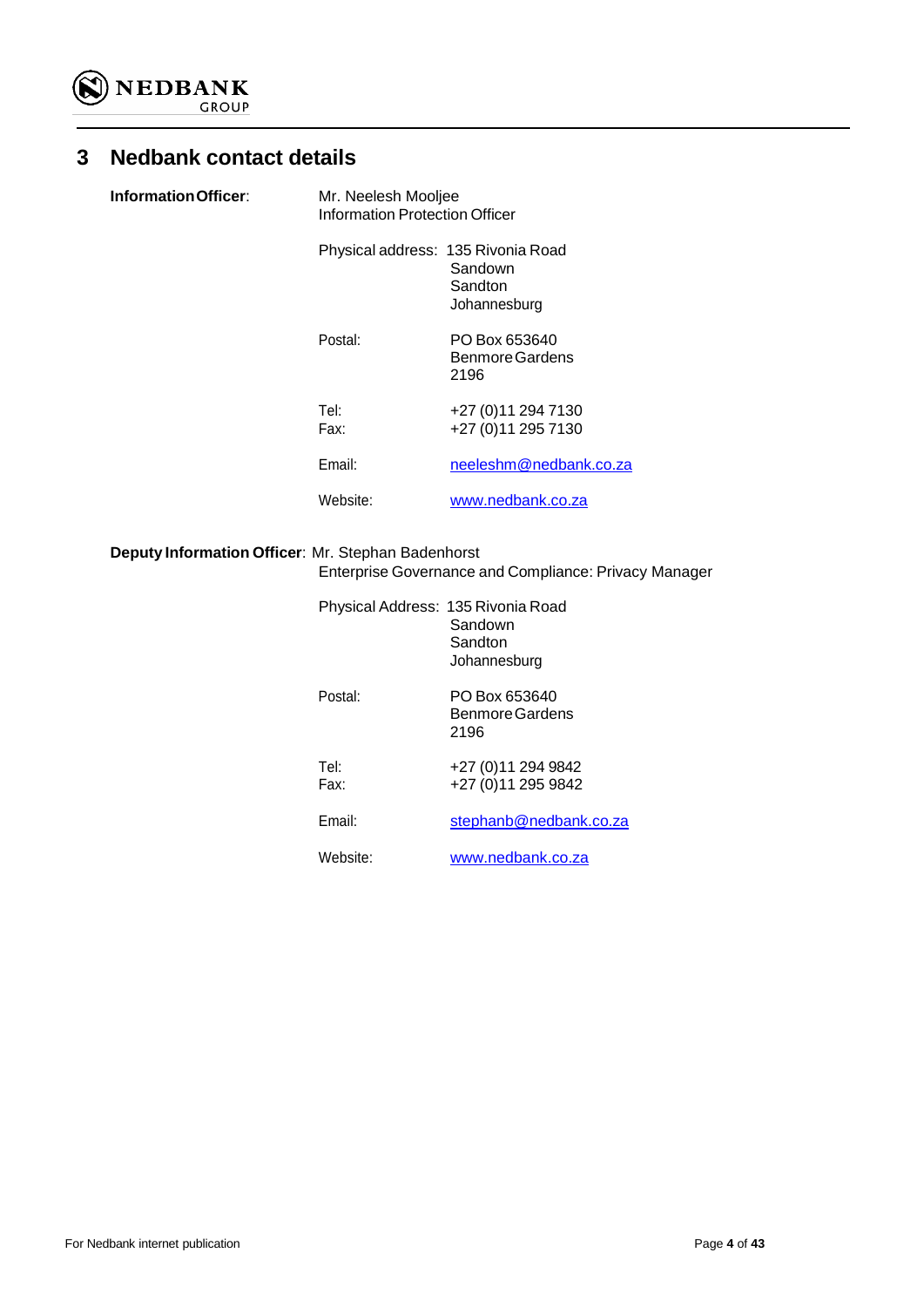

## <span id="page-4-0"></span>**4 Categories of records**

### <span id="page-4-1"></span>**4.1 Information available on request:**

Nedbank Group has under its control or in its possession the following categories of records under the subjects described below. The categories of records are not exhaustive and are subject to amendment from time to time. A request made for access to these records will not be automatically granted, but will be evaluated in accordance with the provisions of the Act, any other legal requirements and Nedbank's policies.

| <b>Record category</b>          | Record category description                                                                           |
|---------------------------------|-------------------------------------------------------------------------------------------------------|
| <b>Accounting</b>               | Formal books of account and financial statements                                                      |
|                                 | <b>Source documents</b>                                                                               |
|                                 | Customs and excise and transport                                                                      |
| <b>Company secretarial</b>      | Banking                                                                                               |
|                                 | Credit provision                                                                                      |
|                                 | Financial advisory and intermediary services                                                          |
|                                 | <b>Medical schemes</b>                                                                                |
|                                 | Pension funds                                                                                         |
|                                 | Property                                                                                              |
|                                 | Stockbroking                                                                                          |
|                                 | JSE-listing requirements                                                                              |
|                                 | <b>Strate</b>                                                                                         |
|                                 | Holding and nominee companies                                                                         |
| <b>Client records</b>           | Banking and deposit-taking (includes FICA)                                                            |
|                                 | <b>Money broking</b>                                                                                  |
|                                 | <b>Bearer warrants</b>                                                                                |
|                                 | Collective investment schemes                                                                         |
|                                 | Long-term insurance                                                                                   |
|                                 | Short-term insurance                                                                                  |
|                                 | Pension funds                                                                                         |
|                                 | Securities services (general)                                                                         |
|                                 | <b>JSE</b> equities                                                                                   |
|                                 | <b>Trust services</b>                                                                                 |
|                                 | <b>Deceased clients</b>                                                                               |
|                                 | <b>Insolvent clients</b>                                                                              |
|                                 | Fixed-property auctions                                                                               |
| Human resources                 | Statutory employee records                                                                            |
|                                 | Other employee records                                                                                |
| <b>Physical security</b>        | Internal security services and firearms                                                               |
| <b>Health and safety</b>        | Construction administration and safety                                                                |
|                                 | Elevators, escalators and passenger conveyors, lifting                                                |
|                                 | machinery tools and tackle                                                                            |
|                                 | Electricalinstallations                                                                               |
|                                 | Fire equipment                                                                                        |
|                                 | Noise                                                                                                 |
|                                 | Hazardous chemical substances                                                                         |
| <b>National payment systems</b> | Records obtained by 'system participants' during the                                                  |
|                                 | course of the operation and administration of the                                                     |
|                                 | settlement system. Records of payment instructions                                                    |
|                                 | generated and/or obtained. Records obtained during<br>the course of operation and administration of a |
|                                 | payment or Reserve Bank settlement system.                                                            |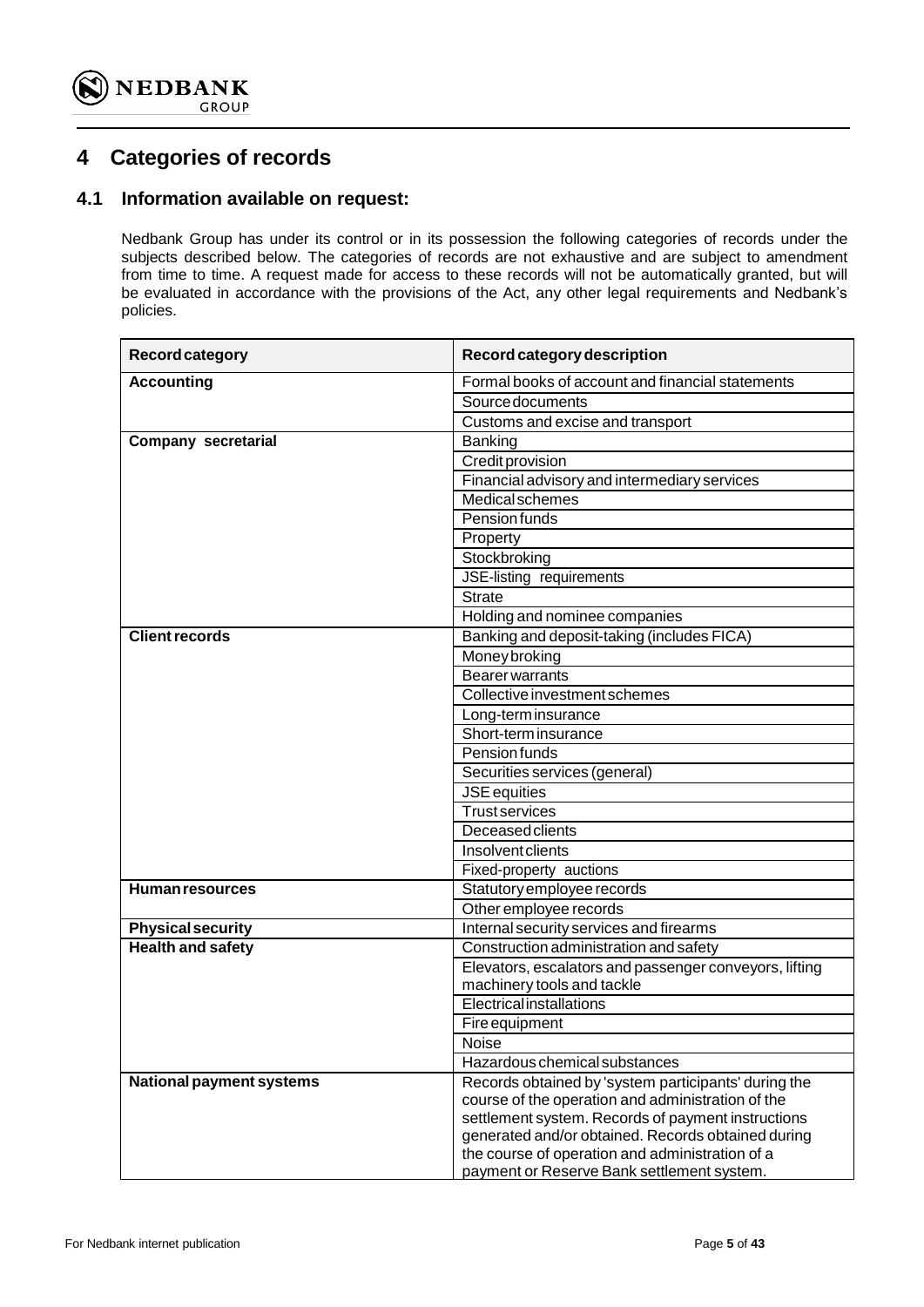

### <span id="page-5-0"></span>**4.2 Records automatically available**

The following categories of records are automatically available for inspection. A copy of the record is available for purchase at the costs indicated in Annexure 2. You do not need to request this information in terms of the Act.

These categories are:

- Any promotional material for public viewing
- Posters
- **Campaigns**
- Productinformation

Requests for this information may be made through the Nedbank website.

### <span id="page-5-1"></span>**4.3 Records available under any other legislation**

Details about other legislation in terms of which records can be obtained are attached to this manual as Annexure 3.

### <span id="page-5-2"></span>**5 Considerations before submitting a request**

Before you submit a formal request for access the following need to be considered:

### <span id="page-5-3"></span>**5.1 Are you submitting the request for the exercise or protection of any of your legitimate rights?**

The exercise of your rights is subject to justifiable limitations, including the reasonable protection of privacy, commercial confidentiality and effective, efficient and good governance. This legislation may not be used for access to a record for criminal or civil proceedings, or requested after the commencement of suchproceedings.

### <span id="page-5-4"></span>**5.2 Is the information you require in record form, and under the control of Nedbank?**

This Act only applies to records that have *already been created*, at the date of the request, and that are under the control of Nedbank. Nedbank is not obliged to retrieve any records on your behalf that are no longer under its control, even where Nedbank created the record.

### <span id="page-5-5"></span>**5.3 Do you have a legitimate right to access the record?**

A request may only be made to exercise your own right, or where the request is made on behalf of another person, the requestor must submit proof of his/her capacity to act on behalf of the person in whose name the request is made. For example, a power of attorney must be submitted with the request where a legal representative makes the request on behalf of his/her client.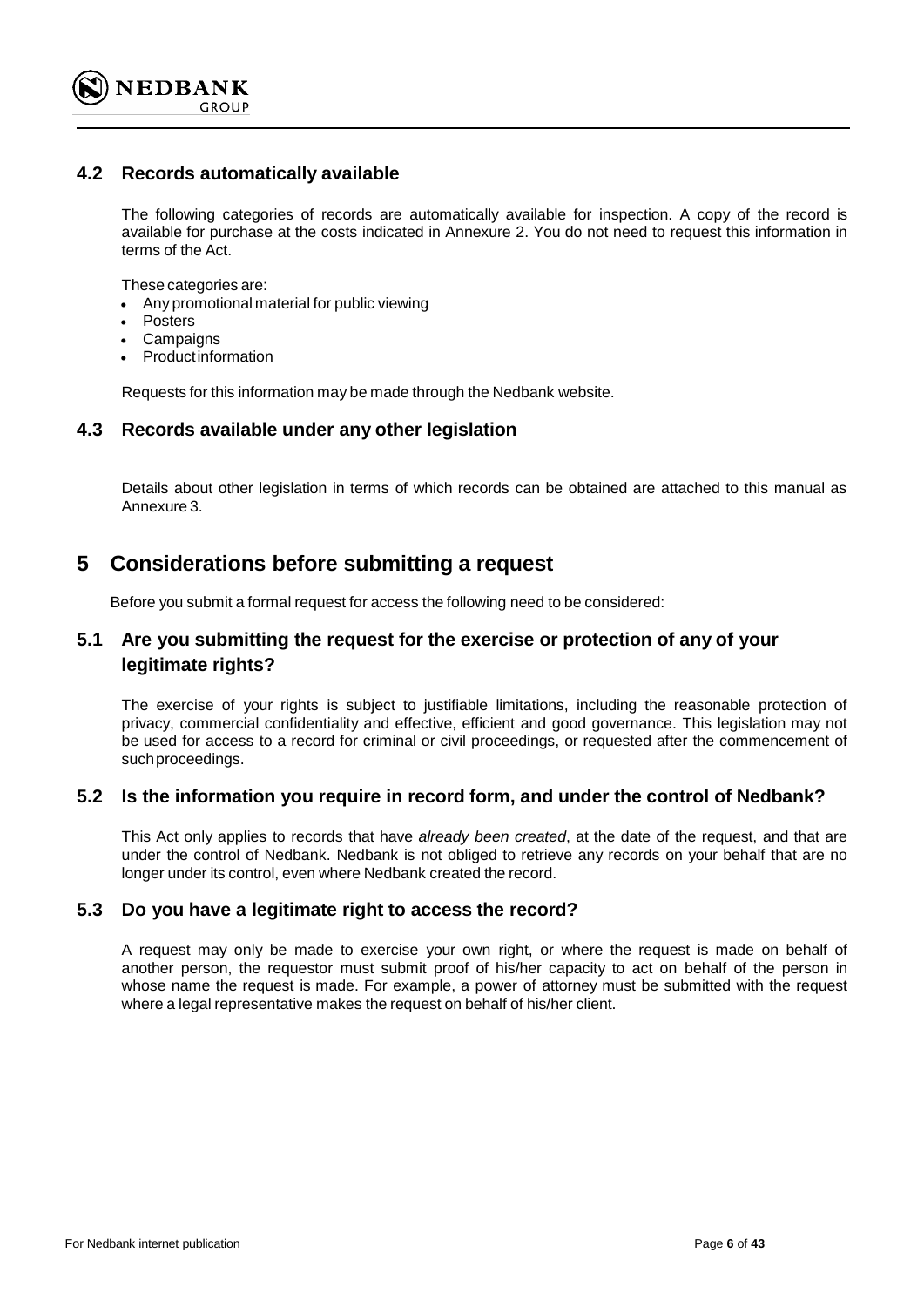

### <span id="page-6-0"></span>**6 Request procedure**

If you are satisfied that you are entitled to make a request for access to records under this Act, please follow the procedure outlined below:

### <span id="page-6-1"></span>**6.1 Request form**

No application will be considered unless it is completed on the request form in Annexure 1 to this manual. The completed form may be submitted to the Information Officer or the Deputy Information Officer by using the details described in clause 3 above.

Please ensure that sufficient information is provided to enable us to establish:

- the record requested;
- the proof of identity of the requestor;
- the form of access required, if the request is granted; and
- the contact details of the requestor.

### <span id="page-6-2"></span>**6.2 Definition of your rights**

Please describe fully the right you seek to protect in line with the considerations outlined in clause 5.1 above.

### <span id="page-6-3"></span>**6.3 Payment of the prescribed fee**

There are two types of fees:

- Request fee: R50
- Access fee: This is calculated by taking into account reproduction costs, search and preparation costs, as well as postal costs. These fees are set out in Annexure 2.

The requestor will be notified where the Information Officer requires a deposit (calculated from the access fee) and subsequent balance of the access fee. The Information Officer will release the record on full payment. Where a deposit has been taken and the request has subsequently been refused, the Information Officer will refund the deposit to the requestor.

Deposits paid by a requestor will be refunded if the request is refused.

### <span id="page-6-4"></span>**7 Timelines for consideration of your request**

- **7.1** Requests will be processed within 30 days, unless the request contains considerations that are of such a nature that an extension of the 30-day time limit is needed.
- **7.2** Should an extension be needed, you will be notified, together with reasons explaining why the extension is necessary.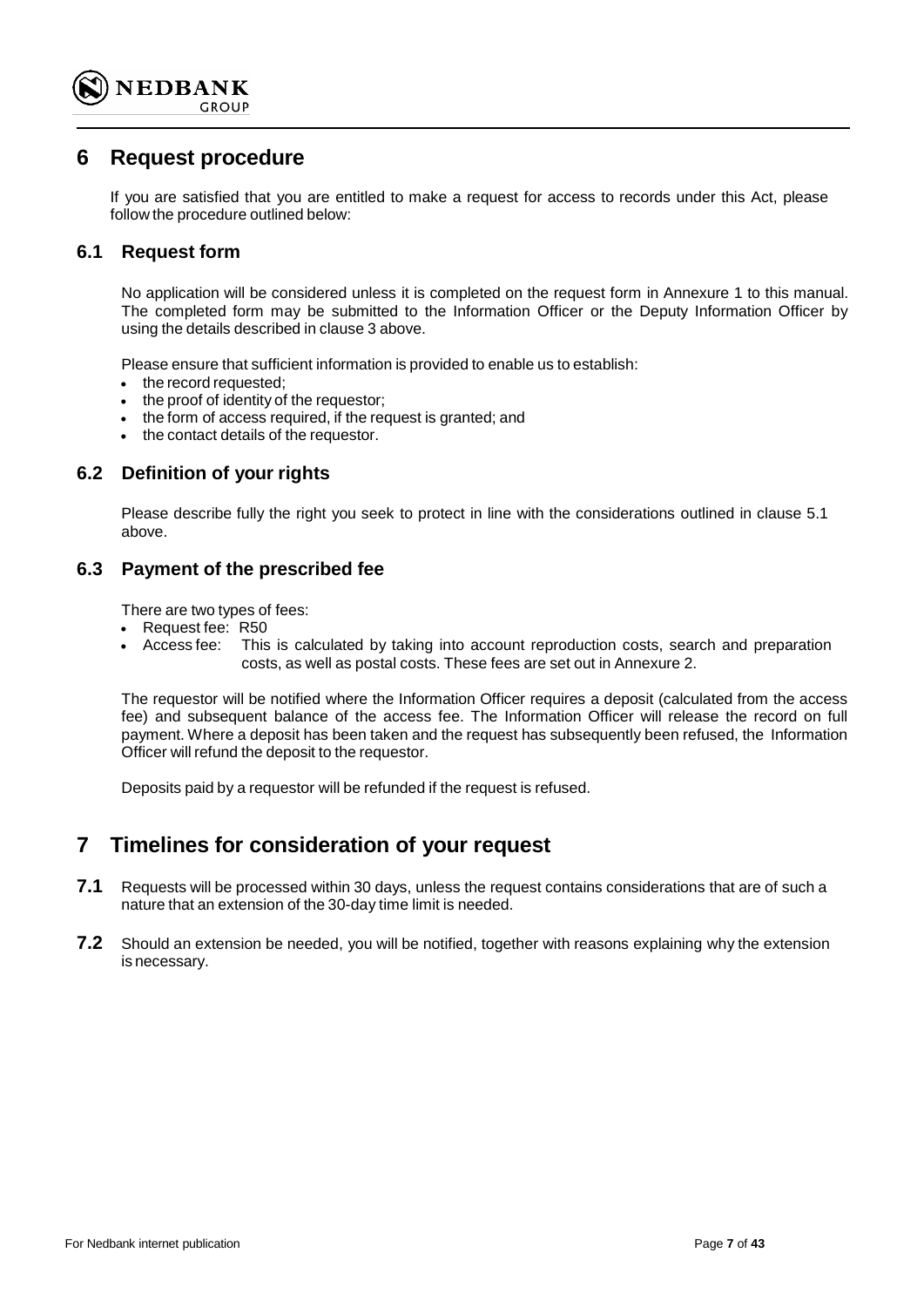

# <span id="page-7-0"></span>**8 Grounds for refusal of access to records**

The main grounds on which Nedbank could refuse access to records relate to the mandatory protection of:

- **8.1** the privacy of a third party who is a natural person;
- **8.2** the commercial information of a third party;
- **8.3** certain confidential information of a third party;
- **8.4** the safety of individuals and safety of property;
- **8.5** records privileged from production in legal proceedings;
- **8.6** commercial information of Nedbank, which may include without limitation –
- 8.6.1 tradesecrets;
- 8.6.2 financial, commercial, scientific or technical information; the disclosure of which could likely harm the financial or commercial interests of Nedbank;
- 8.6.3 information that, if disclosed, could put Nedbank at a disadvantage in negotiations or commercial competition;and
- 8.6.4 computer programs and related information technology software that are owned by Nedbank and that are protected by copyright; and
- 8.7 research information compiled by Nedbank or a third party, if disclosure would expose the third party, the researcher or the subject matter of the research to serious disadvantage.

Requests for access to records that are clearly frivolous or vexatious, or that involve an unreasonable diversion of resources, will be refused.

## <span id="page-7-1"></span>**9 Remedies available to a requestor on refusal of access**

 $\overline{a}$ 

Nedbank does not have any internal appeal procedures that may be followed after a request to access information has been refused. The decision made by the Information Officer or deputy Information Officer is final. In the event that you are not satisfied with the outcome of your request, you are entitled to apply to a court of competent jurisdiction to take the matter further.

----000-----

I, **Mike Brown** the Chief Executive Officer of the Nedbank Group do hereby confirm that this is the approved Access to information manual in compliance with Section 51 of the Promotion of Access to Information Act, 2 of 2000.

**Mike Brown** 

Chief Executive Officer

Nedbank Group

Date: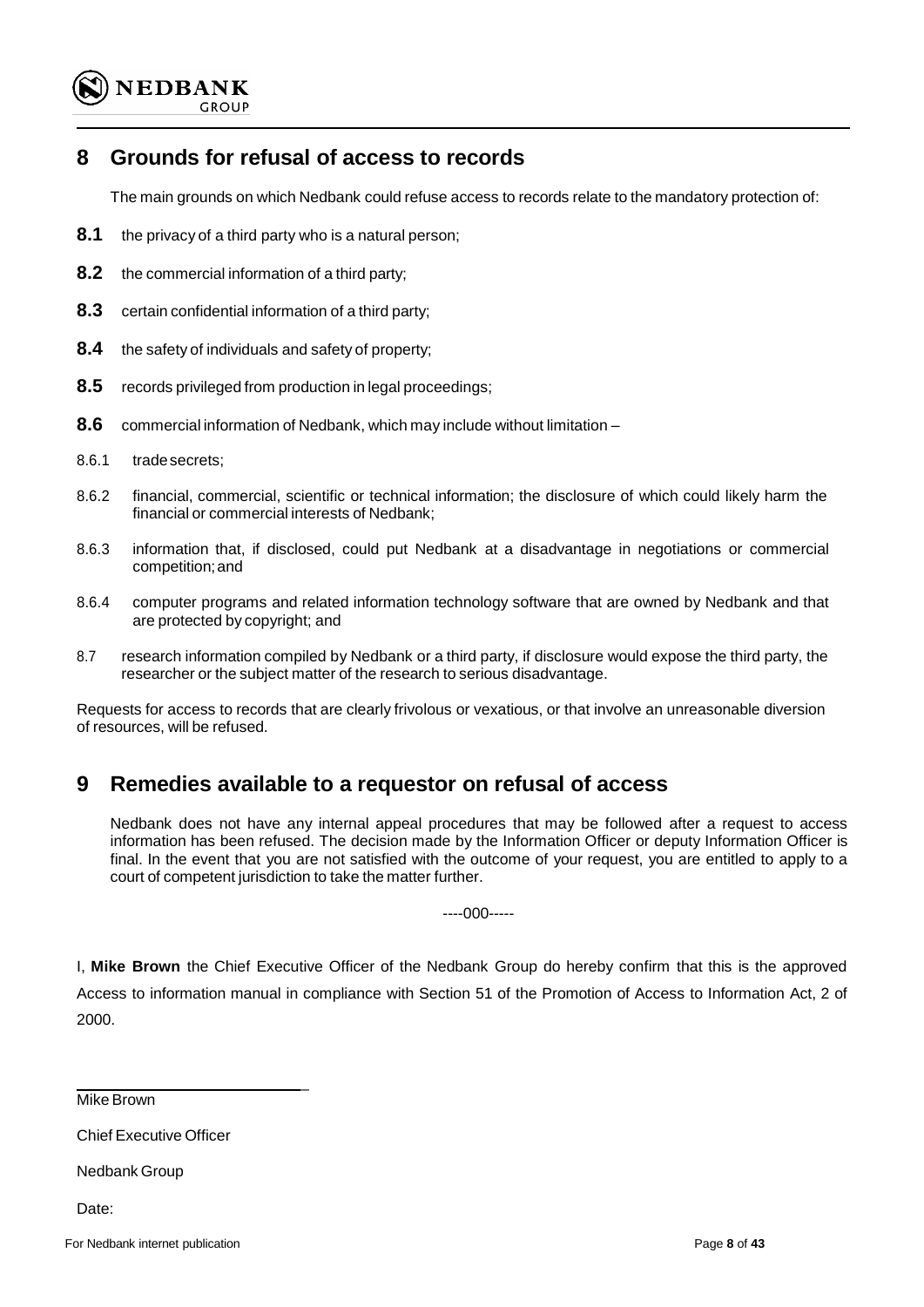

### <span id="page-8-0"></span>**Annexure 1: Request form**

### **FORM C: REQUEST FOR ACCESS TO RECORD OF PRIVATE BODY**

[Section 53(1) of the Promotion of Access to Information Act, 2 of 2000]

[Regulation 10]

#### **A Particulars of private body**

The Head: Personal Information Officer

#### **B Particulars of person requesting access to the record**

- (a) The particulars of the person who requests access to the record must be given below.
- (b) The address and/or fax number in the Republic to which the information is to be sent must be given.
- (c) Proof of the capacity in which the request is made, if applicable, must be attached.

Full names and surname:

Identitynumber:

Postaladdress:

Fax number:

Telephonenumber:

Emailaddress:

The capacity in which a request is made when made on behalf of another person:

#### **C Particulars of person on whose behalf request is made**

This section must be completed ONLY if a request for information is made on behalf of another person.

Full names and surname:

Identitynumber:

#### **D Particulars ofrecord**

(a) Provide full particulars of the record to which access is requested, including the reference number if that is known to you, to enable the record to be located.

(b) If the provided space is inadequate, please continue on a separate folio and attach it to this form.

**The requestor must sign all the additional folios.**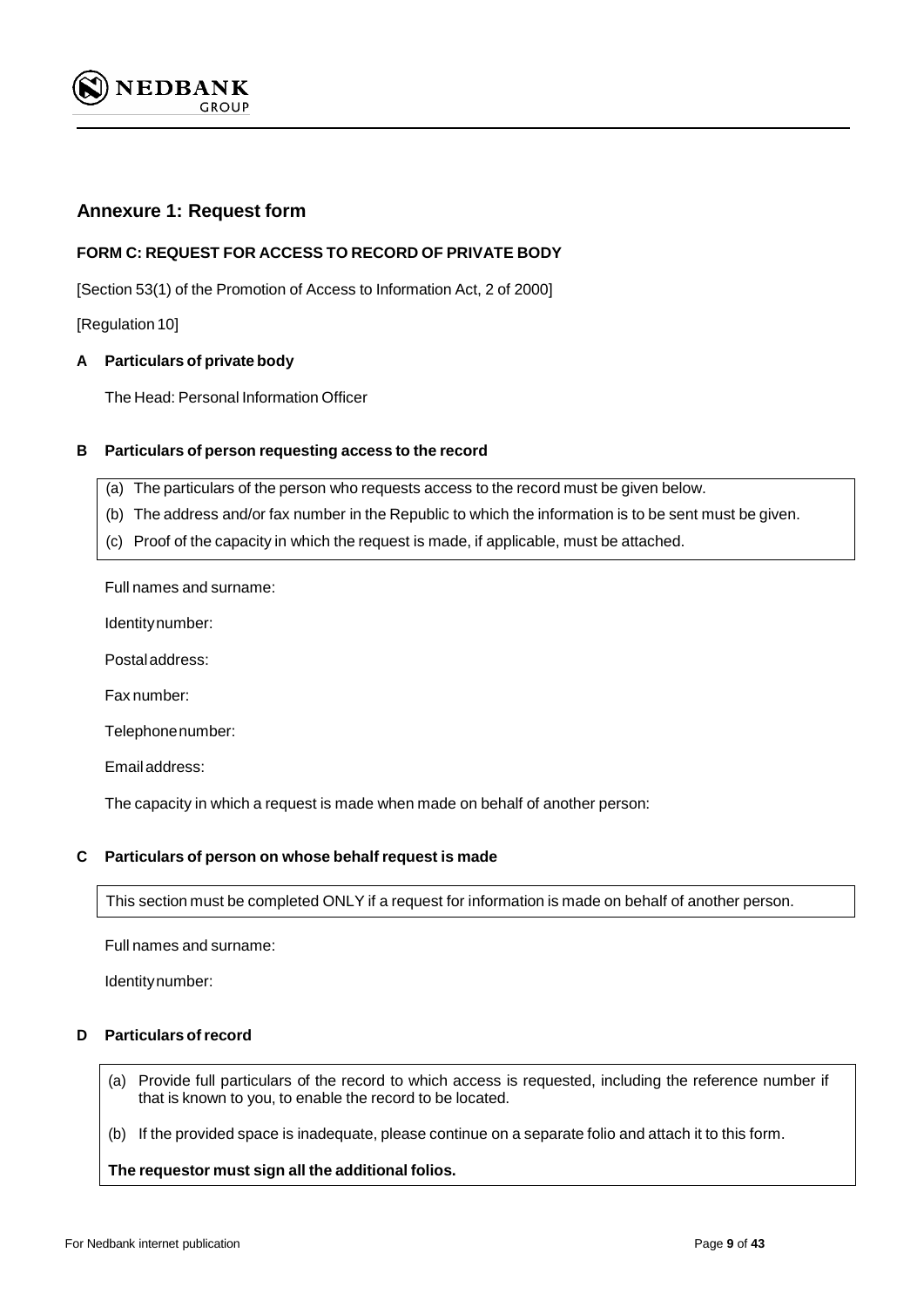

1 Description of record or relevant part of the record: ………………………………………………………………………………………………………………………… ………………………………………………………………………………………………………………………… ………………………………………………………………………………………………… 2 Referencenumber,ifavailable:………………………………………………………………………… 3 Any further particulars of record: ………………………………………………………………………………………………………………………… ………………………………………………………………………………………………………………………… ………………………………………………………………………………………………………………………… …………………………………………………………………………………………

#### **E Fees**

- (a) A request for access to a record, other than a record containing personal information about yourself, will be processed only after a **request fee** has been paid.
- (b) You will be notified of the amount required to be paid as the request fee.
- (c) The **fee payable for acces**s to a record depends on the form in which access is required and the reasonable time required to search for and prepare a record.
- (d) If you qualify for exemption of the payment of any fee, please state the reason for exemption.

Reason for exemption of payment of fees:

| . |  |  |
|---|--|--|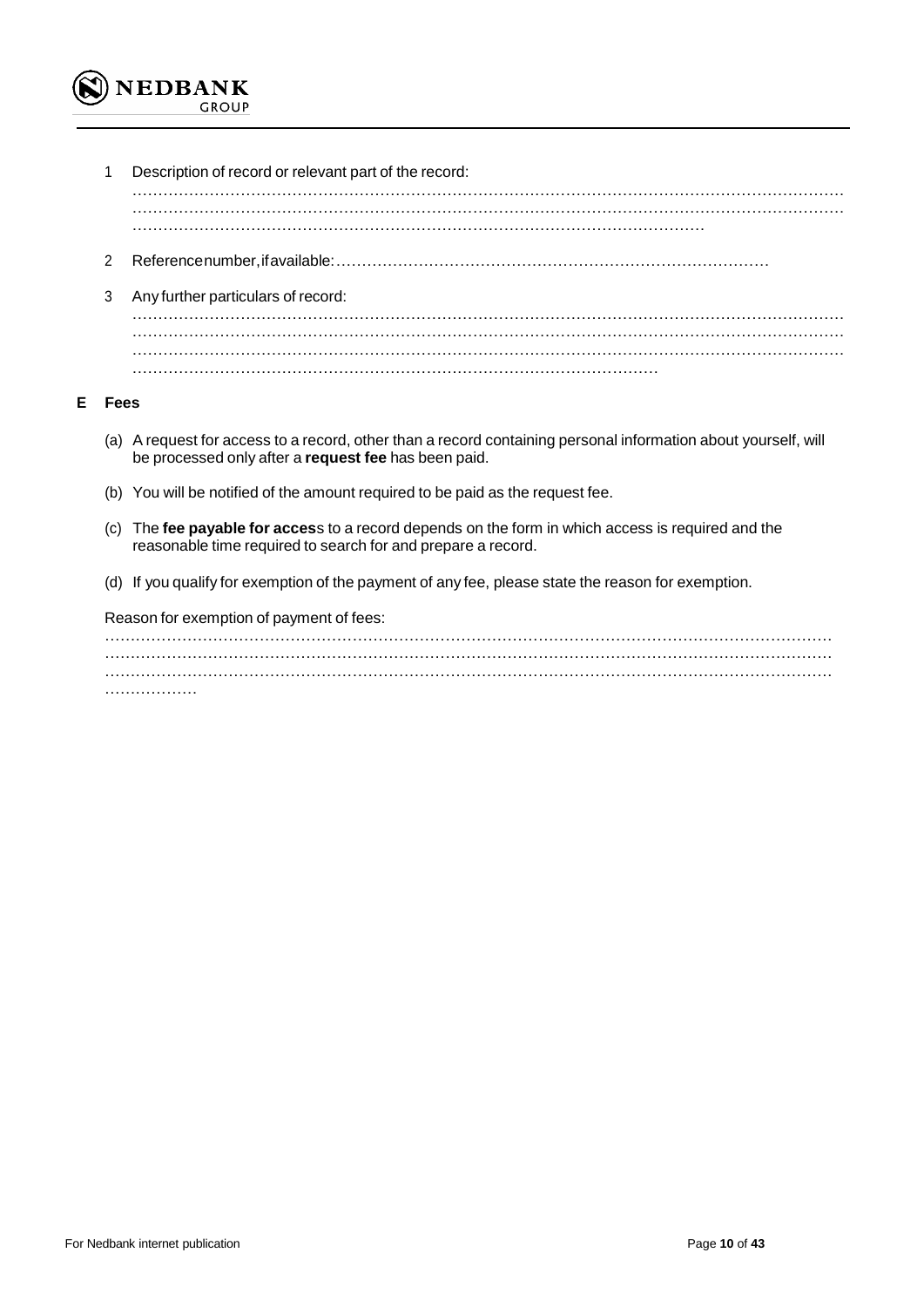

#### **F Form of access to record**

If you are prevented by a disability to read, view or listen to the record in the form of access provided for in 1 to 4 hereunder, state your disability and indicate in which form the record is required.

| <b>Description of disability</b>                                                                                   |                 |  |  |                                                                                                                 |  |
|--------------------------------------------------------------------------------------------------------------------|-----------------|--|--|-----------------------------------------------------------------------------------------------------------------|--|
|                                                                                                                    |                 |  |  |                                                                                                                 |  |
| Form in which record is required                                                                                   |                 |  |  |                                                                                                                 |  |
| Mark the appropriate box with an X.                                                                                |                 |  |  |                                                                                                                 |  |
|                                                                                                                    |                 |  |  |                                                                                                                 |  |
| <b>Notes</b>                                                                                                       |                 |  |  |                                                                                                                 |  |
| (a) Compliance with your request in the specified form may depend on the form in which the record is<br>available. |                 |  |  |                                                                                                                 |  |
| if access will be granted in another form.                                                                         |                 |  |  | (b) Access in the form requested may be refused in certain circumstances. In such a case you will be informed   |  |
| requested.                                                                                                         |                 |  |  | (c) The fees payable for access to the record, if any, will be determined partly by the form in which access is |  |
|                                                                                                                    |                 |  |  |                                                                                                                 |  |
| If the record is in written or printed form:<br>1                                                                  |                 |  |  |                                                                                                                 |  |
| Copy of record*                                                                                                    |                 |  |  | Inspection of record                                                                                            |  |
| $\mathbf{2}$<br>generated images, sketches, etc.):                                                                 |                 |  |  | If record consists of visual images (this includes photographs, slides, video recordings, computer-             |  |
| View of images                                                                                                     | Copy of images* |  |  | Transcription of the images*                                                                                    |  |
| If record consists of recorded words or information that can be reproduced in sound:<br>3                          |                 |  |  |                                                                                                                 |  |
| Transcription of the soundtrack*<br>Listen to the soundtrack (audio cassette)<br>(written or printed document)     |                 |  |  |                                                                                                                 |  |
| If record is held on computer or in an electronic or machine-readable form:                                        |                 |  |  |                                                                                                                 |  |

|                                                                                                                               | Printed copy of<br>record* |  | Printed copy of<br>information derived from<br>the record* |  | Copy in computer-readable<br>form <sup>*</sup> (stiffy or compact disc) |           |  |
|-------------------------------------------------------------------------------------------------------------------------------|----------------------------|--|------------------------------------------------------------|--|-------------------------------------------------------------------------|-----------|--|
| * If you requested a copy or transcription of a record (above), do you wish the copy or<br>transcription to be posted to you? |                            |  |                                                            |  | <b>YES</b>                                                              | <b>NO</b> |  |
|                                                                                                                               | Postage is payable.        |  |                                                            |  |                                                                         |           |  |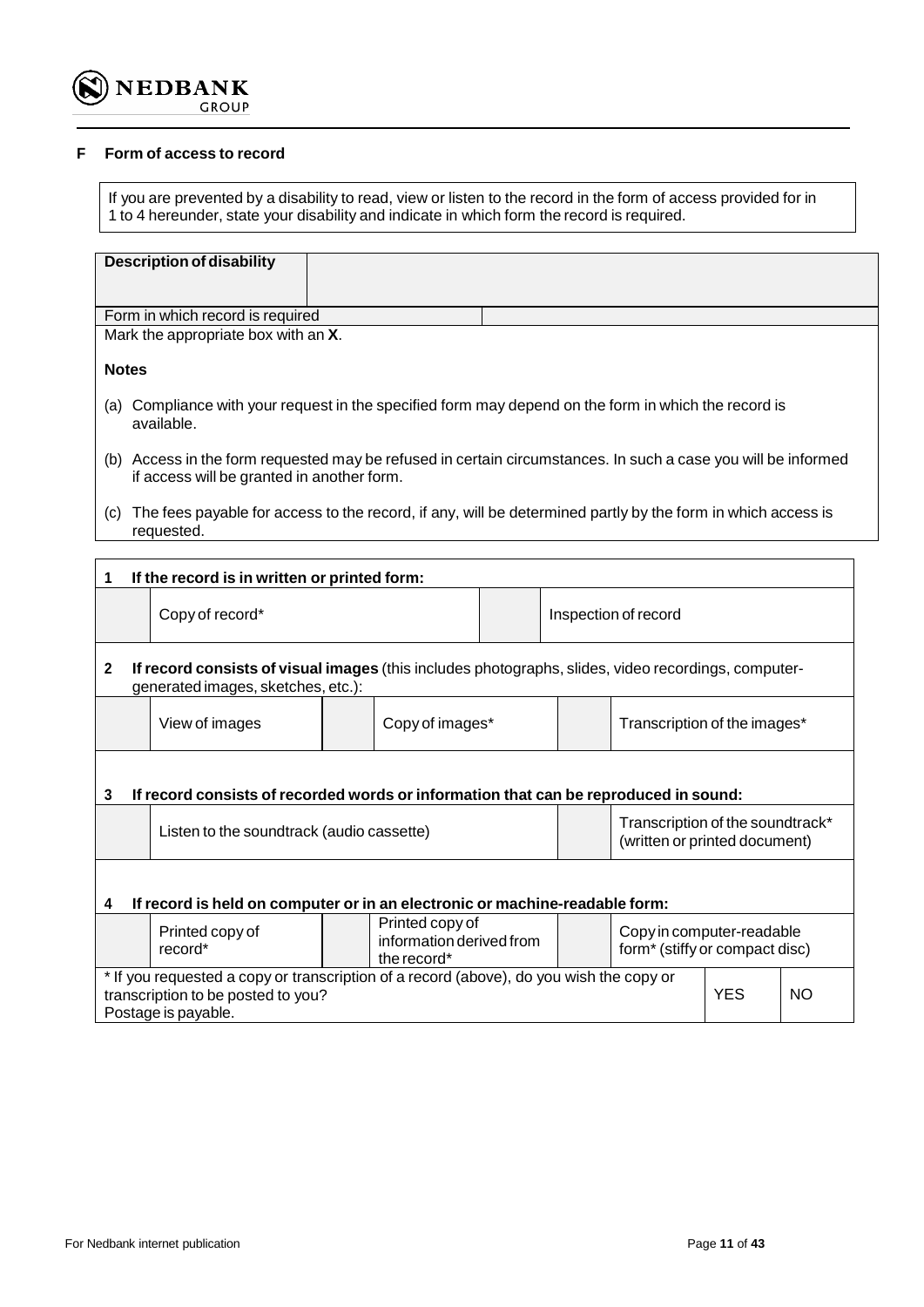

#### **G Particulars of right to be exercised or protected**

If the provided space is inadequate, please continue on a separate folio and attach it to this form. The requester must sign all the additional folios.

1 Indicate which right is to be exercised or protected:

………………………………………………………………………………………………………………………… ………………………………………………………………………………………………………………………… …………………………………………………………………………………………………

2 Explain why the record requested is required for the exercise or protection of the aforementioned right:

………………………………………………………………………………………………………………………… ………………………………………………………………………………………………………………………… …………………………………………………………………………………………………

#### **H Notice of decision regarding request for access**

You will be notified in writing whether your request has been approved or denied. If you wish to be informed in another manner, please specify the manner and provide the necessary particulars to enable compliance with your request.

How would you prefer to be informed of the decisions regarding your request for access to the record? …………………………………………………………………………………………………………………………… …………………………………………………………………………………………………………………………… ………… Signed at <u>manual controller contained</u> and contained at a set of the set of the set of the set of the set of the 

Signature of requestor/person on whose behalf request is made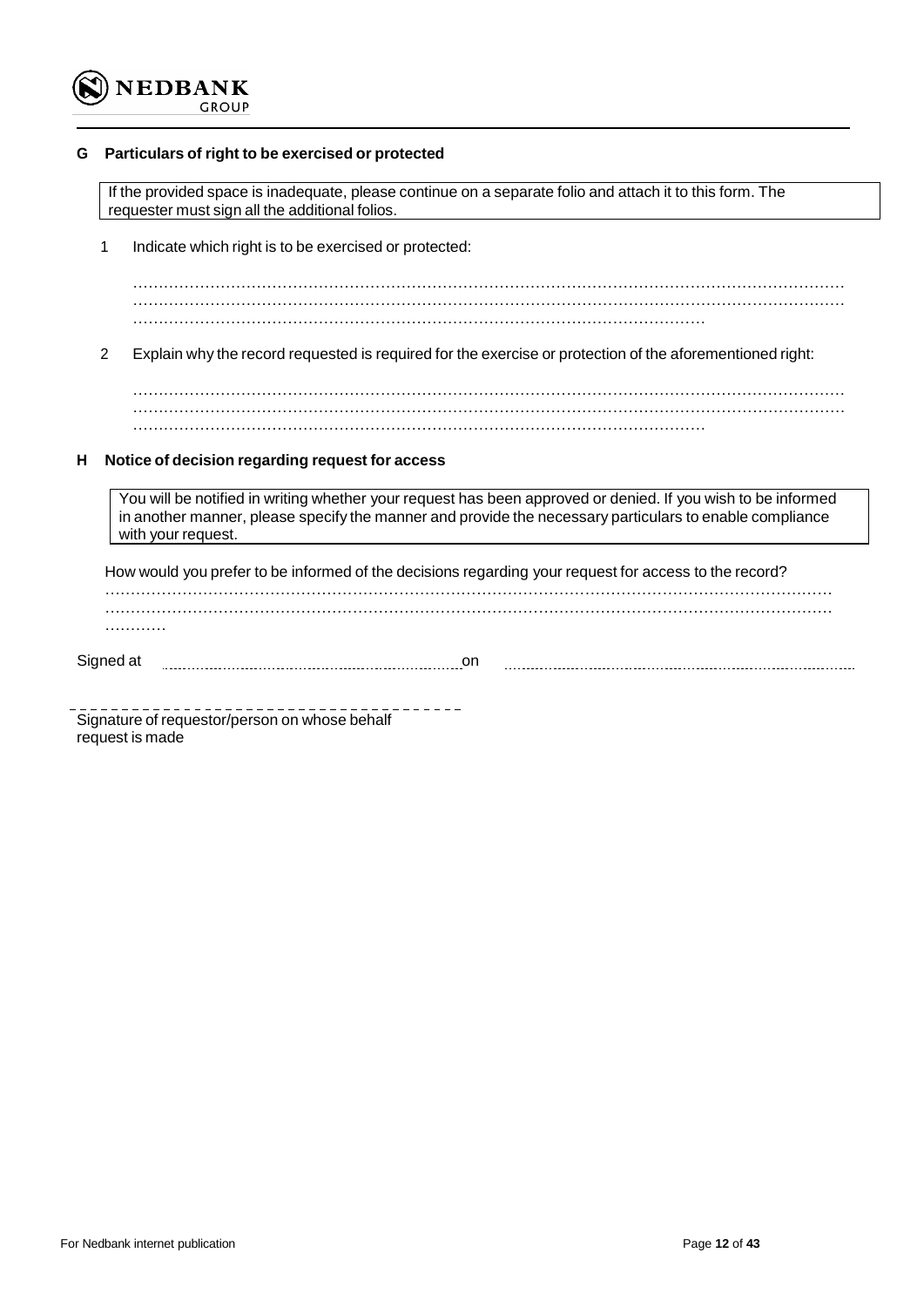

# <span id="page-12-0"></span>**Annexure 2: Fees in respect of private bodies**

|                  | <b>Description</b>                                                                     | Rand  |
|------------------|----------------------------------------------------------------------------------------|-------|
| 1                | The fee for a copy of the manual as contemplated in regulation $9(2)(c)$ – for every   | 1,10  |
|                  | photocopy of an A4-size page or part thereof                                           |       |
| $\boldsymbol{2}$ | The fees for reproduction referred to in regulation 11(1) are as follows:              |       |
| (a)              | For every photocopy of an A4-size page or part thereof                                 | 1,10  |
| (b)              | For every printed copy of an A4-size page or part thereof held on a computer or in     | 0,75  |
|                  | electronic or machine-readable form                                                    |       |
| (c)              | For a copy in computer-readable form on -                                              |       |
| (i)              | Stiffy disc                                                                            | 7,50  |
| (iii)            | Compact disc                                                                           | 70,00 |
| (d)(i)           | For a transcription of visual images, or an A4-size page or part thereof               | 40,00 |
| (d)(ii)          | For a copy of visual images                                                            | 60,00 |
| (e)(i)           | For a transcription of an audio record, for an A4-size page or part thereof            | 20,00 |
| (e)(ii)          | For a copy of an audio record                                                          | 30,00 |
| 3                | The request fee payable by a requestor referred to in regulation 11(2)                 | 50,00 |
| 4                | The access fees payable by a requestor referred to in regulation 11(3) are as follows: |       |
| 4.1(a)           | For every photocopy of an A4-size page or part thereof                                 | 1,10  |
| (b)              | For every printed copy of an A4-size page or part thereof held on a computer or in     | 0,75  |
|                  | electronic or machine-readable form                                                    |       |
| (c)              | For a copy in a computer-readable form on -                                            |       |
| (i)              | Stiffy disc                                                                            | 7,50  |
| (iii)            | Compact disc                                                                           | 70,00 |
| (d)(i)           | For a transcription of visual images, for an A4-size page or part thereof              | 40,00 |
|                  | For a transcription of visual images, for an A4-size page or part thereof              | 40,00 |
| (ii)             | For a copy of visual images                                                            | 60,00 |
| (e)(i)           | For a transcription of an audio record, for an A4-size page or part thereof            | 20,00 |
| (e)(ii)          | For a copy of an audio record                                                          | 30,00 |
| (f)              | To search for and prepare the record for disclosure R30,00 for each hour or part of an |       |
|                  | hour, excluding the first hour, reasonably required for such search and preparation    |       |
| 4.2              | For purposes of section 54(2) of the Act the following applies:                        |       |
| $\overline{a}$   | Six hours as the hours to be exceeded before a deposit is payable; and                 |       |
| (b)              | One-third of the access fee is payable as a deposit by the requestor.                  |       |
| $4.\overline{3}$ | The actual postage is payable when a copy of a record must be posted to a requestor    |       |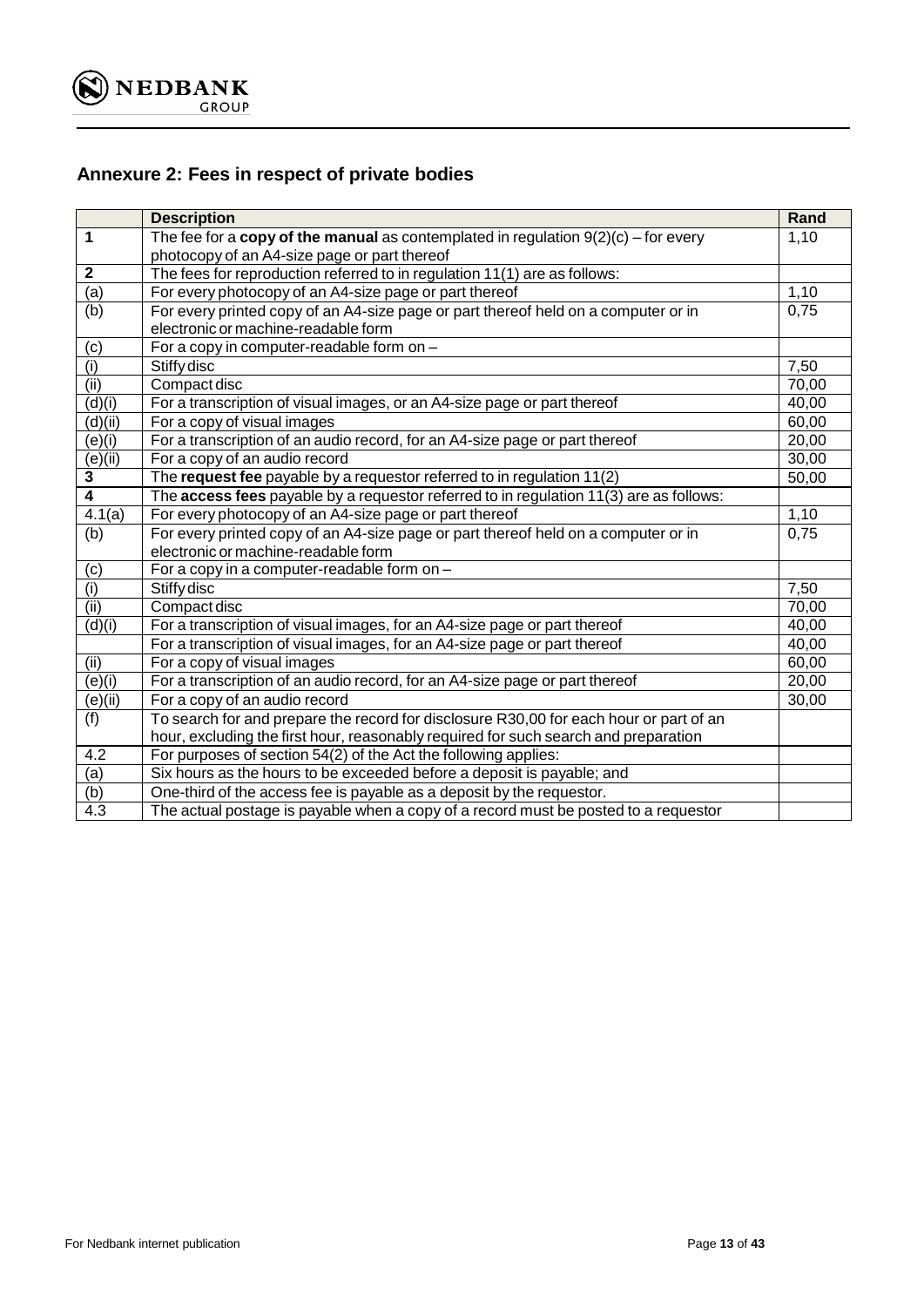# <span id="page-13-1"></span>**LEGISLATIVEDISCLOSUREREQUIREMENTS**

## **SECTION 51 (1) (d)**

<span id="page-13-0"></span>

| <b>LEGISLATION</b>                             | <b>PROVISION</b>                                 | <b>SECTOR/IND</b><br>USTRY/data | <b>SUMMARY OF PROVISION</b>                                                                                                                                                                                                                                                                                                                                                                                                                                                                                                                                                                                                                                                                                                                                                 | <b>PERSONS</b><br><b>RESPONSIBLE FOR</b>                                                         |
|------------------------------------------------|--------------------------------------------------|---------------------------------|-----------------------------------------------------------------------------------------------------------------------------------------------------------------------------------------------------------------------------------------------------------------------------------------------------------------------------------------------------------------------------------------------------------------------------------------------------------------------------------------------------------------------------------------------------------------------------------------------------------------------------------------------------------------------------------------------------------------------------------------------------------------------------|--------------------------------------------------------------------------------------------------|
| Administration of<br>Estates Act 66 of<br>1965 | Section 28(5)                                    | subjects<br>banking             | Banks must keep information of a cheque account or savings account<br>that has been opened by an executive in the name of the estate and all<br>information relating to vouchers in relation to the cheque or savings<br>account.                                                                                                                                                                                                                                                                                                                                                                                                                                                                                                                                           | <b>DISCLOSURE</b><br>The Master or any<br>surety<br>of<br>the<br>executor<br>the<br>have<br>same |
|                                                |                                                  |                                 |                                                                                                                                                                                                                                                                                                                                                                                                                                                                                                                                                                                                                                                                                                                                                                             | rights to<br>this information                                                                    |
| Alienation of Land<br>Act 68 of 1971           | Section $7(1)$ ,<br>Section<br>10,<br>Section 16 | <b>Banking</b>                  | If the land sold in terms of a contract is encumbered by one or more<br>than one mortgage bond, the seller shall within 30 days after the<br>conclusion of the contact hand to the purchaser or send to him by<br>registered post a certificate drawn up and dated not more than 4 months<br>before the conclusion of the contract, by each mortgagee in which is<br>indicated the amount the mortgagee requires to be paid.                                                                                                                                                                                                                                                                                                                                                | Buyer / Purchaser                                                                                |
| Attorneys Act 53<br>of 1979                    | Section 71 (2)<br>(a) (i), Section<br>78 (13)    | <b>Banking</b>                  | A council may in the prescribed manner inquire into cases of alleged<br>unprofessional or dishonourable or unworthy conduct on the part of any<br>attorney, notary or conveyancer whose name has been placed on the roll<br>of any court within the province of its society, whether or not he is a<br>member of such society, or of any person serving articles of clerkship or<br>a contract of service with a member of its society, or of any former<br>candidate attorney referred to $\frac{\ln s}{8(4)}$ . For the purposes of an enquiry<br>under subsection (1), a council may -under the hand of the president or<br>the secretary of its society, summon any person who in the opinion of<br>the council may be able to give material information concerning the | Council                                                                                          |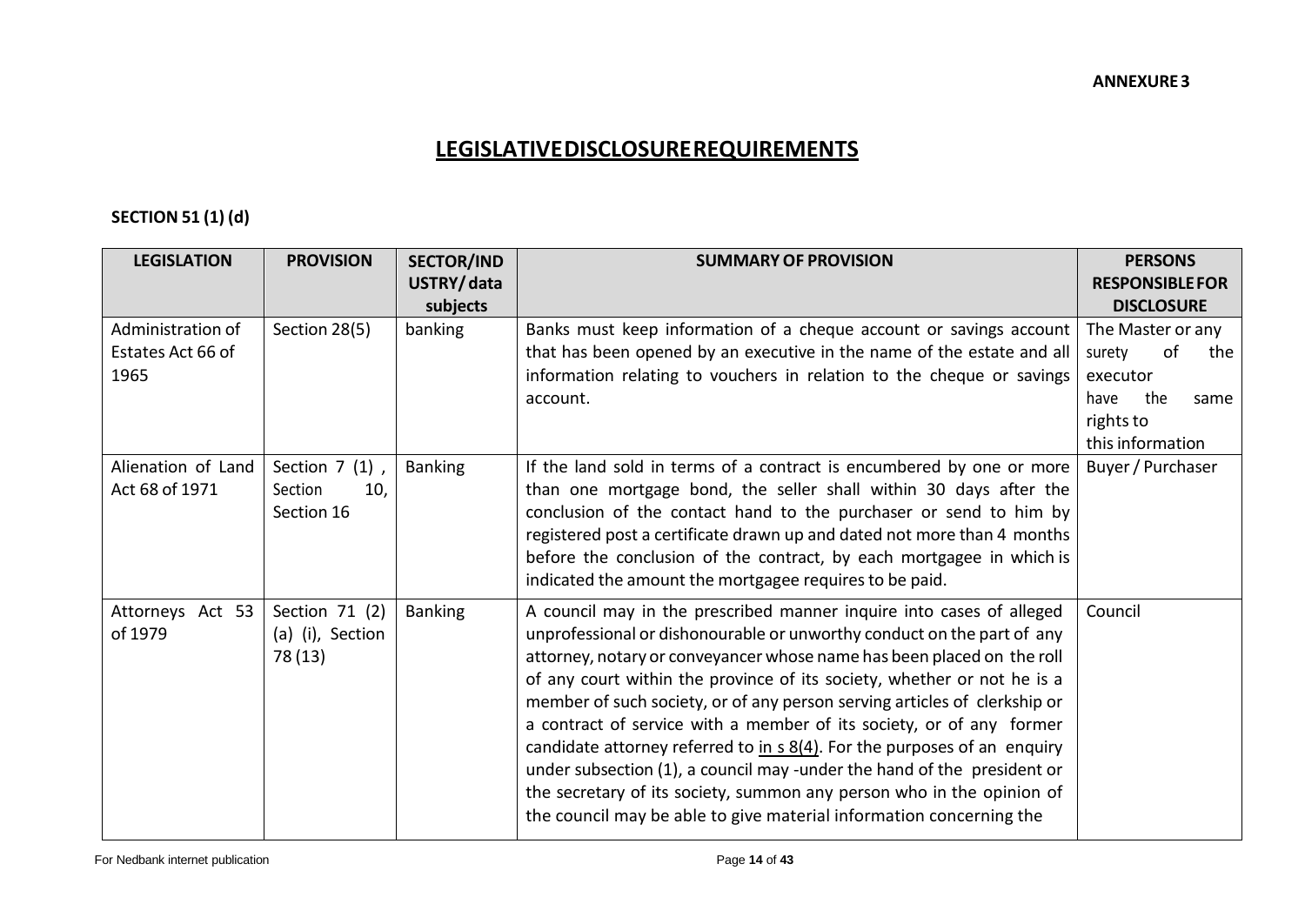| <b>LEGISLATION</b>      | <b>PROVISION</b> | <b>SECTOR/IND</b> | <b>SUMMARY OF PROVISION</b>                                                                                                                                                                                                                                                                                                                                                                                                                                                                                                                                                                                                                                                                                                                                                                                                                                                                                                                                                                                                                                                                                                                                                                                                                                                                                                                                                                                                     | <b>PERSONS</b>                 |
|-------------------------|------------------|-------------------|---------------------------------------------------------------------------------------------------------------------------------------------------------------------------------------------------------------------------------------------------------------------------------------------------------------------------------------------------------------------------------------------------------------------------------------------------------------------------------------------------------------------------------------------------------------------------------------------------------------------------------------------------------------------------------------------------------------------------------------------------------------------------------------------------------------------------------------------------------------------------------------------------------------------------------------------------------------------------------------------------------------------------------------------------------------------------------------------------------------------------------------------------------------------------------------------------------------------------------------------------------------------------------------------------------------------------------------------------------------------------------------------------------------------------------|--------------------------------|
|                         |                  | USTRY/data        |                                                                                                                                                                                                                                                                                                                                                                                                                                                                                                                                                                                                                                                                                                                                                                                                                                                                                                                                                                                                                                                                                                                                                                                                                                                                                                                                                                                                                                 | <b>RESPONSIBLE FOR</b>         |
|                         |                  | subjects          |                                                                                                                                                                                                                                                                                                                                                                                                                                                                                                                                                                                                                                                                                                                                                                                                                                                                                                                                                                                                                                                                                                                                                                                                                                                                                                                                                                                                                                 | <b>DISCLOSURE</b>              |
|                         |                  |                   | subject matter of the enquiry or who is believed by the council to have<br>in his possession or custody or under his control any book, document,<br>record or thing which has any bearing on the subject matter of the<br>enquiry, to appear before it at a time and place specified in the<br>summons, to be interrogated or to produce that book, document,<br>record or thing, and may retain for inspection any book, document,<br>record or thing so produced;                                                                                                                                                                                                                                                                                                                                                                                                                                                                                                                                                                                                                                                                                                                                                                                                                                                                                                                                                             |                                |
| Banks Act 94 of<br>1990 | Section 7        | <b>Banking</b>    | The Registrar may by notice in writing -direct a bank or a controlling<br>company or a subsidiary of a bank or controlling company to furnish the<br>Registrar, at such time or times or at such intervals or in respect of such<br>period or periods as may be specified in the notice, with such<br>information as may be specified in the notice and as the Registrar may<br>reasonably require for the performance of his or her functions under<br>this Act; or direct such bank, controlling company or subsidiary to<br>furnish the Registrar with a report by a public accountant as defined as<br>defined in section 1of the Auditing Profession Act, 2005 (Act No. 26 of<br>2005), or by any other person with appropriate professional skill, on any<br>matter, or any aspect of any matter, about which the Registrar has<br>directed or may direct under paragraph (a) the bank, controlling<br>company or subsidiary to furnish information.<br>The report required by the Registrar under paragraph (b) shall be drawn<br>up at the expense of the bank, controlling company or subsidiary in<br>question.<br>The public accountant or other person appointed by a bank, controlling<br>company or subsidiary to make a report required under subsection (1)(b),<br>shall be a person designated or approved by the Registrar, and the<br>Registrar may require the relevant report to be in such form as may be | Bank or controlling<br>company |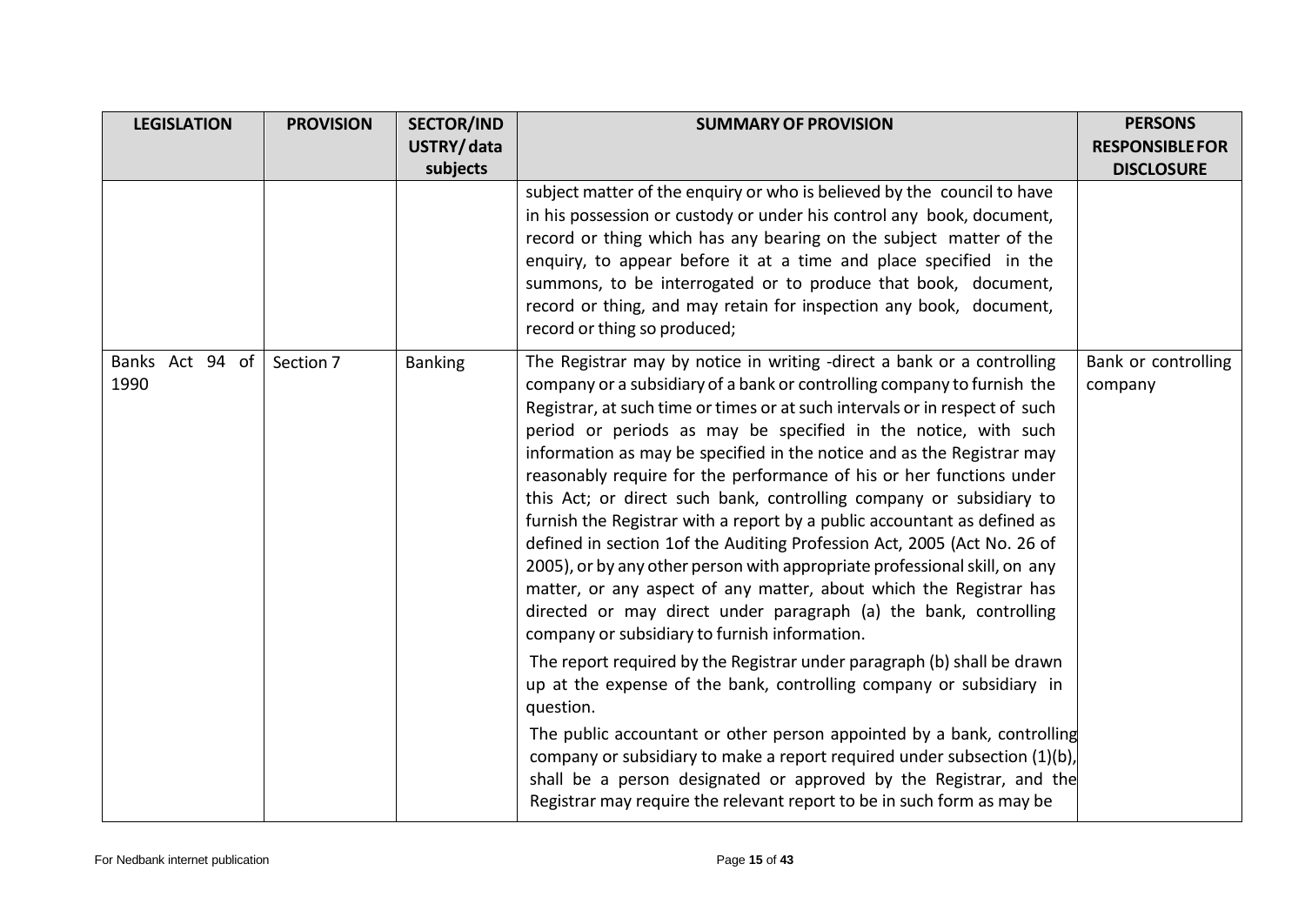| <b>LEGISLATION</b> | <b>PROVISION</b> | <b>SECTOR/IND</b> | <b>SUMMARY OF PROVISION</b>                                                                                                                                                                                                                                                                                                                                                                                                                                                                                                                                                                                                                                                                                                                                                                                                                                                                                                                                                                                                                                                                                                                                                                           | <b>PERSONS</b>            |
|--------------------|------------------|-------------------|-------------------------------------------------------------------------------------------------------------------------------------------------------------------------------------------------------------------------------------------------------------------------------------------------------------------------------------------------------------------------------------------------------------------------------------------------------------------------------------------------------------------------------------------------------------------------------------------------------------------------------------------------------------------------------------------------------------------------------------------------------------------------------------------------------------------------------------------------------------------------------------------------------------------------------------------------------------------------------------------------------------------------------------------------------------------------------------------------------------------------------------------------------------------------------------------------------|---------------------------|
|                    |                  | USTRY/data        |                                                                                                                                                                                                                                                                                                                                                                                                                                                                                                                                                                                                                                                                                                                                                                                                                                                                                                                                                                                                                                                                                                                                                                                                       | <b>RESPONSIBLE FOR</b>    |
|                    |                  | subjects          |                                                                                                                                                                                                                                                                                                                                                                                                                                                                                                                                                                                                                                                                                                                                                                                                                                                                                                                                                                                                                                                                                                                                                                                                       | <b>DISCLOSURE</b>         |
|                    |                  |                   | specified in the notice referred to in subsection (1).<br>No due diligence audit of the financial condition of any bank shall be<br>conducted without the Registrar first having been notified in writing of<br>the intention to do so.<br>The person at whose request a due diligence audit of the financial<br>condition of a bank has been conducted shall furnish the Registrar with<br>a copy of the audit report.<br>No person shall without the written consent of the Registrar disclose<br>to any other person, except to the bank whose financial condition was<br>the subject of the due diligence audit, any information contained in a<br>report referred to in subsection (4).                                                                                                                                                                                                                                                                                                                                                                                                                                                                                                          |                           |
|                    | Section 30       | <b>Banking</b>    | The Registrar shall publish a notice in the Gazette and shall keep a<br>record of - registration of an institution as a bank or a controlling<br>company; authorisation granted to conduct the business of a bank by<br>means of a branch; or consent granted for the establishment of a<br>representative office by a foreign institution;<br>The Registrar shall keep a record of every - approval granted to a bank<br>or a controlling company to establish or acquire a subsidiary within or<br>outside the Republic; approval granted to a bank to establish or acquire<br>a branch of a bank; approval granted to a bank or a controlling company<br>to acquire an interest in any undertaking having its registered office or<br>principal place of business outside the Republic; approval granted to a<br>bank or a controlling company to create or acquire a trust outside the<br>Republic of which the bank is a major beneficiary; approval granted to a<br>bank or a controlling company to establish or acquire any financial or<br>other business undertaking under its direct or indirect control; or<br>approval granted to a bank to establish or acquire a representative office | <b>Registrar of Banks</b> |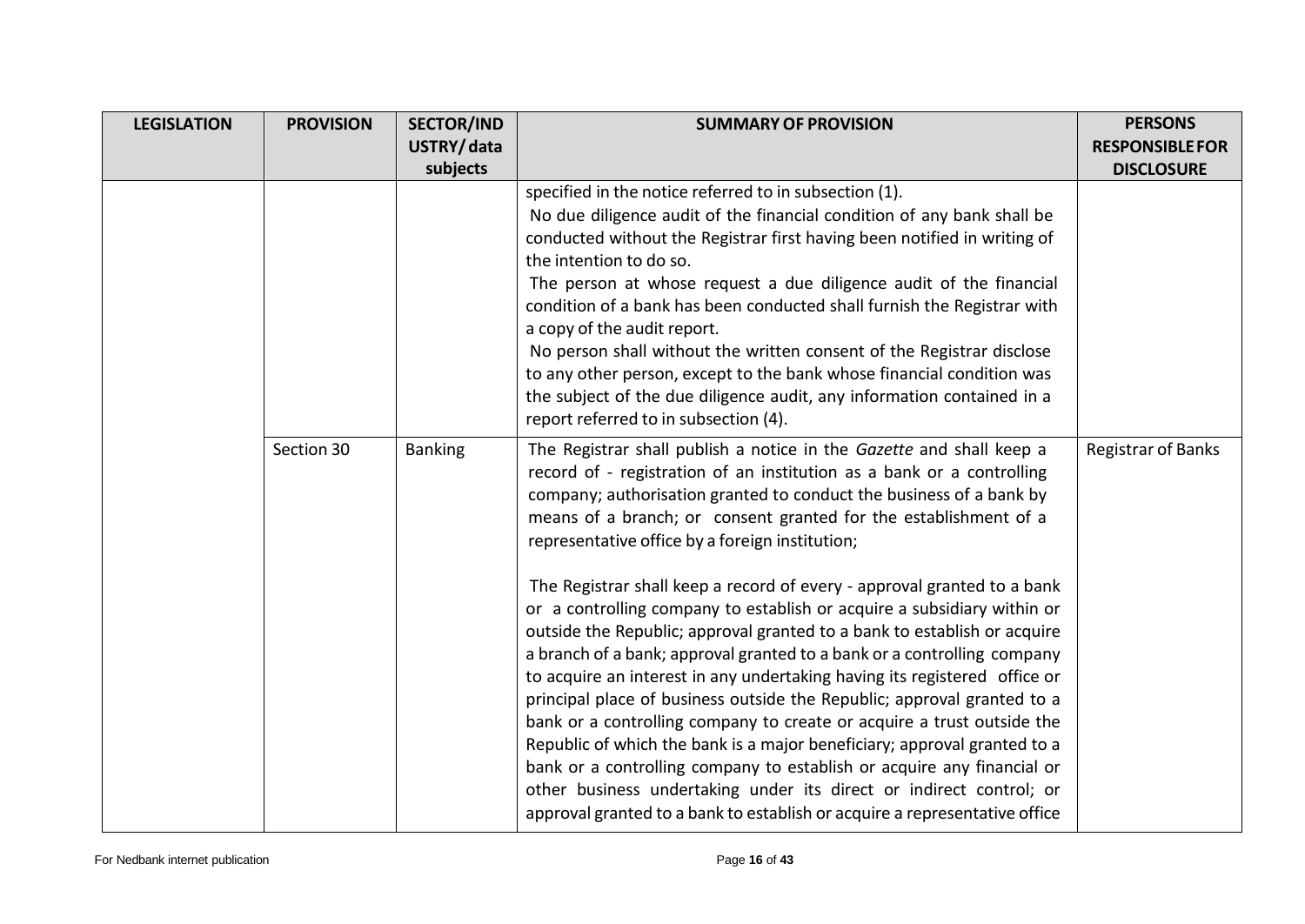| <b>LEGISLATION</b>                                                  | <b>PROVISION</b> | <b>SECTOR/IND</b>     | <b>SUMMARY OF PROVISION</b>                                                                                                                                                                                                                                                                                                                                                                                                                                        | <b>PERSONS</b>         |
|---------------------------------------------------------------------|------------------|-----------------------|--------------------------------------------------------------------------------------------------------------------------------------------------------------------------------------------------------------------------------------------------------------------------------------------------------------------------------------------------------------------------------------------------------------------------------------------------------------------|------------------------|
|                                                                     |                  | USTRY/data            |                                                                                                                                                                                                                                                                                                                                                                                                                                                                    | <b>RESPONSIBLE FOR</b> |
|                                                                     |                  | subjects              |                                                                                                                                                                                                                                                                                                                                                                                                                                                                    | <b>DISCLOSURE</b>      |
|                                                                     |                  |                       | outside the Republic, which is effected or which takes place under this                                                                                                                                                                                                                                                                                                                                                                                            |                        |
|                                                                     |                  |                       | Act.                                                                                                                                                                                                                                                                                                                                                                                                                                                               |                        |
|                                                                     | Section 53       | <b>Banking</b>        | Banks to advise the registrar of their interest in other entities and                                                                                                                                                                                                                                                                                                                                                                                              | Bank or controlling    |
|                                                                     |                  |                       | certain business transactions.                                                                                                                                                                                                                                                                                                                                                                                                                                     | company                |
|                                                                     | Section 58       | <b>Banking</b>        | Banks must supply the registrar with a copy of register of directors and<br>prescribed offers within a set period.                                                                                                                                                                                                                                                                                                                                                 | <b>Banks</b>           |
|                                                                     | Section 59       | <b>Banking</b>        | Bank and their holding companies to supply registrar with its register of<br>shareholders at set dates.                                                                                                                                                                                                                                                                                                                                                            | <b>Banks</b>           |
|                                                                     | Section 60 (5)   | <b>Banking</b>        | Banks to supply registrar with written notice of the nomination of any<br>person for appointment of CEO, director or executive officer.                                                                                                                                                                                                                                                                                                                            | <b>Banks</b>           |
|                                                                     | Section 67       | <b>Banking</b>        | Banks must disclose name of shareholders who hold more than 25% of<br>all the issued shares to which voting rights are attached                                                                                                                                                                                                                                                                                                                                    | <b>Banks</b>           |
|                                                                     | Section 75       | <b>Banking</b>        | Banks to furnish returns to the registrar e.g. returns relating to the extent<br>and management of risk exposures in the conduct of the bank's<br>business.                                                                                                                                                                                                                                                                                                        | <b>Banks</b>           |
| <b>Basic</b><br>Conditions of<br>Employment<br>Act<br>75<br>of 1997 | Section 29(1)    | Banking/<br>Insurance | An employer must supply an employee when the employee<br>commences employment with particulars of work. In terms of<br>subsection 2 when any matter changes the written particulars must be<br>revised to reflect the change and the employee must be supplied with<br>a copy of the document reflecting the change. In terms of section 29(4)<br>the written particulars must be kept by the employer for a period of 3<br>years after termination of employment. | Employee               |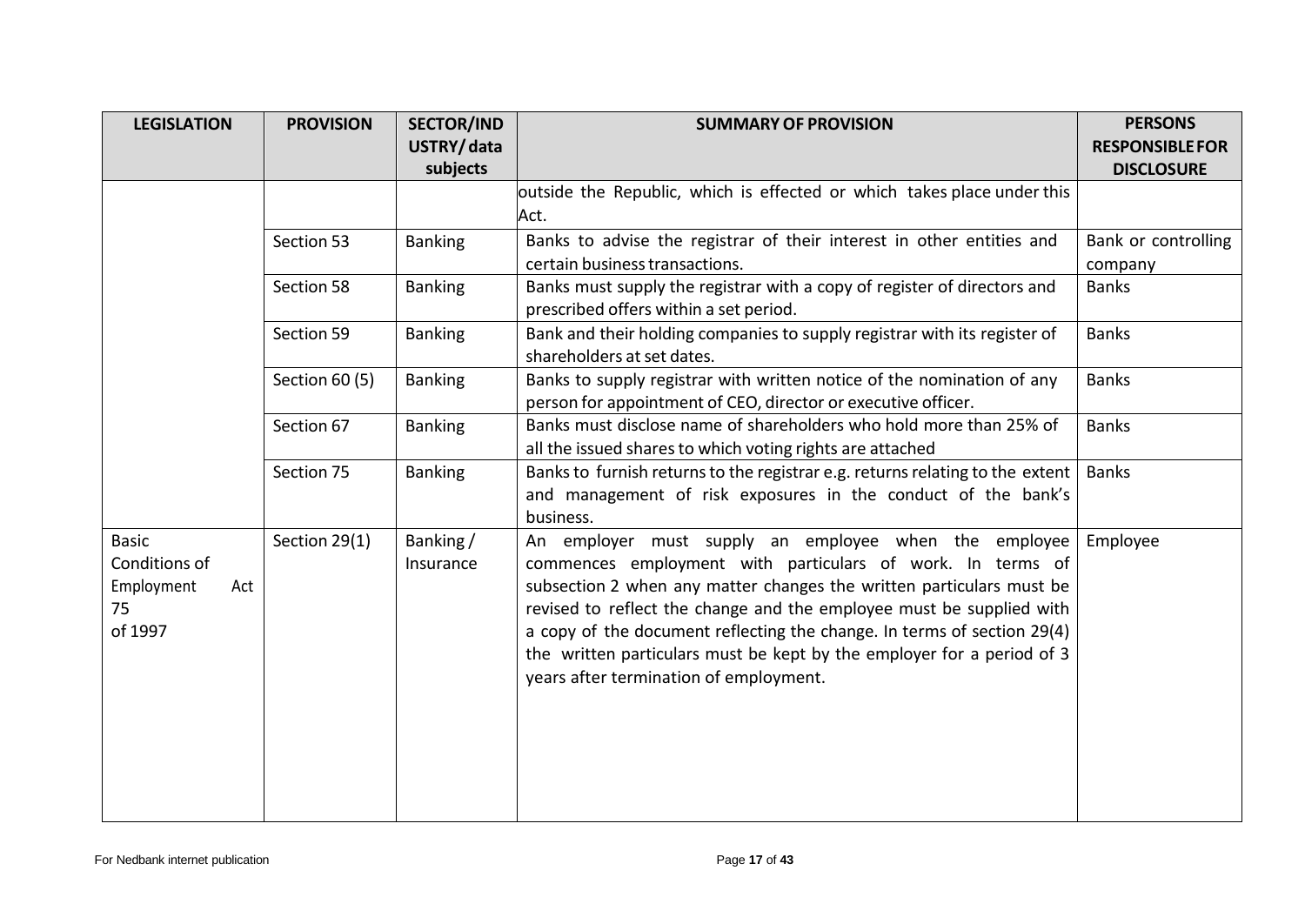| <b>LEGISLATION</b> | <b>PROVISION</b>                 | <b>SECTOR/IND</b> | <b>SUMMARY OF PROVISION</b>                                                                               | <b>PERSONS</b>         |
|--------------------|----------------------------------|-------------------|-----------------------------------------------------------------------------------------------------------|------------------------|
|                    |                                  | USTRY/data        |                                                                                                           | <b>RESPONSIBLE FOR</b> |
|                    |                                  | subjects          |                                                                                                           | <b>DISCLOSURE</b>      |
|                    | Section 31(1)                    | Banking/          | Every employer must keep a record containing at least the following                                       | Employee               |
|                    |                                  | Insurance         | information: (a) the employee's name and occupation (b) the                                               |                        |
|                    |                                  |                   | time worked by each employee (c) the remuneration paid to each                                            |                        |
|                    |                                  |                   | employee (d) the date of birth of any employee under 18 years of age and                                  |                        |
|                    |                                  |                   | (e) any other prescribed information. The record must be kept by the                                      |                        |
|                    |                                  |                   | employer for a period of 3 years from the date of the last entry in the<br>record.                        |                        |
|                    | Section 33(1)                    | Banking/          | An employer must give an employee the following information in                                            | Employee               |
|                    |                                  | Insurance         | writing on each day the employee is paid (a) the employer's name and                                      |                        |
|                    |                                  |                   | address (b) the employee's name and occupation (c) the period for                                         |                        |
|                    |                                  |                   | which the payment is made (d) the employee's remuneration in money                                        |                        |
|                    |                                  |                   | (e) the amount in purpose of any deduction made from the                                                  |                        |
|                    |                                  |                   | remuneration (f) the actual amount paid to the employee.                                                  |                        |
|                    | Section 66 (1)                   | Banking/          | In order to monitor or enforce compliance with any employment law a                                       | Labour Inspector       |
|                    |                                  | Insurance         | labour inspector may require a person to disclose information either                                      |                        |
|                    |                                  |                   | orally or in writing and either alone or in the presence of witnesses on                                  |                        |
|                    |                                  |                   | any matter to which an employment law relates and require that                                            |                        |
|                    |                                  |                   | disclosure be made under oath, copy any record or document to which                                       |                        |
|                    |                                  |                   | an employment law relates.                                                                                |                        |
|                    | Section 78 (1)<br>(e) Section 78 | employees         | Every employee has the right to-<br>$(a)$ make a complaint to a trade union representative, a trade union | Employer               |
|                    | (2)                              |                   | official or a labour inspector concerning any alleged failure or refusal by                               |                        |
|                    |                                  |                   | an employer to comply with this $Act; (b)$ discuss his or her conditions of                               |                        |
|                    |                                  |                   | employment with his or her fellow employees, his or her employer or any                                   |                        |
|                    |                                  |                   | other person; (c) refuse to comply with an instruction that is contrary to                                |                        |
|                    |                                  |                   | this Act or any sectoral determination $(d)$ refuse to agree to any term or                               |                        |
|                    |                                  |                   | condition of employment that is contrary to this Act or any sectoral                                      |                        |
|                    |                                  |                   | determination; (e) inspect any record kept in terms of this Act that                                      |                        |
|                    |                                  |                   |                                                                                                           |                        |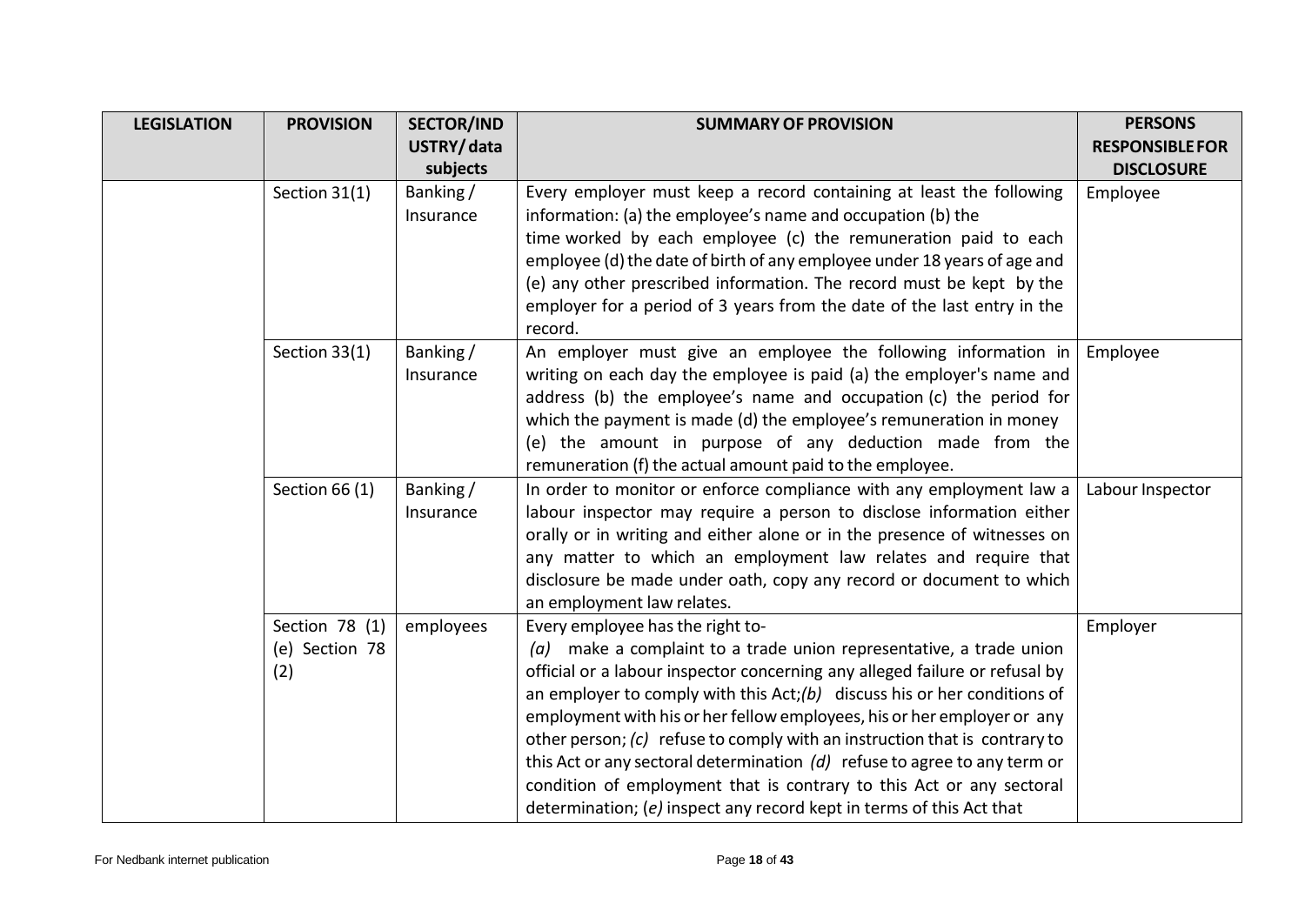| <b>LEGISLATION</b> | <b>PROVISION</b> | <b>SECTOR/IND</b>            | <b>SUMMARY OF PROVISION</b>                                                              | <b>PERSONS</b>         |
|--------------------|------------------|------------------------------|------------------------------------------------------------------------------------------|------------------------|
|                    |                  | USTRY/data                   |                                                                                          | <b>RESPONSIBLE FOR</b> |
|                    |                  | subjects                     |                                                                                          | <b>DISCLOSURE</b>      |
|                    |                  |                              | relates to the employment of that employee (f) participate in                            |                        |
|                    |                  |                              | proceedings in terms of this Act; $(g)$ request a trade union representative             |                        |
|                    |                  |                              | or a labour inspector to inspect any record kept in terms of this Act and                |                        |
|                    |                  |                              | that relates to the employment of that employee. (2) Every trade union                   |                        |
|                    |                  |                              | representative has the right, at the request of an employee, to inspect                  |                        |
|                    |                  |                              | any record kept in terms of this Act that relates to the employment of<br>that employee. |                        |
| Collective         | Section 4 (2)    | Interests<br>of              | The manager has an obligation to inform investors of his or her                          | Manager                |
| Investment         |                  | directors and                | directors or managements interests.                                                      |                        |
| Schemes<br>Control |                  | management                   |                                                                                          |                        |
| Act 45 of 2002     |                  |                              |                                                                                          |                        |
|                    | Section 78 (2)   | Persons                      | A list of the names and employment history of person designated to act                   | Manager                |
|                    |                  | designated to                | as the first directors of the proposed manager after the conversion                      |                        |
|                    |                  | acts as the                  | must accompany an application for the conversion of a collective                         |                        |
|                    |                  | first directors<br>of<br>the | investment scheme.                                                                       |                        |
|                    |                  | proposed                     |                                                                                          |                        |
|                    |                  | manager                      |                                                                                          |                        |
|                    |                  | after<br>the                 |                                                                                          |                        |
|                    |                  | conversion                   |                                                                                          |                        |
|                    |                  |                              |                                                                                          |                        |
|                    | Section 99       | Investors                    | The manager must have investors' addresses before the registrar of                       | Manager                |
|                    |                  |                              | collective investment schemes may approve the amalgamation of                            |                        |
|                    |                  |                              | schemes. The format in which this information must be available is not                   |                        |
|                    |                  |                              | specified - only that the manager must be "aware" of investor's address.                 |                        |
|                    | Section 110      |                              | The names of persons providing certain information must be disclosed.                    | Manager                |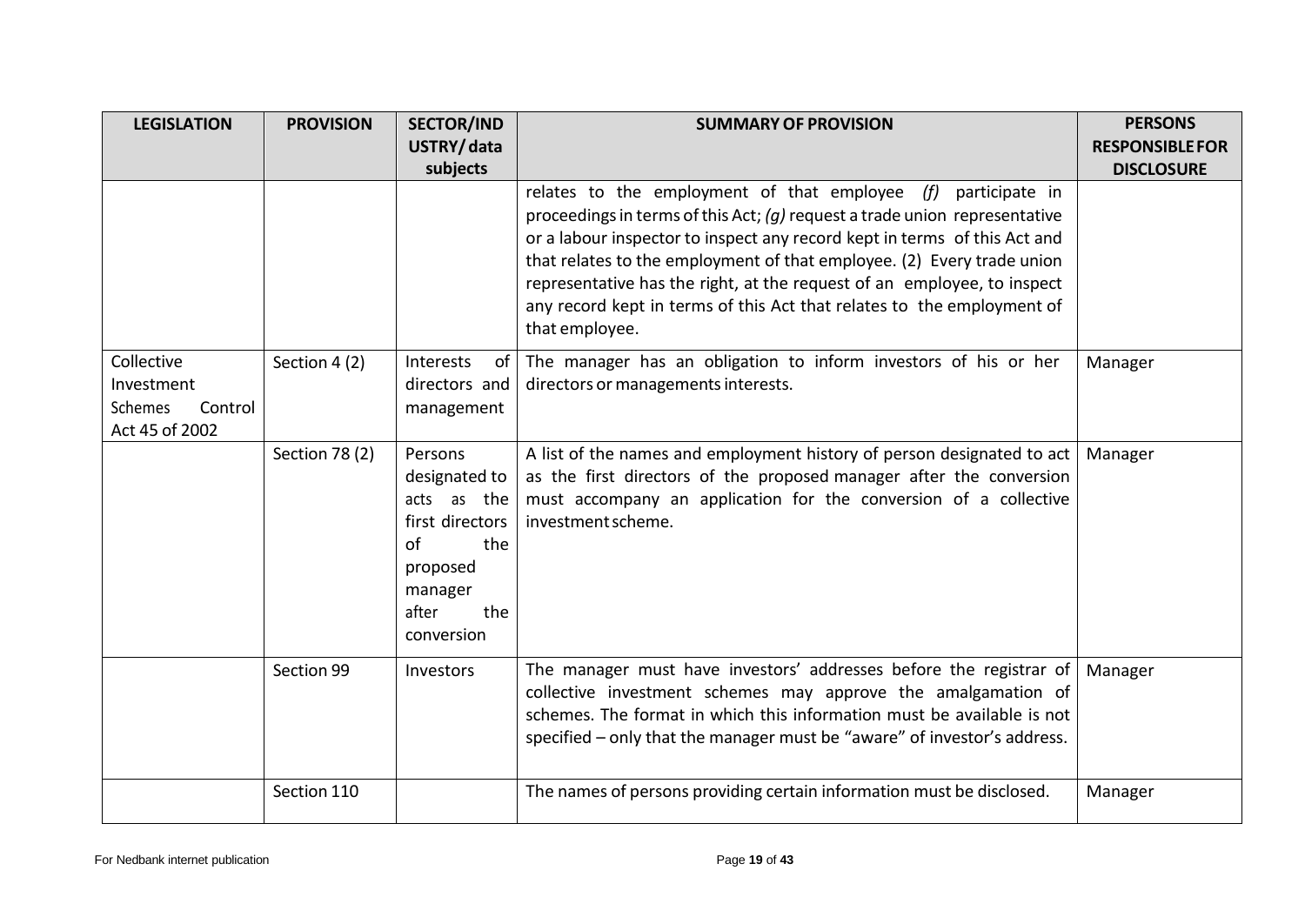| <b>LEGISLATION</b>          | <b>PROVISION</b> | <b>SECTOR/IND</b>                                     | <b>SUMMARY OF PROVISION</b>                                                                                                                                                                                                                                                                                                                                                               | <b>PERSONS</b>                                                               |
|-----------------------------|------------------|-------------------------------------------------------|-------------------------------------------------------------------------------------------------------------------------------------------------------------------------------------------------------------------------------------------------------------------------------------------------------------------------------------------------------------------------------------------|------------------------------------------------------------------------------|
|                             |                  | USTRY/data<br>subjects                                |                                                                                                                                                                                                                                                                                                                                                                                           | <b>RESPONSIBLE FOR</b><br><b>DISCLOSURE</b>                                  |
| Companies Act 71<br>of 2008 | Section 26       | Company<br>directors<br>&<br>members                  | Person who hold beneficial interest in any securities issued by a<br>company have access to inspect and copy the information contained in<br>certain company records.                                                                                                                                                                                                                     | Company                                                                      |
|                             | Section 30       | Info for<br>annual report                             | Companies annual financial statement must disclose certain specified<br>information regarding directors, employees, shareholder s and their<br>remuneration benefits.                                                                                                                                                                                                                     | Company                                                                      |
|                             | Section 31       | Company                                               | Persons with beneficial interest in securities of the company (creditors<br>and trade unions), are entitled to receive a copy of the company's recent<br>annual financial statement.                                                                                                                                                                                                      | Company                                                                      |
|                             | Section 33       | Company                                               | Companies are required to file an annual return within a prescribed<br>time frame.                                                                                                                                                                                                                                                                                                        | Company                                                                      |
|                             | Section 56       | Shareholder<br>(whose<br>interest held<br>by another) | Nominee securities holders must disclose the identity of underlying<br>holders of such securities to the company in a prescribed form.                                                                                                                                                                                                                                                    | Representative<br>holders<br>of<br>securities/nominee<br>holders of interest |
|                             | Section 93       | Company                                               | Auditors have right of access to financial records and books of the<br>company and are entitled to request any information from the<br>directors to enable them to effectively carry out their functions.                                                                                                                                                                                 | <b>Directors</b><br>or<br>company officers                                   |
|                             | Section 102      | Prospective<br>subjects                               | A person may not be named in a prospectus unless such person has<br>provided their consent to be so named.                                                                                                                                                                                                                                                                                | Proposed directors<br>directors<br><b>or</b><br>of<br>entities to be listed  |
|                             | Section 122 (3)  | <b>Securities</b><br>holder                           | A regulated company that receives a notice from a person who has<br>acquired beneficial interest in securities amounting to 5%, 10%, 15% or<br>any further multiple of 5% of the issued securities of a particular class,<br>must file a copy of such notice with the Securities Regulations Panel<br>and report the information to other holders of the affected class of<br>securities. | Regulated<br>Company                                                         |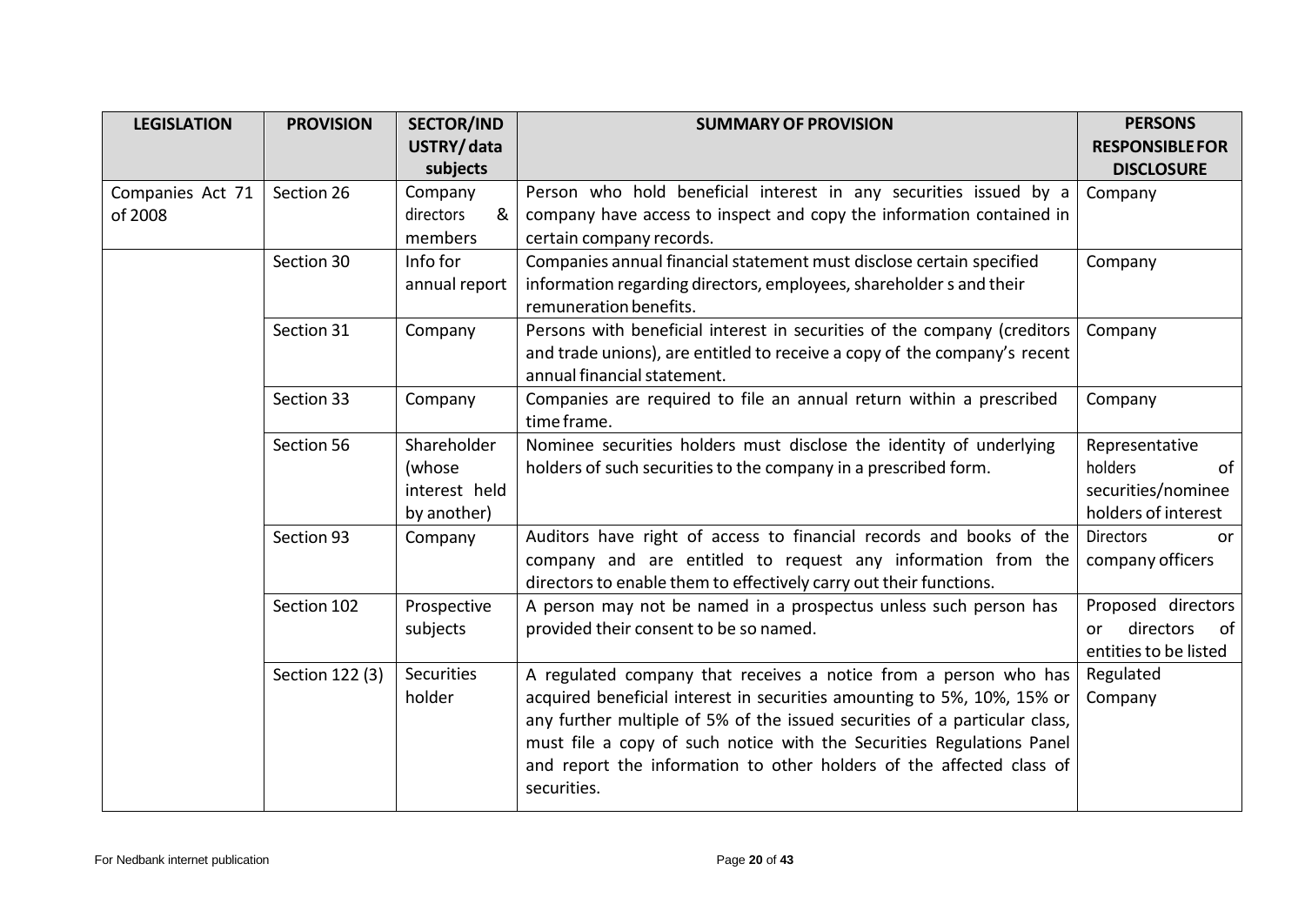| <b>LEGISLATION</b> | <b>PROVISION</b> | <b>SECTOR/IND</b> | <b>SUMMARY OF PROVISION</b>                                                           | <b>PERSONS</b>                            |
|--------------------|------------------|-------------------|---------------------------------------------------------------------------------------|-------------------------------------------|
|                    |                  | USTRY/data        |                                                                                       | <b>RESPONSIBLE FOR</b>                    |
|                    |                  | subjects          |                                                                                       | <b>DISCLOSURE</b>                         |
|                    | Section 137      | Company           | Directors must provide the business rescue practitioner with the                      | <b>Directors</b>                          |
|                    |                  | information       | relevant company information.                                                         |                                           |
|                    |                  | or director       |                                                                                       |                                           |
|                    | Section 142      | Company           | Directors must deliver all books and records relating to the affairs of               | <b>Directors</b>                          |
|                    |                  | directors         | the company that are still in their possession. They must also inform                 |                                           |
|                    |                  |                   | the practitioner of all other books and records which they know their<br>whereabouts. |                                           |
|                    | Section 159      | Company,          | A Shareholder; Director; Company Secretary; Prescribed Officer;                       | Shareholder;                              |
|                    |                  | external          | employee of the company; registered trade union representing the                      | Director; Company                         |
|                    |                  | company,          | company's employees are entitled to make certain protected                            | Secretary;                                |
|                    |                  | director,<br>or   | disclosures against the company or external company, or a director or                 | Prescribed Officer;                       |
|                    |                  | prescribed        | prescribed officer of a company. (Whistle-blowing).                                   | employee<br>of the                        |
|                    |                  | officer           |                                                                                       | company;                                  |
|                    |                  |                   |                                                                                       | registered<br>trade<br>union representing |
|                    |                  |                   |                                                                                       | the<br>company's                          |
|                    |                  |                   |                                                                                       | employees.                                |
|                    | Section 212      | Company           | When submitting information to the Commission, Panel, Companies                       | Commission,<br>the                        |
|                    |                  |                   | Tribunal, Council or inspector a person any claim that such information               | the<br>Panel,                             |
|                    |                  |                   | or part of it is confidential. The Commission, Panel, Companies                       | Companies                                 |
|                    |                  |                   | Tribunal, Council or inspector will then have to the discretion whether               |                                           |
|                    |                  |                   | to treat the information as confidential or not within specified period.              |                                           |
| Compensation for   | Section 1        | <b>Banking</b>    | An employer must register with the Commissioner and furnish the                       | Employer                                  |
| Occupational       |                  |                   | Commissioner with prescribed particulars of its business.                             |                                           |
| Injuries<br>and    | Section 6 (1)    | <b>Banking</b>    | (1) ( $a$ ) The Director-General may subpoena any person who in his opinion           | <b>Director General</b>                   |
|                    | (a)              |                   | is able to give information concerning the subject of any inquiry in terms            |                                           |
|                    |                  |                   | of this Act, or who is suspected to have or in the opinion of the Director-           |                                           |
|                    |                  |                   | General has in his possession or custody or under his control any book,               |                                           |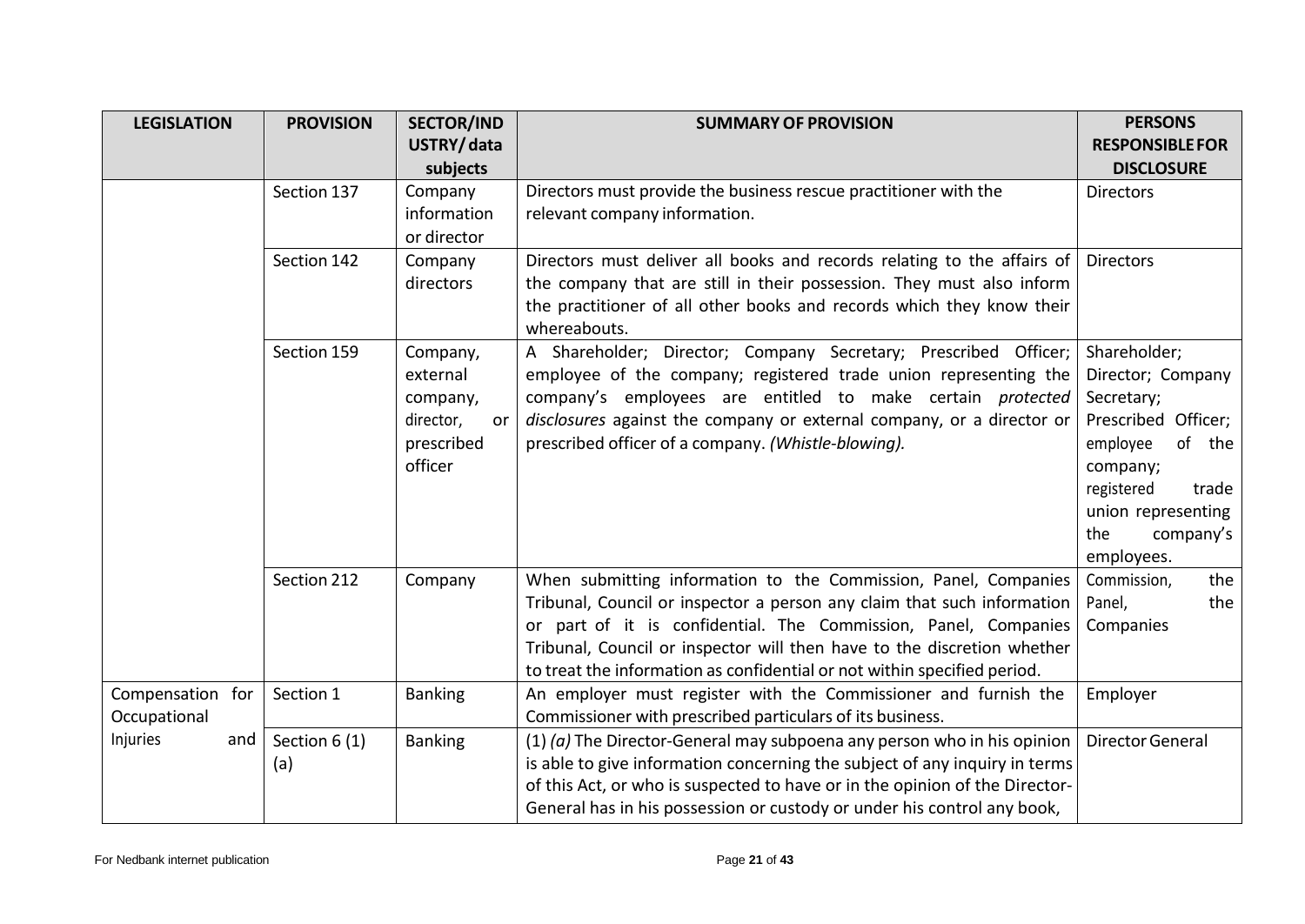| <b>LEGISLATION</b> | <b>PROVISION</b> | <b>SECTOR/IND</b> | <b>SUMMARY OF PROVISION</b>                                                   | <b>PERSONS</b>         |
|--------------------|------------------|-------------------|-------------------------------------------------------------------------------|------------------------|
|                    |                  | USTRY/data        |                                                                               | <b>RESPONSIBLE FOR</b> |
|                    |                  | subjects          |                                                                               | <b>DISCLOSURE</b>      |
| Diseases Act 130   |                  |                   | document or thing which has a bearing on the inquiry, to appear before        |                        |
| of 1993            |                  |                   | him at a time and place specified in the subpoena, to be interrogated or      |                        |
|                    |                  |                   | to produce such book, document or thing, and the Director-General may         |                        |
|                    |                  |                   | retain such book, document or thing for further investigation.                |                        |
|                    |                  |                   | (b) An inquiry referred to in paragraph $(a)$ shall take place in public      |                        |
|                    |                  |                   | unless the Director-General orders otherwise.                                 |                        |
|                    |                  |                   | (2) The Director-General may call and administer an oath to, or accept        |                        |
|                    |                  |                   | an affirmation from, any person present at such an inquiry who was or         |                        |
|                    |                  |                   | could have been subpoenaed in terms of subsection (1), and the                |                        |
|                    |                  |                   | Director-General or an assessor may interrogate such person and order         |                        |
|                    |                  |                   | him to produce any book, document or thing in his possession or               |                        |
|                    |                  |                   | custody or under his control.                                                 |                        |
|                    |                  |                   | (3) A person who-                                                             |                        |
|                    |                  |                   | $(a)$ has been duly subpoenaed under subsection (1) and who fails             |                        |
|                    |                  |                   | without sufficient cause to attend at the time and place specified in the     |                        |
|                    |                  |                   | subpoena;                                                                     |                        |
|                    |                  |                   | (b) has been duly subpoenaed under subsection (1) or called under             |                        |
|                    |                  |                   | subsection (2) and who-                                                       |                        |
|                    |                  |                   | (i) fails to remain in attendance until excused by the Director-              |                        |
|                    |                  |                   | General from further attendance;                                              |                        |
|                    |                  |                   | (ii) refuses to be sworn as a witness or to make an affirmation;              |                        |
|                    |                  |                   | (iii) refuses or fails to answer fully and satisfactorily any question        |                        |
|                    |                  |                   | lawfully put to him under subsection (2);                                     |                        |
|                    |                  |                   | (iv) refuses or fails to produce any book, document or thing in his           |                        |
|                    |                  |                   | possession or custody or under his control which he has been required         |                        |
|                    |                  |                   | to produce under subsection (1) or (2);                                       |                        |
|                    |                  |                   | (c) hinders or obstructs the Director-General in the performance of           |                        |
|                    |                  |                   | any of his functions in terms of this section, shall be guilty of an offence. |                        |
|                    |                  |                   |                                                                               |                        |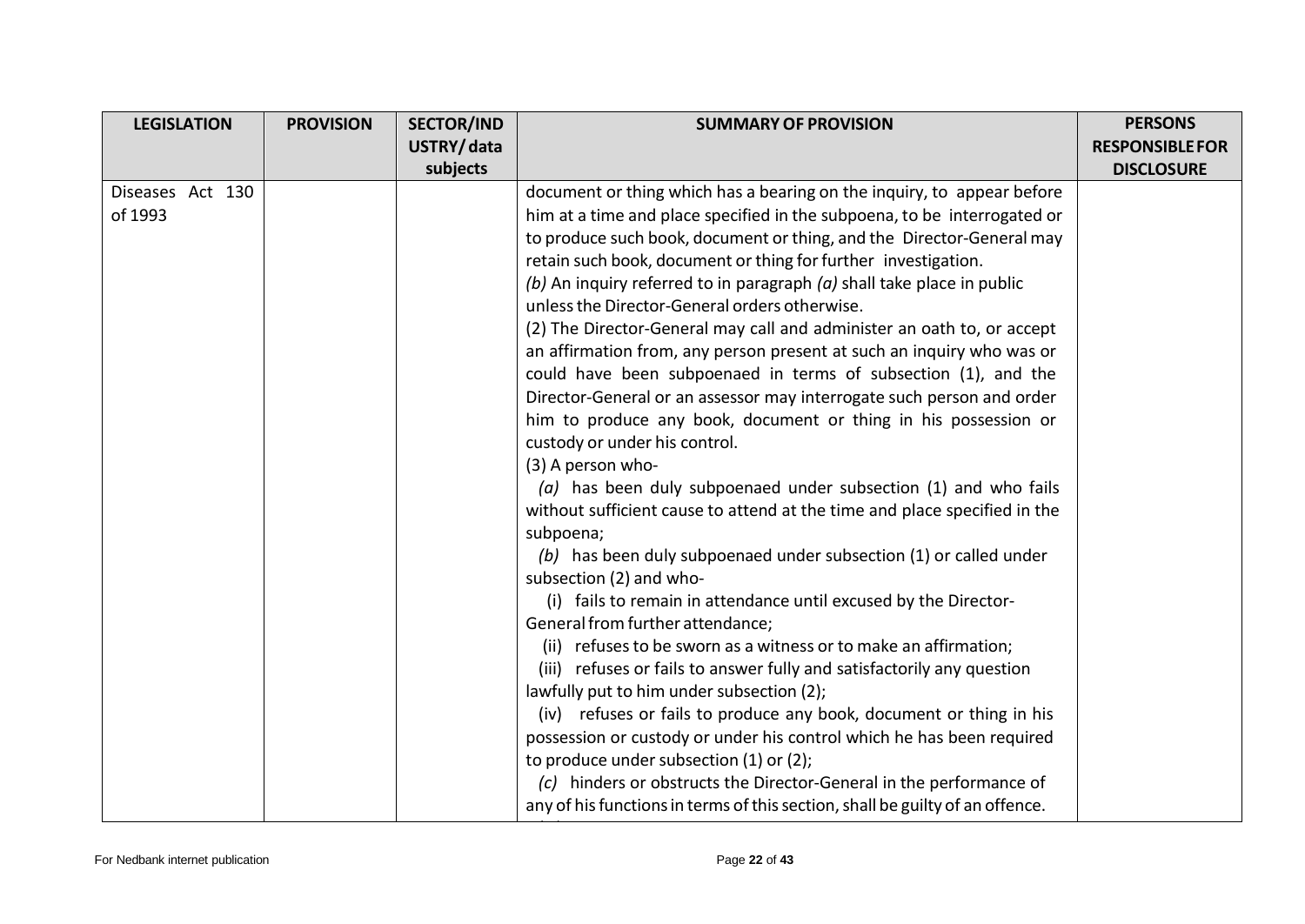| <b>LEGISLATION</b> | <b>PROVISION</b> | <b>SECTOR/IND</b> | <b>SUMMARY OF PROVISION</b>                                                                                                                                                                                                                                                                                                                                                                                                                                                                                                                                                                                                                                                                                                                                                                                                                                                                                                                                                                                                                                                                                                                                                                                                                     | <b>PERSONS</b>           |
|--------------------|------------------|-------------------|-------------------------------------------------------------------------------------------------------------------------------------------------------------------------------------------------------------------------------------------------------------------------------------------------------------------------------------------------------------------------------------------------------------------------------------------------------------------------------------------------------------------------------------------------------------------------------------------------------------------------------------------------------------------------------------------------------------------------------------------------------------------------------------------------------------------------------------------------------------------------------------------------------------------------------------------------------------------------------------------------------------------------------------------------------------------------------------------------------------------------------------------------------------------------------------------------------------------------------------------------|--------------------------|
|                    |                  | USTRY/data        |                                                                                                                                                                                                                                                                                                                                                                                                                                                                                                                                                                                                                                                                                                                                                                                                                                                                                                                                                                                                                                                                                                                                                                                                                                                 | <b>RESPONSIBLE FOR</b>   |
|                    |                  | subjects          |                                                                                                                                                                                                                                                                                                                                                                                                                                                                                                                                                                                                                                                                                                                                                                                                                                                                                                                                                                                                                                                                                                                                                                                                                                                 | <b>DISCLOSURE</b>        |
|                    |                  |                   | (4) A person who, after having been sworn as a witness or having made<br>an affirmation, makes a false statement knowing it to be false, shall be<br>guilty of an offence and shall upon conviction be liable to the penalty<br>that may be imposed for perjury.<br>(5) The law relating to privilege as applicable to a witness testifying in a<br>court of law shall be applicable at an inquiry referred to in subsection<br>(1).<br>(6) If a person has been subpoenaed to appear before the Director-<br>General and the Director-General is satisfied that such person has as a<br>result of his appearance suffered any pecuniary loss or had to incur<br>expense, the Director-General may pay out of the compensation fund<br>the prescribed allowances or the amount of the loss or expense,<br>whichever is the lesser.<br>(7) The Director-General may delegate any of his functions under this<br>section to an assessor, an officer or employee referred to in section 1 of<br>the Public Service Act, 1984 (Act 111 of 1984), or a medical practitioner,<br>and in this section 'Director-General' includes any such assessor, officer,<br>employee or medical practitioner while acting within the scope of such<br>delegation. |                          |
|                    | Section 7        | <b>Banking</b>    | The Director-General may authorize any assessor, any officer or<br>employee referred to in section 1 of the Public Service Act, 1984 (Act 111<br>of 1984), or any medical practitioner to investigate any matter that he<br>may deem necessary for the performance of his functions.<br>(2) A person authorized under subsection (1) (in this section referred to<br>as an 'authorized person') shall be furnished with a certificate to that<br>effect signed by the Director-General.                                                                                                                                                                                                                                                                                                                                                                                                                                                                                                                                                                                                                                                                                                                                                         | <b>Authorised Person</b> |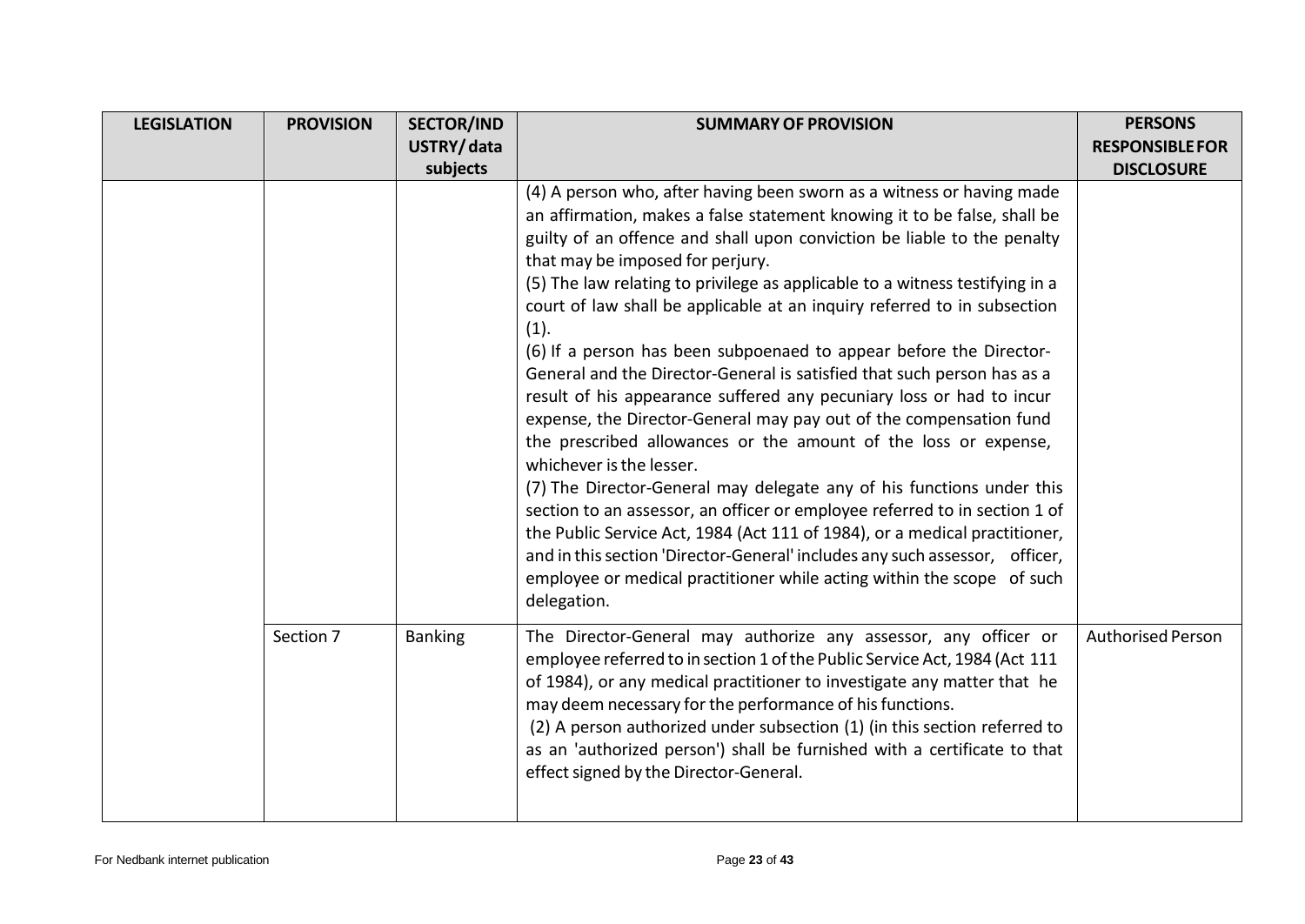| <b>LEGISLATION</b> | <b>PROVISION</b> | <b>SECTOR/IND</b> | <b>SUMMARY OF PROVISION</b>                                                                                                                                                                                                                                                                                                                                                                                                                                                                                                                                                                                                                                                                                                                                                                                                                                                                                                                                                                                                                                                                                                                                                                                                                                                                                                                                                                                                                                                                                                                                                                                                                                                            | <b>PERSONS</b>         |
|--------------------|------------------|-------------------|----------------------------------------------------------------------------------------------------------------------------------------------------------------------------------------------------------------------------------------------------------------------------------------------------------------------------------------------------------------------------------------------------------------------------------------------------------------------------------------------------------------------------------------------------------------------------------------------------------------------------------------------------------------------------------------------------------------------------------------------------------------------------------------------------------------------------------------------------------------------------------------------------------------------------------------------------------------------------------------------------------------------------------------------------------------------------------------------------------------------------------------------------------------------------------------------------------------------------------------------------------------------------------------------------------------------------------------------------------------------------------------------------------------------------------------------------------------------------------------------------------------------------------------------------------------------------------------------------------------------------------------------------------------------------------------|------------------------|
|                    |                  | USTRY/data        |                                                                                                                                                                                                                                                                                                                                                                                                                                                                                                                                                                                                                                                                                                                                                                                                                                                                                                                                                                                                                                                                                                                                                                                                                                                                                                                                                                                                                                                                                                                                                                                                                                                                                        | <b>RESPONSIBLE FOR</b> |
|                    |                  | subjects          |                                                                                                                                                                                                                                                                                                                                                                                                                                                                                                                                                                                                                                                                                                                                                                                                                                                                                                                                                                                                                                                                                                                                                                                                                                                                                                                                                                                                                                                                                                                                                                                                                                                                                        | <b>DISCLOSURE</b>      |
|                    |                  |                   | (3) An authorized person may-<br>$(a)$ without previous notice, at all reasonable times enter any<br>premises, and take an interpreter or other assistant or a police officer<br>with him onto the premises;<br>$(b)$ while he is on the premises, or at any time thereafter, question<br>any person who is or was on the premises, either alone or in the<br>presence of any other person on any matter to which this Act relates;<br>(c) order any person who has control over or custody of any book,<br>document or thing on or in those premises to produce to him forthwith,<br>or at such time and place as may be determined by him, such book,<br>document or thing;<br>(d) at any time and place order any person who has the possession or<br>custody of or is in the control of a book, document or thing relating to<br>the business of an employer or previous employer, to produce forthwith<br>or at such time and place as may be determined by him, such book,<br>document or thing;<br>(e) seize any book, document or thing which in his opinion may serve<br>as evidence in any matter in terms of this Act;<br>(f) examine or cause to be examined any book, document or thing<br>produced to him or seized by him, and make extracts therefrom or<br>copies thereof, and order any person who in his opinion is qualified<br>thereto to explain any entry therein;<br>$(g)$ order an employee to appear before him at such time and place<br>as may be determined by him, and question that employee.<br>(4) An authorised person performing any function in terms of this<br>section shall on demand produce the certificate referred to in<br>subsection (2). |                        |
|                    |                  |                   |                                                                                                                                                                                                                                                                                                                                                                                                                                                                                                                                                                                                                                                                                                                                                                                                                                                                                                                                                                                                                                                                                                                                                                                                                                                                                                                                                                                                                                                                                                                                                                                                                                                                                        |                        |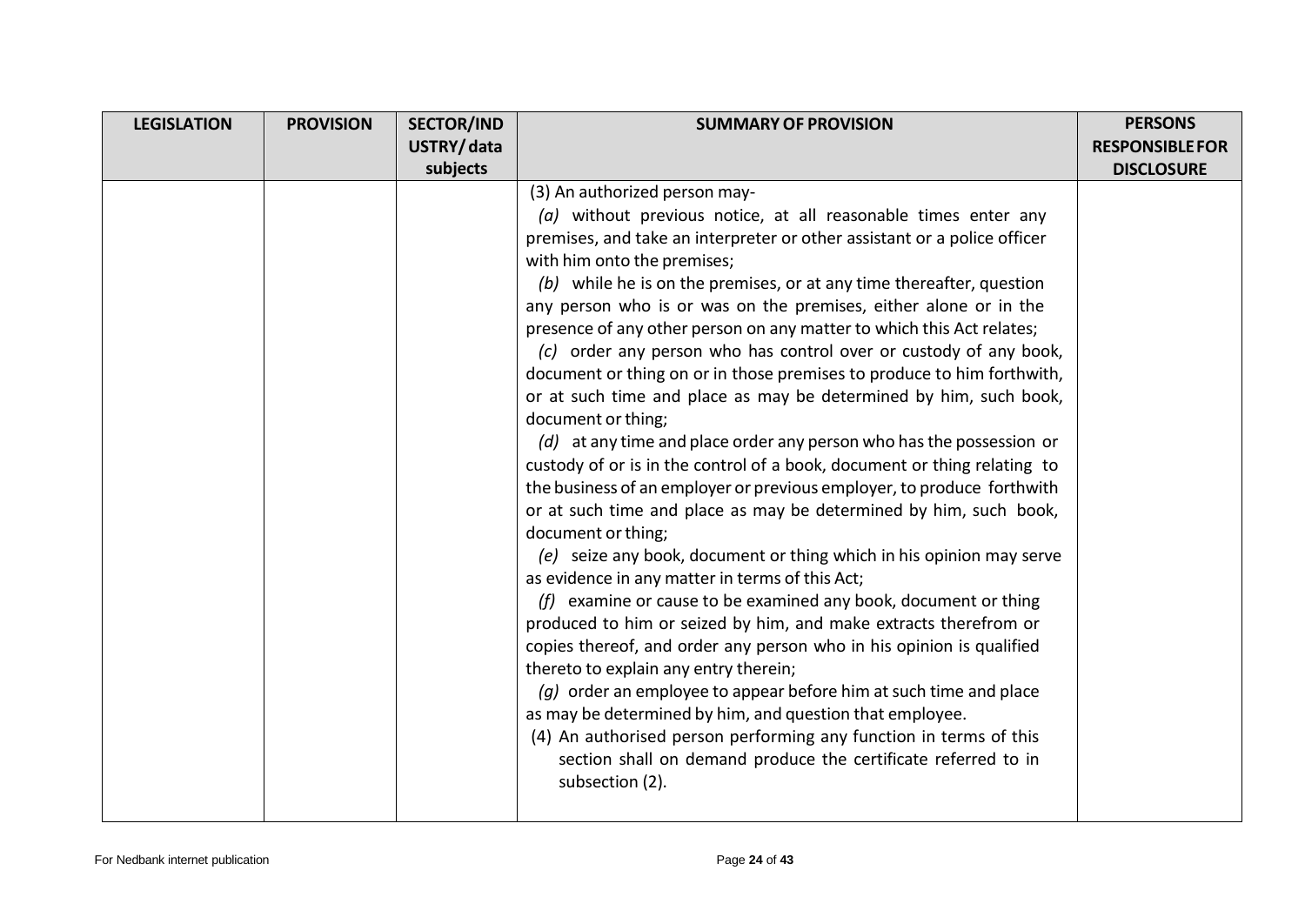| <b>LEGISLATION</b> | <b>PROVISION</b> | <b>SECTOR/IND</b> | <b>SUMMARY OF PROVISION</b>                                                                                                                                                                                                                                                                                             | <b>PERSONS</b>                    |
|--------------------|------------------|-------------------|-------------------------------------------------------------------------------------------------------------------------------------------------------------------------------------------------------------------------------------------------------------------------------------------------------------------------|-----------------------------------|
|                    |                  | USTRY/data        |                                                                                                                                                                                                                                                                                                                         | <b>RESPONSIBLE FOR</b>            |
|                    |                  | subjects          |                                                                                                                                                                                                                                                                                                                         | <b>DISCLOSURE</b>                 |
|                    |                  |                   | (5) Any person who-<br>( $a$ ) falsely holds himself out to be an authorized person;<br>(b) refuses or fails to answer fully and satisfactorily any question put                                                                                                                                                        |                                   |
|                    |                  |                   | to him by an authorized person in the performance of his functions;<br>(c) refuses or fails to comply with any lawful request of or order by<br>an authorized person;                                                                                                                                                   |                                   |
|                    |                  |                   | (d) hinders or obstructs an authorized person in the performance of<br>his functions, shall be guilty of an offence.                                                                                                                                                                                                    |                                   |
|                    | Section 18       | <b>Banking</b>    | Employer to register with Director General and to furnish him with<br>particulars.                                                                                                                                                                                                                                      | Employer                          |
|                    | Section 32A      | <b>Banking</b>    | Any inspector furnished with inspection authority in writing by the Board<br>may conduct an investigation to determine compliance with the Act.                                                                                                                                                                         | Inspector<br>the<br>or<br>manager |
|                    | Section 40       | <b>Banking</b>    | An employee or employer shall at the request of the Director General<br>furnish such further particulars regarding the accident and injuries<br>concerned as the Director General may require.                                                                                                                          | <b>Director General</b>           |
|                    | Section 81       | <b>Banking</b>    | Employer must maintain a register or record of the earnings and<br>prescribed particulars of all employees and shall produce such records<br>on demand to an authorised person for inspection. Such records shall<br>be maintained for a period of at least 4 years after the date of the last<br>entry in that record. | Employer                          |
|                    | Section 82       | <b>Banking</b>    | Employer must furnish a return to the Commissioner reflecting: amount<br>of earning up to the maximum paid by him, and any further information<br>as is necessary.                                                                                                                                                      | Employer                          |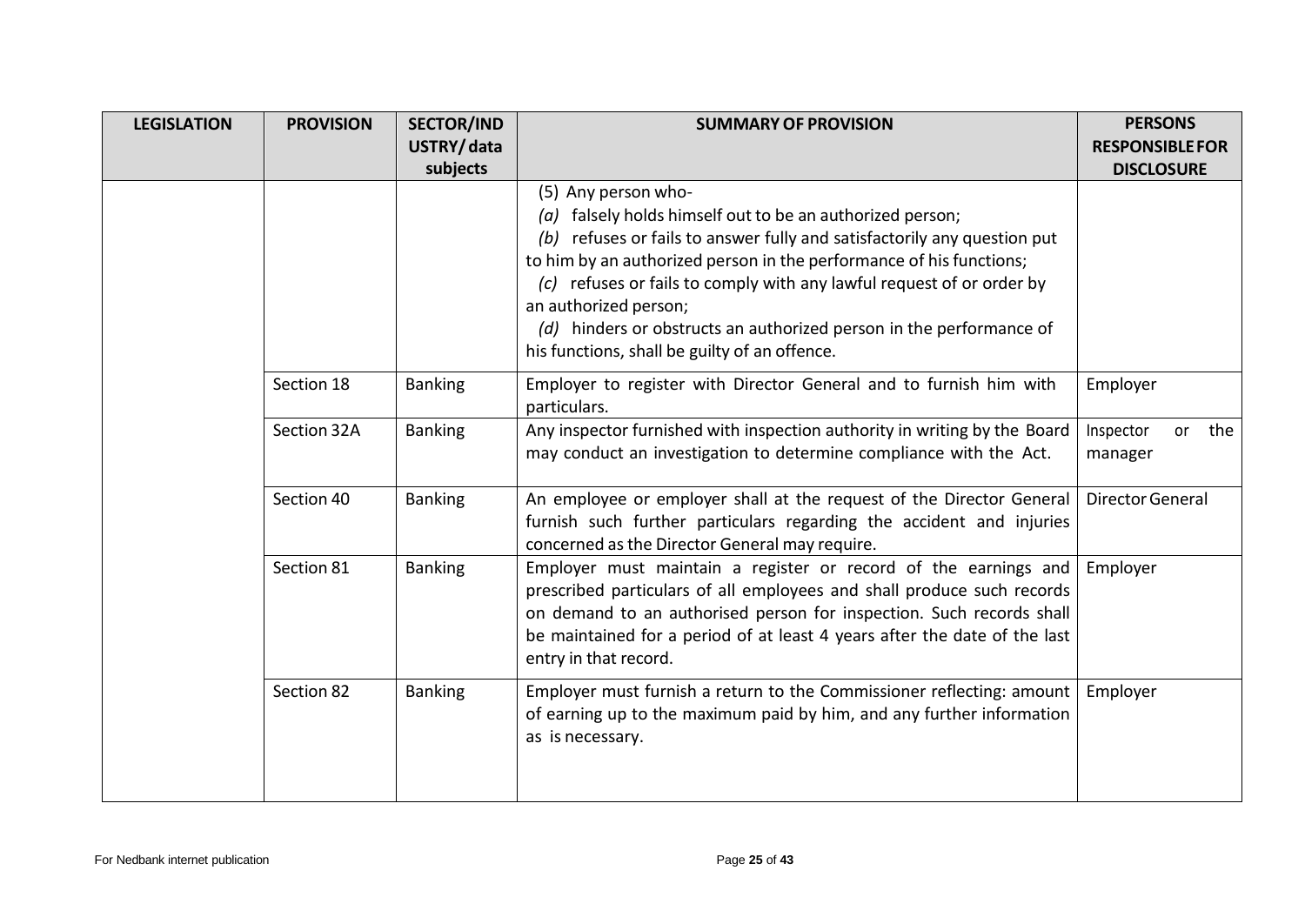| <b>LEGISLATION</b>                                       | <b>PROVISION</b> | <b>SECTOR/IND</b>           | <b>SUMMARY OF PROVISION</b>                                                                                                                                                                                                                                                                                                                                                                                                                                                                                                                                                                                                                                  | <b>PERSONS</b>                                                 |
|----------------------------------------------------------|------------------|-----------------------------|--------------------------------------------------------------------------------------------------------------------------------------------------------------------------------------------------------------------------------------------------------------------------------------------------------------------------------------------------------------------------------------------------------------------------------------------------------------------------------------------------------------------------------------------------------------------------------------------------------------------------------------------------------------|----------------------------------------------------------------|
|                                                          |                  | USTRY/data<br>subjects      |                                                                                                                                                                                                                                                                                                                                                                                                                                                                                                                                                                                                                                                              | <b>RESPONSIBLE FOR</b><br><b>DISCLOSURE</b>                    |
| Competition<br>Act<br>89 of 1998                         | Section 49A,     | <b>Banking</b><br>Insurance | At any time during an investigation in terms of the Act the<br>Commissioner may summon any person who is believed to be able to<br>furnish any information on the subject of the investigation, or to have<br>possession or control of any book, document or other object that has a<br>bearing on that subject (a) to appear before the Commissioner or a<br>person authorised by the Commissioner, to be interrogated at a time<br>and place specified in the summons or (b) at a time and place specified<br>in the summons, to deliver or produce to the Commissioner, or a person<br>authorised by the Commissioner, any book, document or other object | Commissioner<br>Member<br>of<br>the<br>Competition<br>Tribunal |
|                                                          | Section 54       |                             | specified in the summons.<br>The member of the Competition Tribunal presiding at the hearing may<br>(a) direct or summon any person to appear at any specified time and<br>place (b) question any person under oath or affirmation (c) summon or<br>order any person (i) to produce any book, document or item necessary<br>for the purpose of the hearing.                                                                                                                                                                                                                                                                                                  |                                                                |
|                                                          | Section 56       |                             | The Competition Tribunal may order a person to answer any question,<br>or to produce any article or document, even if it is self-incriminating to<br>do so.                                                                                                                                                                                                                                                                                                                                                                                                                                                                                                  |                                                                |
| Constitution of the<br>Republic of SA Act<br>108 of 1996 | Section 32       | <b>Banking</b>              | Everyone has the right to access any information held by another<br>person and that is required for the exercise or protection of any rights.                                                                                                                                                                                                                                                                                                                                                                                                                                                                                                                | Public                                                         |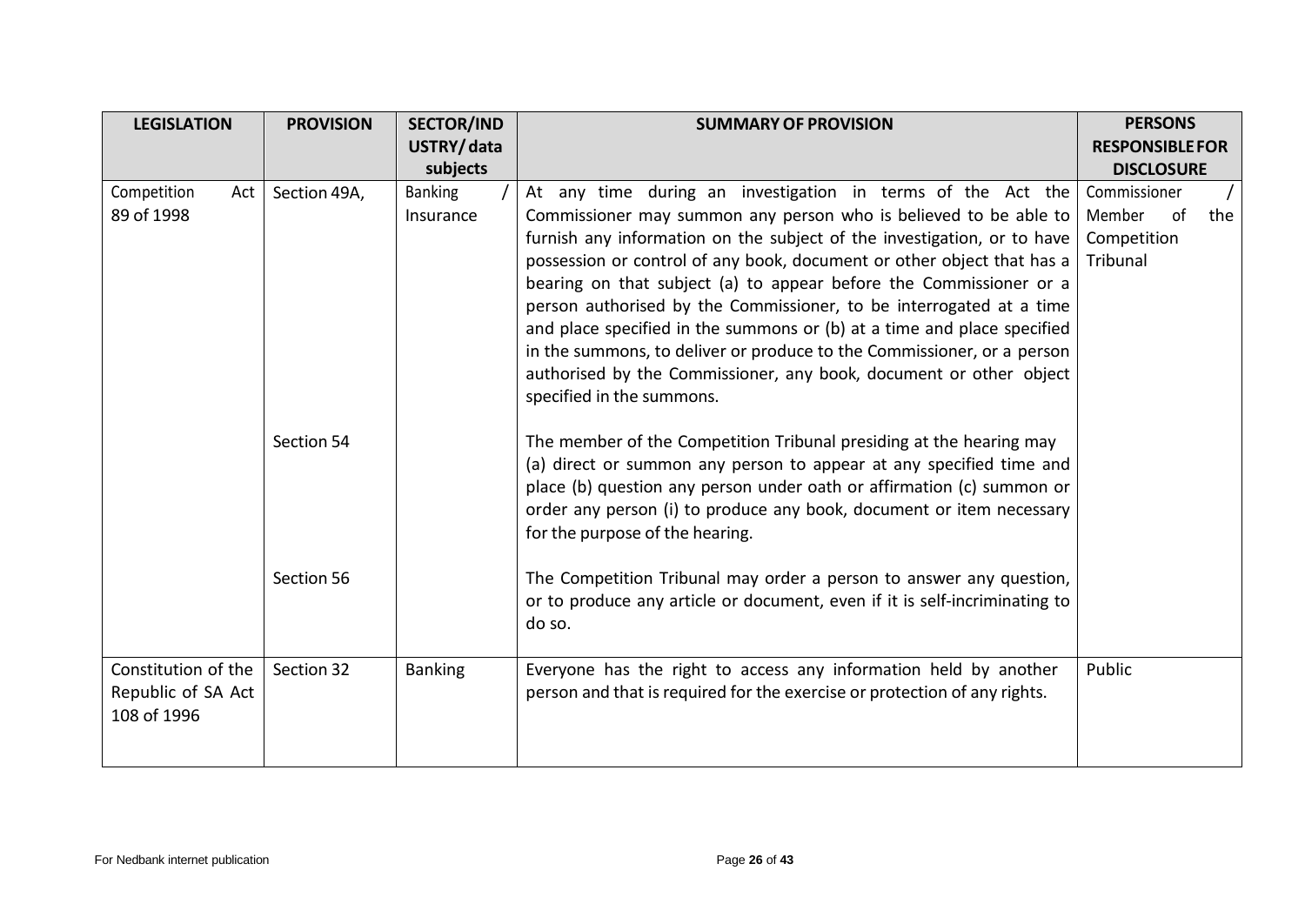| <b>LEGISLATION</b>           | <b>PROVISION</b>  | <b>SECTOR/IND</b>       | <b>SUMMARY OF PROVISION</b>                                                                                               | <b>PERSONS</b>         |
|------------------------------|-------------------|-------------------------|---------------------------------------------------------------------------------------------------------------------------|------------------------|
|                              |                   | USTRY/data              |                                                                                                                           | <b>RESPONSIBLE FOR</b> |
|                              |                   | subjects                |                                                                                                                           | <b>DISCLOSURE</b>      |
| Consumer                     | Section 8 (2) (j) | Any persons             | Suppliers must not discriminate between persons when reporting any                                                        | <b>Suppliers</b>       |
| Protection Act 68<br>of 2008 |                   |                         | personal information of such persons.                                                                                     |                        |
|                              | Section 27        | Person which            | Intermediaries must disclose information prescribed by the Minister.                                                      | Intermediaries         |
|                              |                   | the                     |                                                                                                                           |                        |
|                              |                   | intermediary            |                                                                                                                           |                        |
|                              |                   | represents or           |                                                                                                                           |                        |
|                              |                   | from who the            |                                                                                                                           |                        |
|                              |                   | intermediary            |                                                                                                                           |                        |
|                              |                   | receives<br>an<br>offer |                                                                                                                           |                        |
|                              | Section 107       | Personal<br>or          | It is an offence to disclose any personal or confidential information                                                     | <b>Suppliers</b>       |
|                              |                   | confidential            | obtained in carrying out a function of the Act or as a result of a complaint                                              |                        |
|                              |                   | information             | arising from the Act, unless requested by a regulatory authority.                                                         |                        |
|                              |                   |                         |                                                                                                                           |                        |
| Criminal                     | Section 236       | <b>Banking</b>          | The entries in the accounting records of a bank and any document                                                          | Accused person         |
| Procedures Act 51            |                   |                         | which is in the possession of any bank and which refers to the said                                                       |                        |
| of 1977                      |                   |                         | entries or to any business transaction of the bank can be proved in                                                       |                        |
|                              |                   |                         | criminal proceedings by producing an affidavit made by any person                                                         |                        |
|                              |                   |                         | working for the bank any party to the criminal proceedings against                                                        |                        |
|                              |                   |                         | whom the evidence is intended to be adduced. The accused may upon                                                         |                        |
|                              |                   |                         | the order of the court before which the proceedings are pending inspect                                                   |                        |
|                              |                   |                         | the original of the document or entry in question and any accounting                                                      |                        |
|                              |                   |                         | record in which such entry appears or of which such entry forms part<br>and may make copies of such documents or entries. |                        |
|                              |                   |                         |                                                                                                                           |                        |
| Collectors'<br>Debt          | Section 19(4)     | <b>Banking</b>          | A debt collector shall deliver to a debtor, upon request and against                                                      | Debtor                 |
| Act No. 114 of 1998          |                   |                         | payment of a prescribed fee a settlement account containing a complete                                                    |                        |
|                              |                   |                         | exposition of all debits and credits in connection with a specific collection                                             |                        |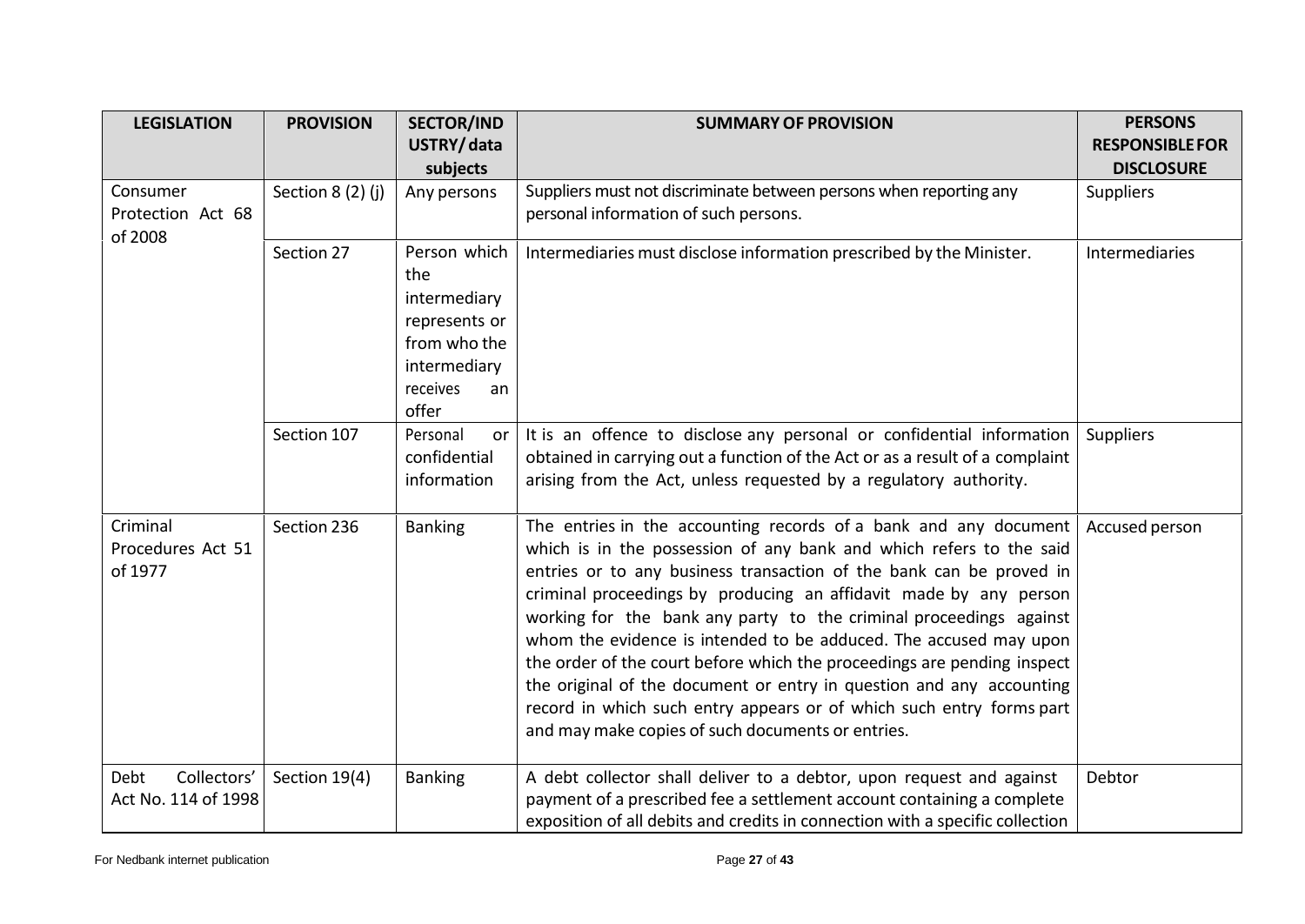| <b>LEGISLATION</b>                             | <b>PROVISION</b> | <b>SECTOR/IND</b><br>USTRY/data               | <b>SUMMARY OF PROVISION</b>                                                                                                                                                                                                                                                                                                                                                                                                                                                                                                                                                                                                                                                                                                                              | <b>PERSONS</b><br><b>RESPONSIBLE FOR</b> |
|------------------------------------------------|------------------|-----------------------------------------------|----------------------------------------------------------------------------------------------------------------------------------------------------------------------------------------------------------------------------------------------------------------------------------------------------------------------------------------------------------------------------------------------------------------------------------------------------------------------------------------------------------------------------------------------------------------------------------------------------------------------------------------------------------------------------------------------------------------------------------------------------------|------------------------------------------|
|                                                |                  | subjects                                      | provided that a debtor shall be entitled to request a settlement account                                                                                                                                                                                                                                                                                                                                                                                                                                                                                                                                                                                                                                                                                 | <b>DISCLOSURE</b>                        |
|                                                |                  |                                               | free of charge once in every six months.                                                                                                                                                                                                                                                                                                                                                                                                                                                                                                                                                                                                                                                                                                                 |                                          |
| Deeds registry Act<br>47 of 1937               | Section 27       | <b>Banking</b>                                | A long-term insurer shall whenever required to do so, furnish a return<br>in the form and containing the particulars and information which the<br>Registrar determines in respect of the following: (a) its shareholders<br>and (b) any person who directly or indirectly has the power to require<br>those shareholders to exercise their rights as shareholders in the long<br>term insurer in accordance with such person's directions or instructions<br>(c) a person in whose name shares in a long term insurer are registered,<br>or (d) a person who wishes shares in a long term insurer to be alluded<br>or issued to such person or to be registered in such person's name.                                                                   | The Registrar                            |
| Designs Act<br>No.<br>195 of 1993              | Section 7(2)     | Banking/<br>Insurance                         | Copies of all deeds, agreements, licenses and other documents affecting<br>any registered design or application for the registration of a design<br>which are required to be recorded in the register, shall be supplied in a<br>prescribed manner for filing in the Designs Office.                                                                                                                                                                                                                                                                                                                                                                                                                                                                     | Registrar                                |
| Estate<br>Agency<br>Affairs Act 112 of<br>1976 | Section 48       | <b>Banking</b><br>or<br>insurance<br>industry | An inspector who is authorised to enter in such premises may (a) enter<br>upon or into those premises (b) search those premises (c) search any<br>person on those premises if there are reasonable grounds for believing<br>that a person has personal possession of an article or document that<br>has a bearing on the investigation (d) examine any article or document<br>that is on or in those premises that has a bearing on the investigation<br>(e) request information about any article or document from the owner<br>of, or person in control of, the premises or from any person who has<br>control of the article or document, or from any other person who may<br>have the information. (f) Take extracts from or make copies of any book | Inspector                                |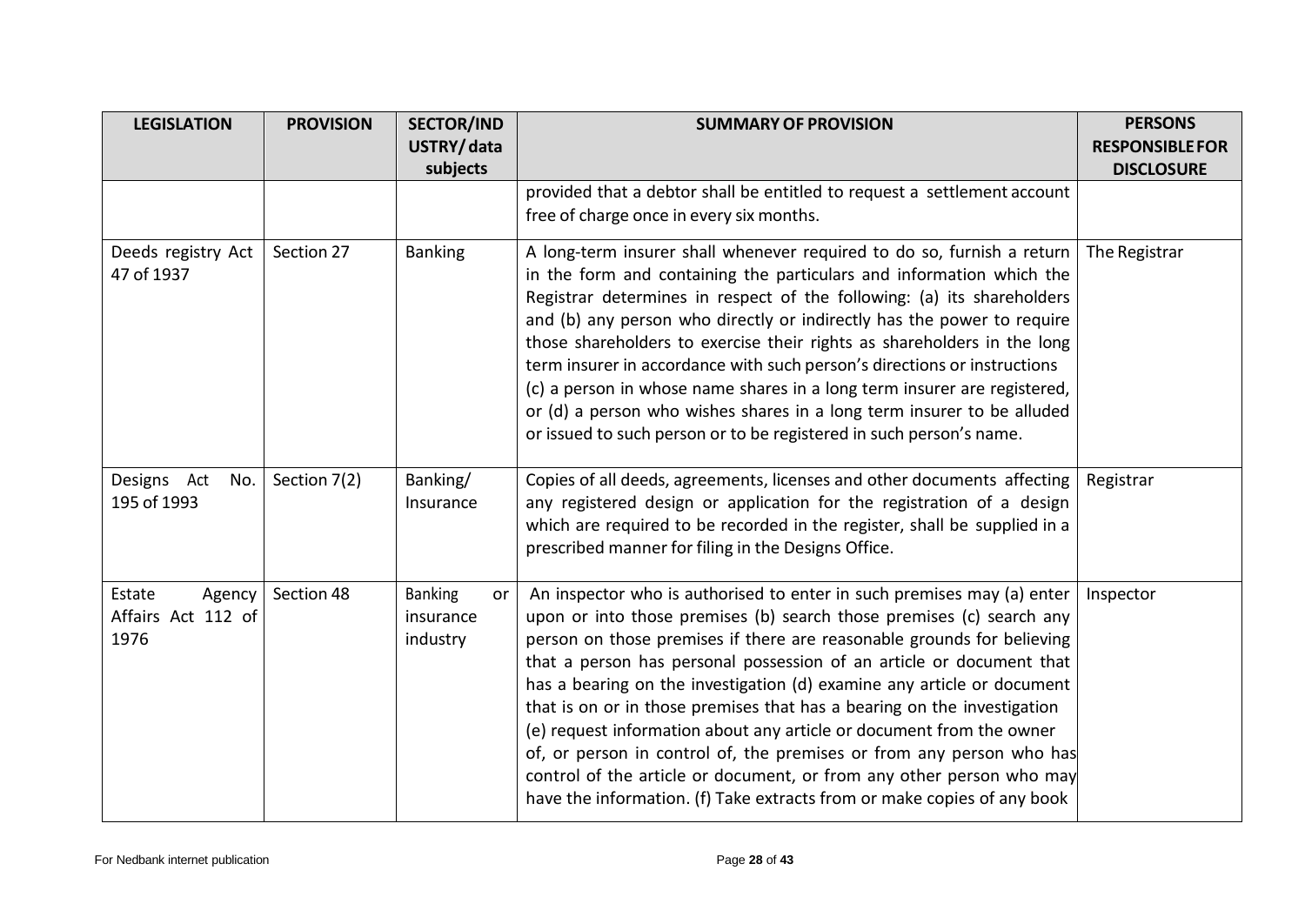| <b>LEGISLATION</b> | <b>PROVISION</b> | <b>SECTOR/IND</b> | <b>SUMMARY OF PROVISION</b>                                                                                                             | <b>PERSONS</b>         |
|--------------------|------------------|-------------------|-----------------------------------------------------------------------------------------------------------------------------------------|------------------------|
|                    |                  | USTRY/data        |                                                                                                                                         | <b>RESPONSIBLE FOR</b> |
|                    |                  | subjects          |                                                                                                                                         | <b>DISCLOSURE</b>      |
|                    |                  |                   | or document that is on or in the premises that has a bearing on the                                                                     |                        |
|                    |                  |                   | investigation. (g) Use any computer system on the premises, or require                                                                  |                        |
|                    |                  |                   | assistance of any person on the premises to use the computer system                                                                     |                        |
|                    |                  |                   | to (i) search any data contained or available on that computer system                                                                   |                        |
|                    |                  |                   | (ii) reproduce any record from that data and (iii) seize any output from                                                                |                        |
|                    |                  |                   | that computer for examination copying and (h) attach and if necessary                                                                   |                        |
|                    |                  |                   | remove from the premises for examination and safekeeping anything<br>that has a bearing on the investigation.                           |                        |
|                    |                  |                   |                                                                                                                                         |                        |
| Employment         | Section 18(1)    | <b>Banking</b>    | When a designated employer engages in consultation in terms of this                                                                     |                        |
| Equity Act No. 55  | Section 25       | Insurance         | Act the employer must disclose to the consulting parties all relevant                                                                   |                        |
| of 1998            | Section 26       |                   | information that will allow those parties to consult effectively.                                                                       |                        |
|                    |                  |                   |                                                                                                                                         |                        |
|                    |                  |                   | An employer must display at the workplace where it can be read by<br>employees a notice in the prescribed form informing them about the |                        |
|                    |                  |                   | provisions of the Employment Equity Act. In terms of sub-section 25(2)                                                                  |                        |
|                    |                  |                   | a designated employer must in each of its workplaces, place in                                                                          |                        |
|                    |                  |                   | prominent places that are accessible to all employees (a) the most recent                                                               |                        |
|                    |                  |                   | reports submitted by that employer to the Director General (b) Any                                                                      |                        |
|                    |                  |                   | compliance order, arbitration award or order of the Labour Court                                                                        |                        |
|                    |                  |                   | concerning the provisions of this Act in relation to that employer and                                                                  |                        |
|                    |                  |                   | (c) any other document concerning this Act as may be prescribed. In                                                                     |                        |
|                    |                  |                   | terms of section 25(3) an employer who has an employment equity                                                                         |                        |
|                    |                  |                   | plan must make a copy of the plan available to its employees for copying                                                                |                        |
|                    |                  |                   | and consultation.                                                                                                                       |                        |
|                    |                  |                   |                                                                                                                                         |                        |
|                    |                  |                   | An employer must establish and for the prescribed period maintain                                                                       |                        |
|                    |                  |                   | records of its workforce, its employment equity plan and any other                                                                      |                        |
|                    |                  |                   | records relevant to its compliance with this Act.                                                                                       |                        |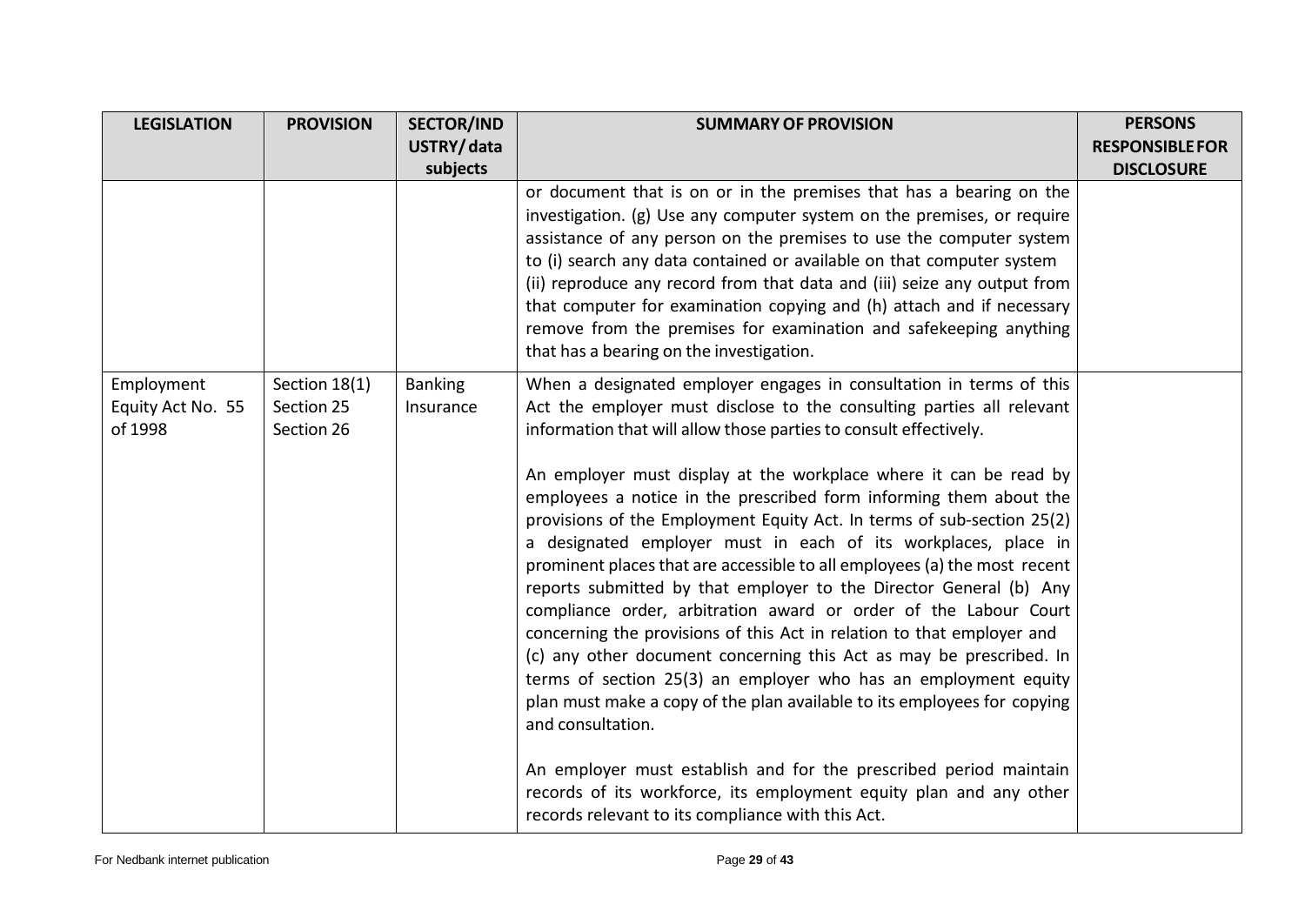| <b>LEGISLATION</b>                    | <b>PROVISION</b> | <b>SECTOR/IND</b>     | <b>SUMMARY OF PROVISION</b>                                                                                                                                                                                                                                                                                                                                                                                                                                                                                                                                                                                                                                                                                                                                                                                                                                                                                                                        | <b>PERSONS</b>                       |
|---------------------------------------|------------------|-----------------------|----------------------------------------------------------------------------------------------------------------------------------------------------------------------------------------------------------------------------------------------------------------------------------------------------------------------------------------------------------------------------------------------------------------------------------------------------------------------------------------------------------------------------------------------------------------------------------------------------------------------------------------------------------------------------------------------------------------------------------------------------------------------------------------------------------------------------------------------------------------------------------------------------------------------------------------------------|--------------------------------------|
|                                       |                  | USTRY/data            |                                                                                                                                                                                                                                                                                                                                                                                                                                                                                                                                                                                                                                                                                                                                                                                                                                                                                                                                                    | <b>RESPONSIBLE FOR</b>               |
|                                       |                  | subjects              |                                                                                                                                                                                                                                                                                                                                                                                                                                                                                                                                                                                                                                                                                                                                                                                                                                                                                                                                                    | <b>DISCLOSURE</b>                    |
| Firearms<br>Control                   | Section 20(6)    | <b>Banking</b>        | Every holder of a licence issued in terms of this section must keep a                                                                                                                                                                                                                                                                                                                                                                                                                                                                                                                                                                                                                                                                                                                                                                                                                                                                              | Official of<br>Police                |
| Act 60 of 2000                        |                  | Insurance             | register of all firearms in its possession containing such information as<br>may be prescribed.                                                                                                                                                                                                                                                                                                                                                                                                                                                                                                                                                                                                                                                                                                                                                                                                                                                    | Official recognised<br>by the police |
|                                       |                  |                       | The holder of a licence issued in terms of Act must, at the request of a<br>police official, produce for inspection every licence issued.                                                                                                                                                                                                                                                                                                                                                                                                                                                                                                                                                                                                                                                                                                                                                                                                          |                                      |
| Financial                             | Section 22       | <b>Banking</b><br>and | In terms of section 22 banks and insurance companies shall keep the $\vert$ Financial                                                                                                                                                                                                                                                                                                                                                                                                                                                                                                                                                                                                                                                                                                                                                                                                                                                              |                                      |
| Intelligence Centre<br>Act 38 of 2001 |                  | Insurance             | following information relating to the clients with whom they conclude   Intelligence Centre<br>transactions or with whom they have established a business Act<br>relationship: - The identity of the client. (1) Where the client is acting<br>on behalf of another person $-$ (1.1) The identity of that other person;<br>(1.2) The client's authority to establish the business relationship or to<br>conclude the single transaction on behalf of that other person. (2) If<br>another person is acting on behalf of the client - (2.1)the identity of<br>that other person; (2.2) that other person's authority to act on behalf of<br>the client. (2.3) The manner in which the identity of the client or the<br>other person was established. (3) In the case of a transaction - (3.1) The<br>amount involved, (3.2) The parties involved. (4) All accounts that are<br>involved in - (4.1) Transactions concluded by that bank or insurance |                                      |
|                                       |                  |                       | company in the course of that business relationship; and (4.2) That<br>single transaction. (4.2.1) The name of the person who obtained the<br>information on behalf of the bank or insurance company. (4.2.2) Any<br>document or copy of a document obtained by the bank or insurance<br>company in order to verify a person's identity. (c) The records to be<br>kept in terms of section 22 shall be kept for at least five years from the<br>date on which the business relationship is terminated and five years<br>from the date on which the transaction is concluded.                                                                                                                                                                                                                                                                                                                                                                       |                                      |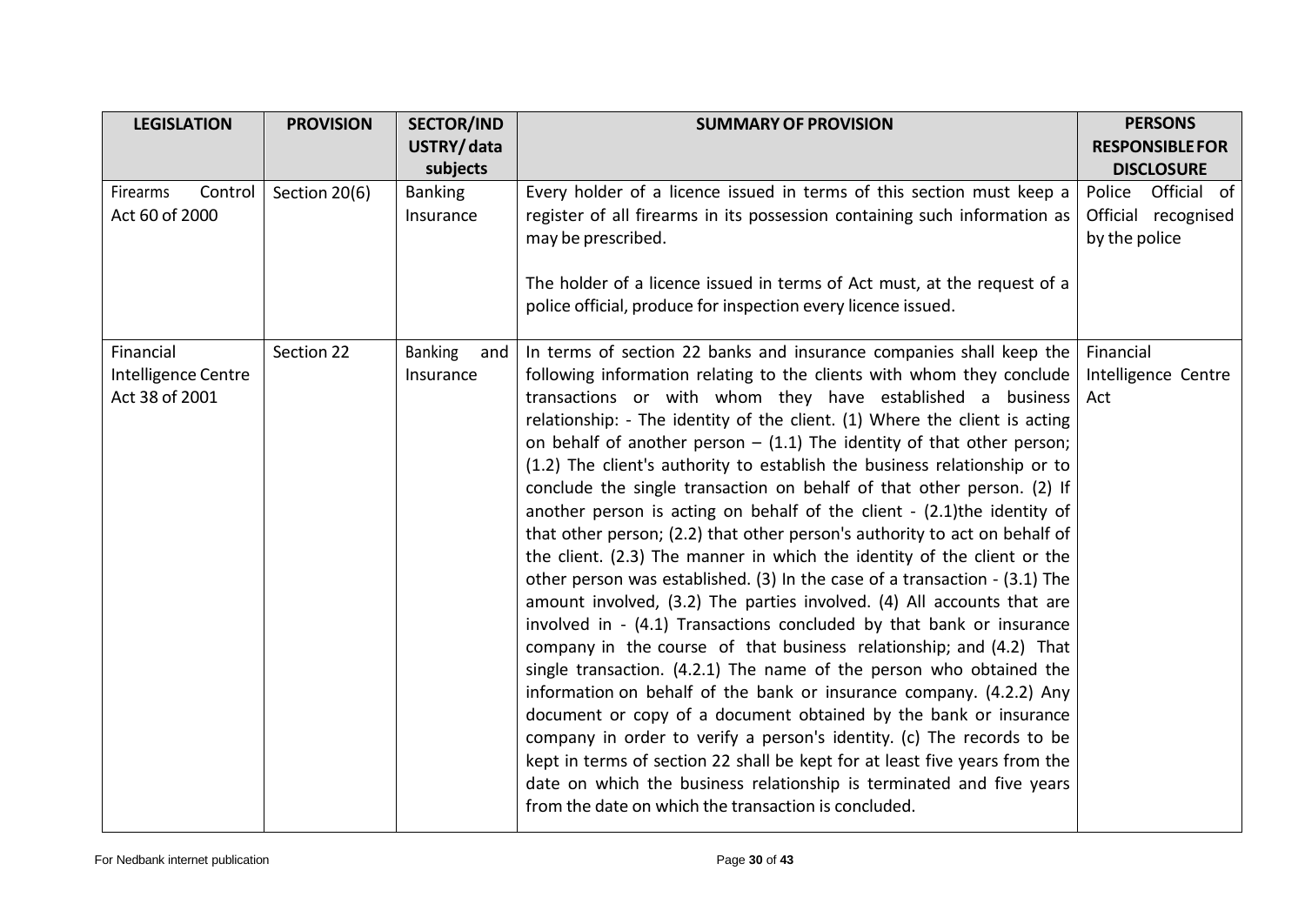| <b>LEGISLATION</b> | <b>PROVISION</b>     | <b>SECTOR/IND</b>           | <b>SUMMARY OF PROVISION</b>                                                                                                                                             | <b>PERSONS</b>                       |
|--------------------|----------------------|-----------------------------|-------------------------------------------------------------------------------------------------------------------------------------------------------------------------|--------------------------------------|
|                    |                      | USTRY/data                  |                                                                                                                                                                         | <b>RESPONSIBLE FOR</b>               |
|                    |                      | subjects                    |                                                                                                                                                                         | <b>DISCLOSURE</b>                    |
| Financial          | 3(b), (c), 2(a) (ii) | Specific duties             | When a provider renders a financial service a provider and a representative                                                                                             | <b>Financial Services</b>            |
| Advisory and       |                      | of providers                | must avoid and where this is not possible mitigate, any conflict of interest                                                                                            | Provider                             |
| Intermediary       |                      |                             | between the provider and a client or the representative and a client. A provider<br>or a representative must, in writing disclose any conflict of interest to a client. | (Representative or                   |
| Services Act 37    |                      |                             |                                                                                                                                                                         | Key Individual)                      |
| of 2002: General   |                      |                             |                                                                                                                                                                         |                                      |
| Code               | 4(1)                 | Information                 | A provider other than a direct marketer must at the earliest reasonable                                                                                                 |                                      |
|                    |                      | on Product                  | opportunity, and only where appropriate, furnish the client with full particulars                                                                                       |                                      |
|                    |                      | <b>Suppliers</b>            | about the relevant product supplier.                                                                                                                                    |                                      |
|                    |                      |                             | Where a provider other than a direct marketer renders a financial service                                                                                               |                                      |
|                    | 5                    | Information<br>on Providers | to a client, the provider must furnish the client with full particulars of                                                                                              |                                      |
|                    |                      |                             | prescribed information.                                                                                                                                                 |                                      |
|                    |                      |                             |                                                                                                                                                                         |                                      |
|                    | 7(1)                 | Information                 | A provider other than a direct marketer, must provide a reasonable and                                                                                                  | <b>Financial Service</b><br>Provider |
|                    |                      | about financia              | appropriate general explanation of the nature and material terms of the                                                                                                 |                                      |
|                    |                      | service                     | relevant contract or transaction to a client, and generally make full and<br>frank disclosure of any information that would reasonably be expected                      |                                      |
|                    |                      |                             | to enable the client to make an informed decision.                                                                                                                      |                                      |
|                    |                      |                             |                                                                                                                                                                         |                                      |
|                    | 7(3)                 |                             | A provider must, where applicable, at the request of a client, provide the                                                                                              |                                      |
|                    |                      |                             | client with a statement of account in connection with any financial                                                                                                     |                                      |
|                    |                      |                             | service rendered to the client.                                                                                                                                         |                                      |
|                    |                      |                             | A provider who has provided advice to a client or is rendering ongoing                                                                                                  |                                      |
|                    | 7(4)                 |                             | financial services to the client in respect of one or more financial                                                                                                    |                                      |
|                    |                      |                             | products, must on a regular basis (but not less frequently than annually)                                                                                               |                                      |
|                    |                      |                             | provide the client with a written statement identifying such products                                                                                                   |                                      |
|                    |                      |                             | where they are still in existence, and providing brief current details of                                                                                               |                                      |
|                    |                      |                             | such products.                                                                                                                                                          |                                      |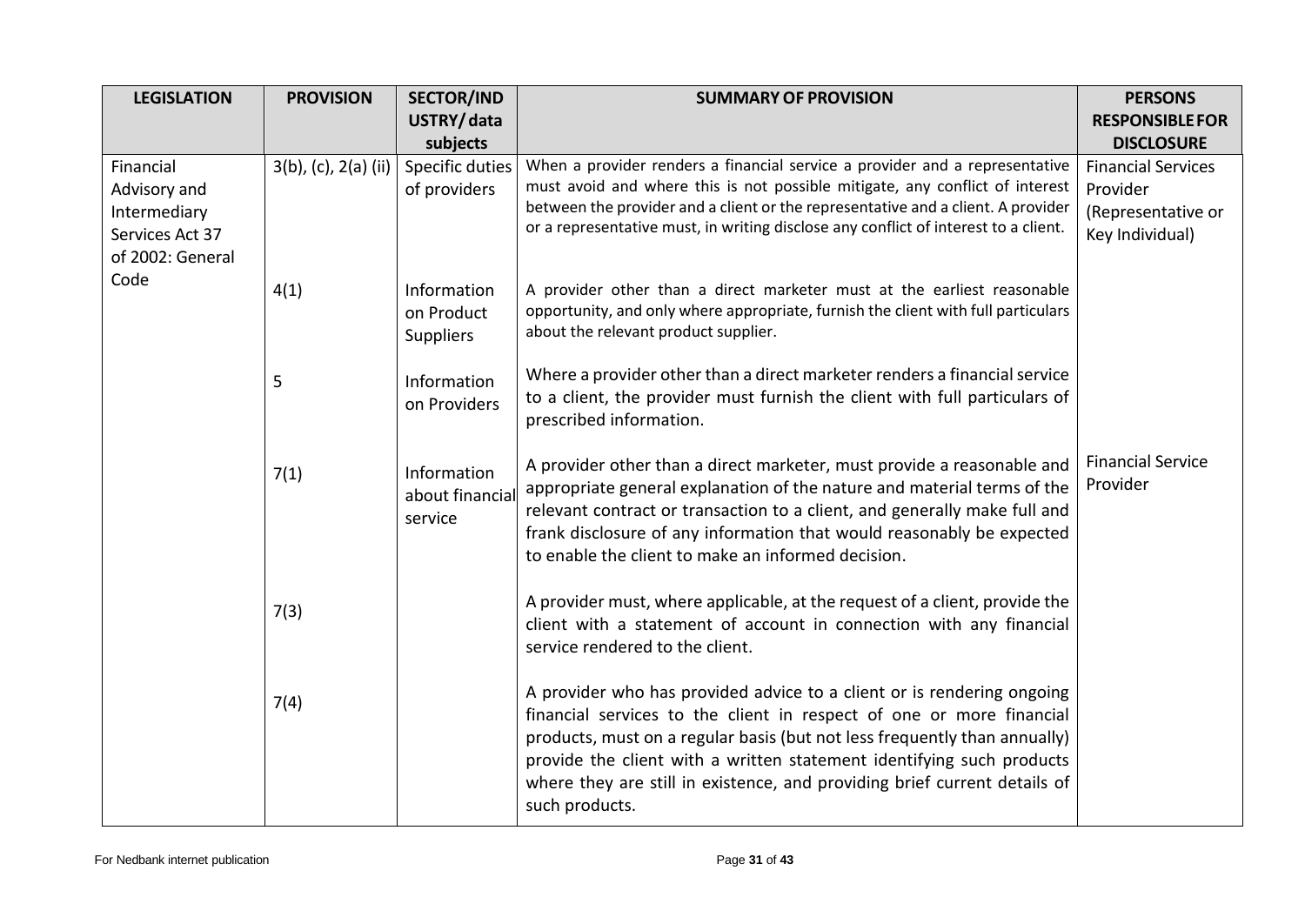| <b>LEGISLATION</b>       | <b>PROVISION</b> | <b>SECTOR/IND</b> | <b>SUMMARY OF PROVISION</b>                                                           | <b>PERSONS</b>         |
|--------------------------|------------------|-------------------|---------------------------------------------------------------------------------------|------------------------|
|                          |                  | USTRY/data        |                                                                                       | <b>RESPONSIBLE FOR</b> |
|                          |                  | subjects          |                                                                                       | <b>DISCLOSURE</b>      |
|                          | 9(1), (2)        | Record of         | A provider must, subject to and in addition to the duties imposed by                  |                        |
|                          |                  | Advice            | section 18 of the Act and section 3(2) of this Code, maintain a record of             |                        |
|                          |                  |                   | the advice furnished to a client as contemplated in section 8.                        |                        |
|                          |                  |                   | A provider, other than a direct marketer, must provide a client with a                |                        |
|                          |                  |                   | copy of the record contemplated in 9(1) in writing.                                   |                        |
| <b>Financial Markets</b> | 78               |                   | Insider Trading The Financial Services Board may summon any person who is believed to |                        |
| Act 19 of 2012           |                  |                   | be able to furnish any information on the subject of any investigation or             |                        |
|                          |                  |                   | to have in such person's possession or under such person's control any                |                        |
|                          |                  |                   | document which has bearing upon that subject, to lodge such document                  |                        |
|                          |                  |                   | with the board, or to appear at a time and place specified in the                     |                        |
|                          |                  |                   | summons, to be interrogated or to produce such document; and                          |                        |
|                          |                  |                   | interrogate any such person under oath or affirmation duly                            |                        |
|                          |                  |                   | administered, and examine or retain for examination any such                          |                        |
|                          |                  |                   | document: Provided that any person from whom any document has                         |                        |
|                          |                  |                   | been taken and retained under this subsection must, so long as such                   |                        |
|                          |                  |                   | document is in possession of the board, at that person's request and                  |                        |
|                          |                  |                   | expense be allowed to make copies thereof or to take extracts therefrom               |                        |
|                          |                  |                   | at any reasonable time and under the supervision of the person in charge              |                        |
|                          |                  |                   | of the investigation.                                                                 |                        |
| Formalities in           | Section 11(1)    | <b>Banking</b>    | An owner who intends to evict a person in terms of the provisions of                  | Labour Tenant          |
| respect of Leases of     |                  |                   | this chapter shall give the Labour Tenant and the Director General no                 | and Director           |
| Land Act 18 of 1969      |                  |                   | less than two calendar months written notice of his or her intention to               | General                |
|                          |                  |                   | obtain an order for eviction.                                                         |                        |
|                          | Section 17       |                   | On receiving an application for the acquisition of land and servitudes                |                        |
|                          |                  |                   | the Director General shall (a) forthwith give notice of receipt of the                |                        |
|                          |                  |                   | application to the owner of the land and the holder of any other security             |                        |
|                          |                  |                   |                                                                                       |                        |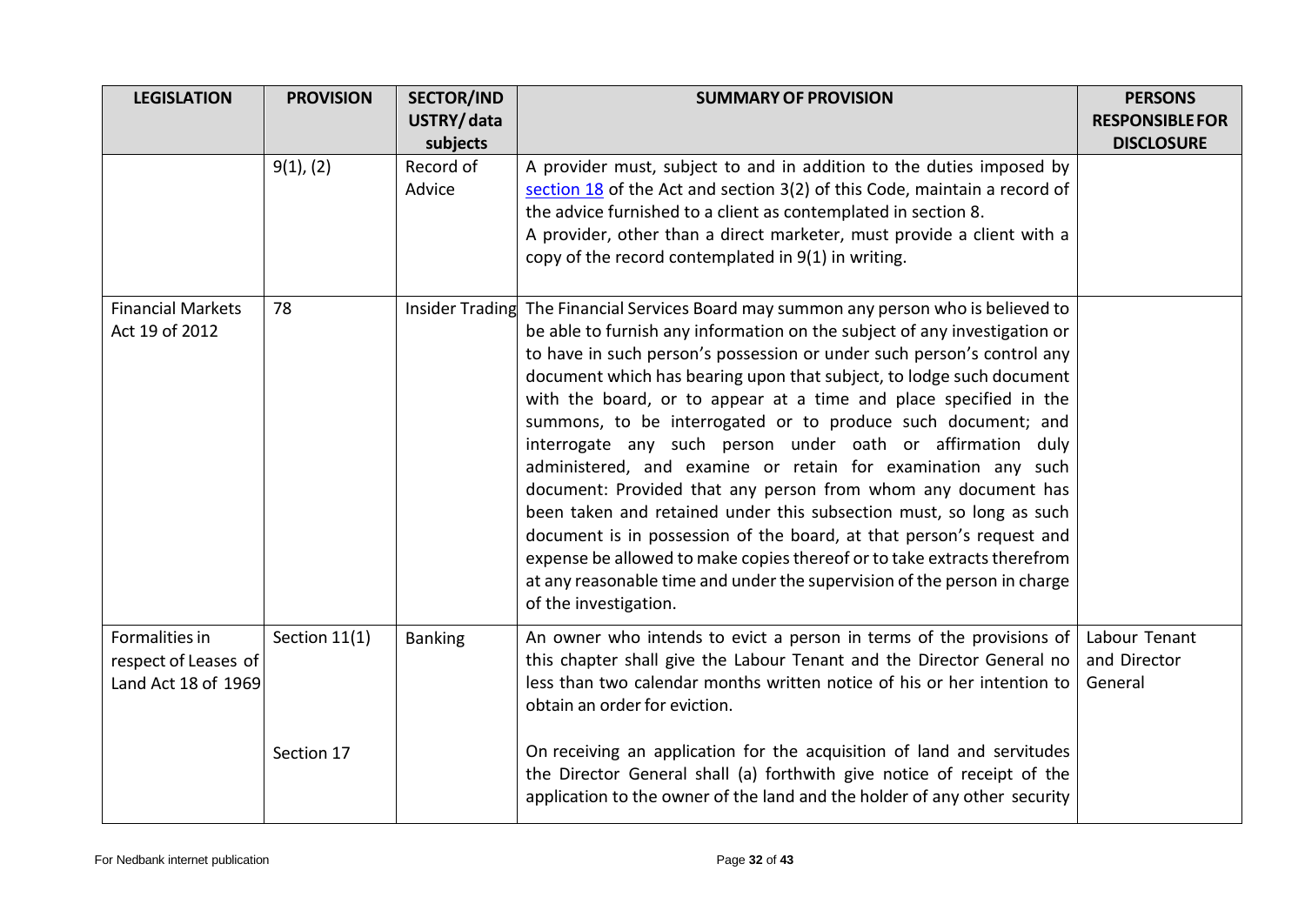| <b>LEGISLATION</b>                                        | <b>PROVISION</b> | <b>SECTOR/IND</b> | <b>SUMMARY OF PROVISION</b>                                                                                                                                                                                                                                                                                                                                                                                                                                                                                                                                                                                                                                                                                                                                                                                                                                                                                                                                                                                                                                                                                                                                                                                                                                                                              | <b>PERSONS</b>         |
|-----------------------------------------------------------|------------------|-------------------|----------------------------------------------------------------------------------------------------------------------------------------------------------------------------------------------------------------------------------------------------------------------------------------------------------------------------------------------------------------------------------------------------------------------------------------------------------------------------------------------------------------------------------------------------------------------------------------------------------------------------------------------------------------------------------------------------------------------------------------------------------------------------------------------------------------------------------------------------------------------------------------------------------------------------------------------------------------------------------------------------------------------------------------------------------------------------------------------------------------------------------------------------------------------------------------------------------------------------------------------------------------------------------------------------------|------------------------|
|                                                           |                  | USTRY/data        |                                                                                                                                                                                                                                                                                                                                                                                                                                                                                                                                                                                                                                                                                                                                                                                                                                                                                                                                                                                                                                                                                                                                                                                                                                                                                                          | <b>RESPONSIBLE FOR</b> |
|                                                           |                  | subjects          |                                                                                                                                                                                                                                                                                                                                                                                                                                                                                                                                                                                                                                                                                                                                                                                                                                                                                                                                                                                                                                                                                                                                                                                                                                                                                                          | <b>DISCLOSURE</b>      |
|                                                           |                  |                   | in the land in question (d) call upon the owner by written request to<br>furnish him or her within 30 days (I) with the names and addresses of<br>the holders of all unregistered rights in the land in question, together<br>with a copy of any document in which such rights are contained, or if<br>such rights are not contained in any document, full particulars thereof,<br>(ii) with any documents or information in respect of the land in question<br>and the rights in such land as the Director General may reasonably<br>require.                                                                                                                                                                                                                                                                                                                                                                                                                                                                                                                                                                                                                                                                                                                                                           |                        |
| Home Loan and<br>Mortgage<br>Disclosure Act 63<br>of 2000 | Section 1        | <b>Banking</b>    | A financial institution must, in respect of home loans, disclose the<br>following information: (a) the total number and amount in rent of<br>completed home loan applications received during the financial year in<br>respect of which the financial statements have been prepared in respect<br>of such (I) categories of borrowers as may be prescribed and (ii)<br>geographic areas as may be prescribed. (d) The total number an<br>amount in rent of home loan applications declined and the reasons for<br>the rejections in respect of such (I) Categories of prospective borrowers<br>as may be prescribed and (ii) geographic areas as may be prescribed<br>(iii) The total number and amount in rent of all home loans disclosed<br>and<br>disbursed by a financial institution during the financial year in respect<br>of which such financial statements have been prepared, the total<br>number and amount in rent of all home loans approved by a financial<br>institution during the financial year in respect of which financial<br>statements have been prepared, which must include information in<br>respect of such particular (I) categories of borrowers as may be<br>prescribed and (ii) geographic areas as may be prescribed and (e) such<br>information as may be prescribed. |                        |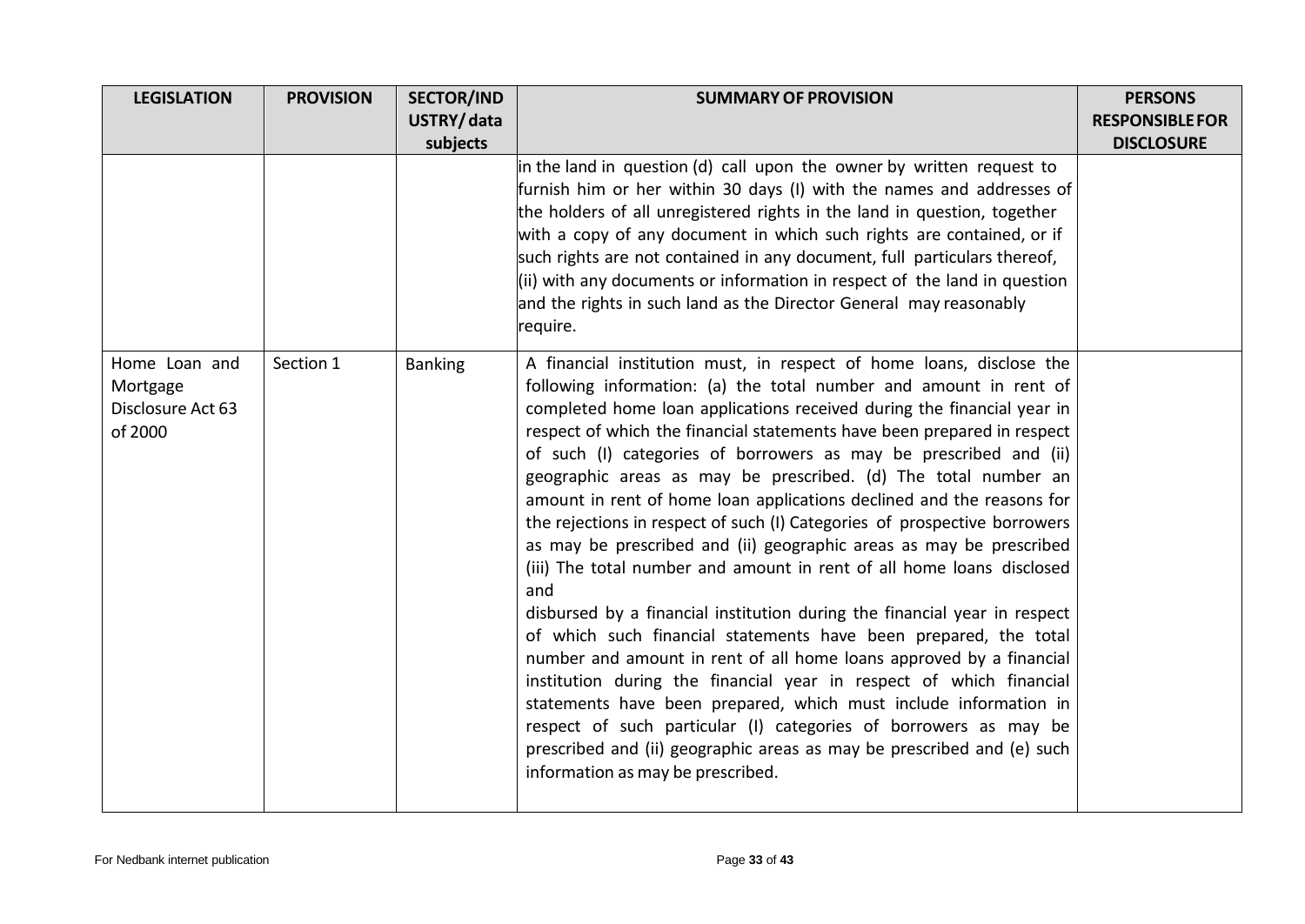| <b>LEGISLATION</b>        | <b>PROVISION</b> | <b>SECTOR/IND</b>     | <b>SUMMARY OF PROVISION</b>                                                                                                          | <b>PERSONS</b>         |
|---------------------------|------------------|-----------------------|--------------------------------------------------------------------------------------------------------------------------------------|------------------------|
|                           |                  | USTRY/data            |                                                                                                                                      | <b>RESPONSIBLE FOR</b> |
|                           |                  | subjects              |                                                                                                                                      | <b>DISCLOSURE</b>      |
| <b>Identification Act</b> | 12               | <b>Banking</b><br>and | The Director General may (a) request any person to furnish the Director                                                              | Director General of    |
| 68 of 1997                |                  | Insurance             | General with proof of the correctness of any particulars which have                                                                  | <b>Home Affairs</b>    |
|                           |                  |                       | been furnished in respect of such person in any document in terms of                                                                 |                        |
|                           |                  |                       | this act and (b) investigate or cause to be investigated any matter in                                                               |                        |
|                           |                  |                       | respect of which particulars are required to be recorded in the                                                                      |                        |
|                           |                  |                       | Population Register.                                                                                                                 |                        |
| <b>Income Tax</b>         | Sections 70, 71  | <b>Banks</b><br>and   | Section 70 provides, during any period of twelve months ending on                                                                    | Employer               |
| Act 58 of 1962            | and 73B          | Insurance             | the last day of February in any year, any interest has become due by                                                                 |                        |
|                           |                  | Companies             | any company upon or in respect of debentures, debenture stock, loans                                                                 |                        |
|                           |                  |                       | or advances, the company shall, within a 30 days after the end of such                                                               |                        |
|                           |                  |                       | period or within such further period as the Commissioner may allow,                                                                  |                        |
|                           |                  |                       | furnish the Commissioner with a return giving - (1) the full name and                                                                |                        |
|                           |                  |                       | address; and $(2)$ in the case of - $(2.1)$ any natural person, his or her                                                           |                        |
|                           |                  |                       | identification number: Provided that where he or she is not in<br>possession of a South African identity document, any other form of |                        |
|                           |                  |                       | identification; or (2.2) any person other than a natural person, the                                                                 |                        |
|                           |                  |                       | registration number, (2.3) of each person to whom such interest                                                                      |                        |
|                           |                  |                       | became due and the amount of such interest. (c) Section 71 provides                                                                  |                        |
|                           |                  |                       | that every bank carrying on business in the Republic or company dealing                                                              |                        |
|                           |                  |                       | in or negotiating bearer warrants shall keep a record of all payments in                                                             |                        |
|                           |                  |                       | respect of interest or dividends made to any person by means of                                                                      |                        |
|                           |                  |                       | bearer warrants, and shall in such manner and form and at such times                                                                 |                        |
|                           |                  |                       | as may be prescribed or as the Commissioner may require, furnish                                                                     |                        |
|                           |                  |                       | particulars of such payments. (d) Section 73B provides that a person                                                                 |                        |
|                           |                  |                       | shall retain all records required to determine the taxable capital gain or                                                           |                        |
|                           |                  |                       | assessed capital loss of that person for a period of four years from the                                                             |                        |
|                           |                  |                       | date on which the return for that year of assessment was received                                                                    |                        |
|                           |                  |                       | by the Commissioner.                                                                                                                 |                        |
|                           |                  |                       |                                                                                                                                      |                        |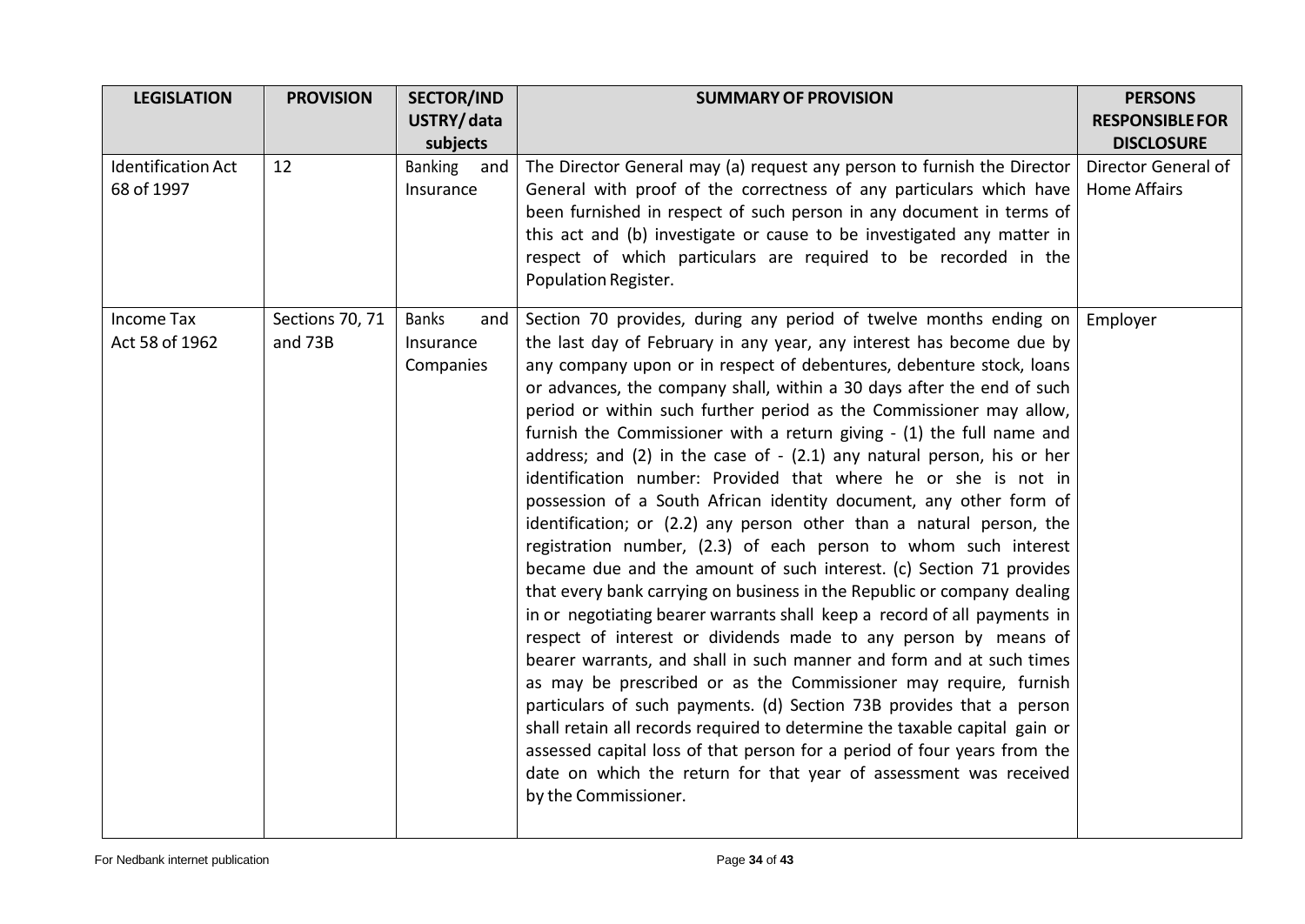| <b>LEGISLATION</b>                                                   | <b>PROVISION</b>                        | <b>SECTOR/IND</b>       | <b>SUMMARY OF PROVISION</b>                                                                                                                                                                                                                                                                                                                                                                                                                                                                                                                                                                                                                                                                                                                                                                                                                                                                           | <b>PERSONS</b>                                                                                                                                 |
|----------------------------------------------------------------------|-----------------------------------------|-------------------------|-------------------------------------------------------------------------------------------------------------------------------------------------------------------------------------------------------------------------------------------------------------------------------------------------------------------------------------------------------------------------------------------------------------------------------------------------------------------------------------------------------------------------------------------------------------------------------------------------------------------------------------------------------------------------------------------------------------------------------------------------------------------------------------------------------------------------------------------------------------------------------------------------------|------------------------------------------------------------------------------------------------------------------------------------------------|
|                                                                      |                                         | USTRY/data              |                                                                                                                                                                                                                                                                                                                                                                                                                                                                                                                                                                                                                                                                                                                                                                                                                                                                                                       | <b>RESPONSIBLE FOR</b>                                                                                                                         |
|                                                                      |                                         | subjects                |                                                                                                                                                                                                                                                                                                                                                                                                                                                                                                                                                                                                                                                                                                                                                                                                                                                                                                       | <b>DISCLOSURE</b>                                                                                                                              |
| Inspection of<br>Financials<br><b>Institutions Act 18</b><br>of 1998 | Section 4                               | <b>Banking</b>          | In clearing out an inspection of the affairs of an institution under<br>section 3 an inspector may, at any time without prior notice enter and<br>search any premises occupied by the institution and require the<br>production of any document relating to the affairs of that institution.<br>Open any strong room, safe or other container in which he or she<br>suspects any document of the institution is kept.<br>Examine and make extracts from the copies of any document of the<br>institution or against the issue of a receipt remove such document<br>temporarily for that purposes.<br>Against the issue of a receipt, seize any document of the institution<br>which in his or her opinion may afford evidence of an offence or<br>irregularity.                                                                                                                                       | Inspector                                                                                                                                      |
| Insolvency Act 24<br>of 1936                                         | Section 21<br>Section 44<br>Section 152 | Banking or<br>insurance | Before awarding any creditor a share in the proceeds, the trustee may<br>require the creditor to lodge with him, within a period to be determined<br>by the Master, an affidavit, supported by such evidence as may be<br>available, setting forth the result of such excursion and disclosing the<br>balance of his claim which remains unpaid.<br>Every claim shall be proved by affidavit which may be made by the<br>creditor or by any person fully cognisant of the claim. The said affidavit<br>or a copy thereof and any documents submitted in support of the claim<br>shall be delivered at the office of the officer who is to preside at a<br>meeting of creditors.<br>If at any time after the sequestration of the estate of a debtor and<br>before his rehabilitation, the Master is of the opinion that the<br>insolvent or the trustee of that estate or any other person is able to | Trustee<br>Officer who is to<br>preside<br>at<br>a<br>of<br>meeting<br>creditors<br>The Master or<br>magistrate or an<br>officer in the public |
|                                                                      |                                         |                         | give any information which the Master considers desirable to obtain<br>concerning the insolvent or concerning his estate or the                                                                                                                                                                                                                                                                                                                                                                                                                                                                                                                                                                                                                                                                                                                                                                       | service                                                                                                                                        |
|                                                                      |                                         |                         |                                                                                                                                                                                                                                                                                                                                                                                                                                                                                                                                                                                                                                                                                                                                                                                                                                                                                                       |                                                                                                                                                |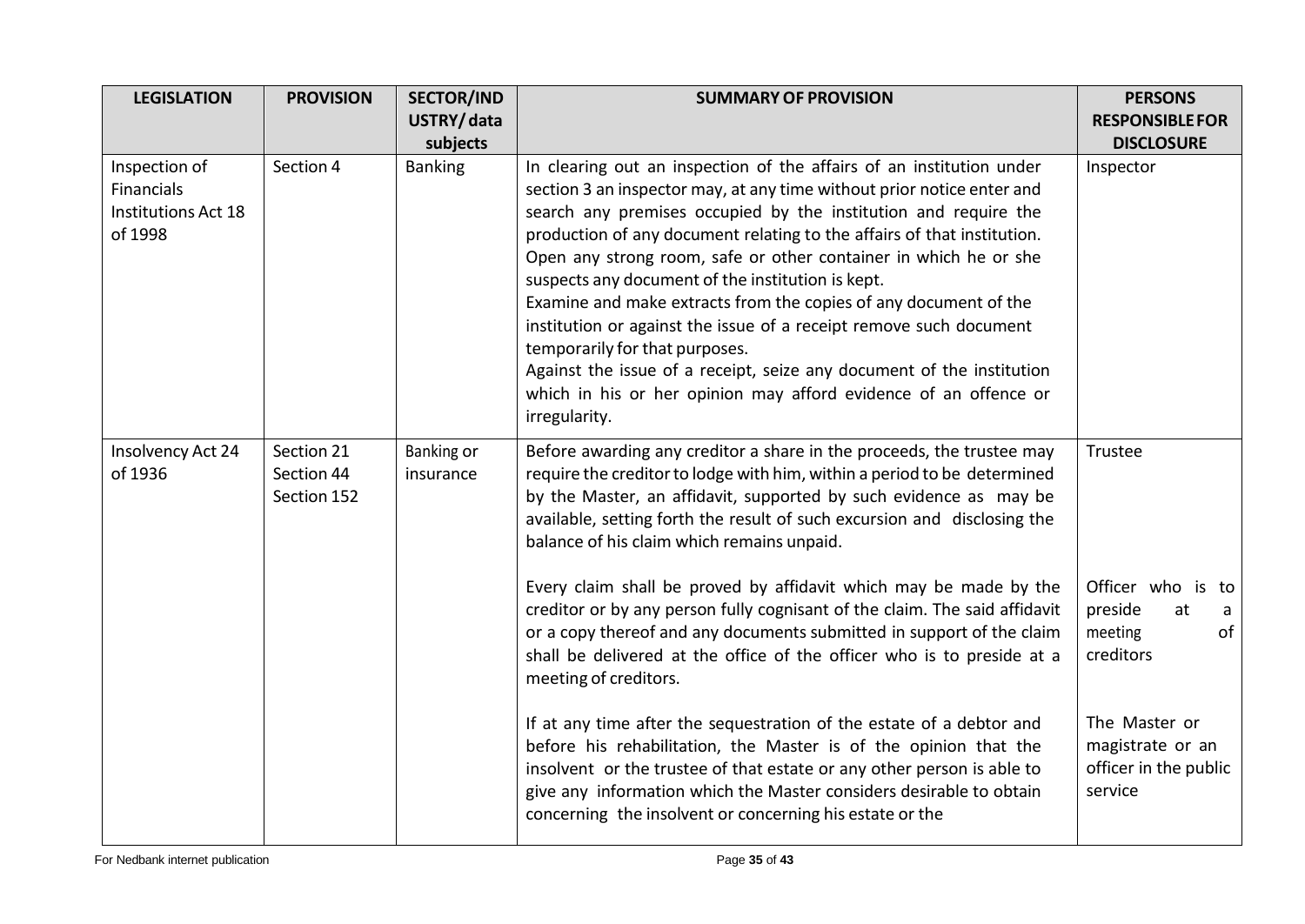| <b>LEGISLATION</b>                 | <b>PROVISION</b>                | <b>SECTOR/IND</b>           | <b>SUMMARY OF PROVISION</b>                                                                                                                                                                                                                                                                                                                                                                                                                                                                                                                                                                                                                                                                                                                                                                                                                                                                                                                                   | <b>PERSONS</b>                   |
|------------------------------------|---------------------------------|-----------------------------|---------------------------------------------------------------------------------------------------------------------------------------------------------------------------------------------------------------------------------------------------------------------------------------------------------------------------------------------------------------------------------------------------------------------------------------------------------------------------------------------------------------------------------------------------------------------------------------------------------------------------------------------------------------------------------------------------------------------------------------------------------------------------------------------------------------------------------------------------------------------------------------------------------------------------------------------------------------|----------------------------------|
|                                    |                                 | USTRY/data                  |                                                                                                                                                                                                                                                                                                                                                                                                                                                                                                                                                                                                                                                                                                                                                                                                                                                                                                                                                               | <b>RESPONSIBLE FOR</b>           |
|                                    |                                 | subjects                    |                                                                                                                                                                                                                                                                                                                                                                                                                                                                                                                                                                                                                                                                                                                                                                                                                                                                                                                                                               | <b>DISCLOSURE</b>                |
|                                    |                                 |                             | administration of the estate or concerning any claim or demand made<br>against the estate he may by notice in writing deliver to such other person<br>summon him to appear before the Master or before a magistrate or an<br>officer in the public service mentioned in such notice at a place and on a<br>date and hour stated in such notice and to furnish the Master or other<br>officer before him he is summoned to appear with all the information<br>within his knowledge concerning the insolvent or concerning the<br>insolvent's estate or the administration of the estate.                                                                                                                                                                                                                                                                                                                                                                       |                                  |
| Labour Relations<br>Act 66 of 1995 | Section 13(5)                   | <b>Banking</b><br>Insurance | With each monthly remittance the employer must give (a) A List of the<br>names of every member from whose register employer has made the<br>deductions that are included in the remittance (b) Details of the<br>amounts deducted and remitted and the period to which the<br>deductions relate and (c) A copy of every notice of revocation.                                                                                                                                                                                                                                                                                                                                                                                                                                                                                                                                                                                                                 | Trade<br>Union<br>representative |
|                                    | Section 16(2)<br>Section 21(10) |                             | An employer must disclose to a trade union representative all relevant<br>information that will allow the trade union representative to perform<br>effectively the following functions to (a) assist and represent the<br>employee in grievance and disciplinary proceedings (b) to monitor the<br>employer's compliance with the workplace related provisions of the<br>Labour Relations Act, any law regulating terms and conditions of<br>employment and any collective agreement binding on the employer. (c)<br>To report any alleged contravention of the workplace related provisions<br>of this act, any law regulating terms and conditions of employment and<br>any collective agreement binding on the employer to (i) The employer<br>(ii) The representative trade union and(iii) any responsible authority or Commissioner<br>agency and (d) to perform any other function agreed to between the<br>representative trade union and the employer |                                  |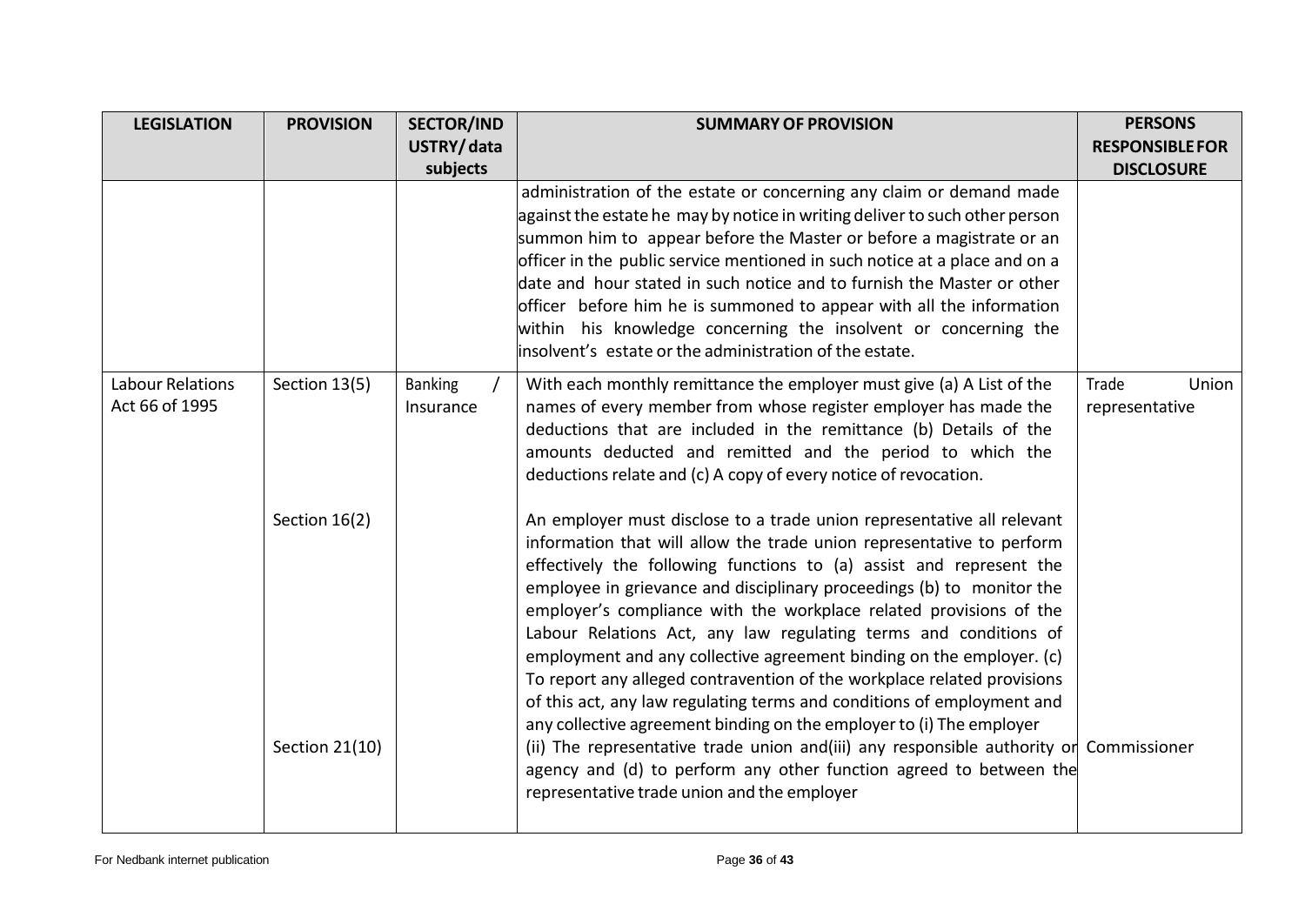| <b>LEGISLATION</b> | <b>PROVISION</b> | <b>SECTOR/IND</b> | <b>SUMMARY OF PROVISION</b>                                                                                                                                                                                                                                                                                                                                                                                                                                                                                                                                                                                                                                                                                                                                                                                                                                                                                                                                                                                                                                                    | <b>PERSONS</b>                                                               |
|--------------------|------------------|-------------------|--------------------------------------------------------------------------------------------------------------------------------------------------------------------------------------------------------------------------------------------------------------------------------------------------------------------------------------------------------------------------------------------------------------------------------------------------------------------------------------------------------------------------------------------------------------------------------------------------------------------------------------------------------------------------------------------------------------------------------------------------------------------------------------------------------------------------------------------------------------------------------------------------------------------------------------------------------------------------------------------------------------------------------------------------------------------------------|------------------------------------------------------------------------------|
|                    |                  | USTRY/data        |                                                                                                                                                                                                                                                                                                                                                                                                                                                                                                                                                                                                                                                                                                                                                                                                                                                                                                                                                                                                                                                                                | <b>RESPONSIBLE FOR</b>                                                       |
|                    | Section 89(1)    | subjects          | The employer must make available to the commissioner any                                                                                                                                                                                                                                                                                                                                                                                                                                                                                                                                                                                                                                                                                                                                                                                                                                                                                                                                                                                                                       | <b>DISCLOSURE</b><br>Workplace forum                                         |
|                    |                  |                   | information and facilities that are reasonable necessary for the<br>commissioner to determine the membership or support of the<br>registered trade union.                                                                                                                                                                                                                                                                                                                                                                                                                                                                                                                                                                                                                                                                                                                                                                                                                                                                                                                      |                                                                              |
|                    | Section 189(3)   |                   | An employer must disclose to the workplace forum all relevant<br>information that will allow the workplace forum to engage effectively in<br>consultation and joint decision making. In terms of section 90(1) any<br>documented information that is required to be disclosed by the<br>employer in terms of Section 89 must be made available on request to<br>the members of the workplace forum for inspection. The employer must<br>provide copies of the documentation on request to the members of the<br>workplace forum.                                                                                                                                                                                                                                                                                                                                                                                                                                                                                                                                               | Trade<br>union<br>representatives                                            |
|                    | Section 197(b)   |                   | The employer must disclose in writing all relevant information related<br>to dismissals based on operational requirements including but not<br>limited to (a) The reasons for the proposed dismissals (b) The<br>alternatives that the employer considered before proposing the<br>dismissals, and the reasons for rejecting each of those alternatives.<br>(c) The number of employees likely to be affected and the job<br>categories of which they are employed. (d) The proposed method for<br>selecting which employees to dismiss. (e) The time when, or the<br>period during which the dismissals are likely to take effect. (f) The<br>severance pay proposed. (g) Any assistance that the employer<br>proposes to offer to the employees likely to be dismissed. (h) The<br>possibility of the future employment of the employees who are<br>dismissed. (i) The number of employees employed with the employer<br>and (j) The number of employees that the employer has dismissed for<br>reasons based on its operational requirements in the preceding 12<br>months. | Employees or their<br>representatives in<br>terms of collective<br>agreement |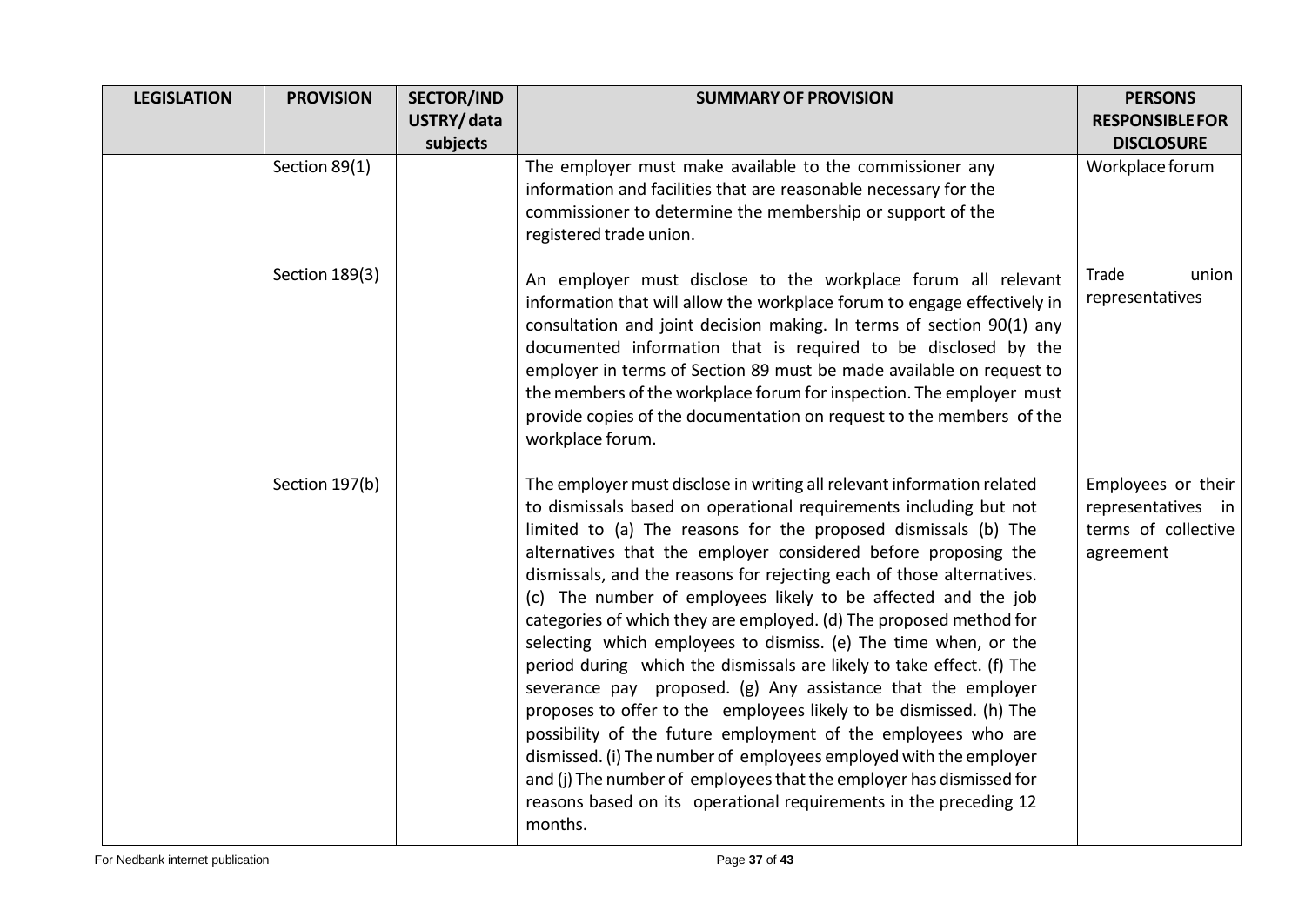| <b>LEGISLATION</b> | <b>PROVISION</b> | <b>SECTOR/IND</b> | <b>SUMMARY OF PROVISION</b>                                                                                                                                                                                                                                                                                                                                                                                                                                                                                                                                                                                                                                                                                                                                                                                                                                                                                                                                                                                                                                                                                                                                                                                                                                                                                                                                                                                                                                                                                                                                                                                                                                  | <b>PERSONS</b>         |
|--------------------|------------------|-------------------|--------------------------------------------------------------------------------------------------------------------------------------------------------------------------------------------------------------------------------------------------------------------------------------------------------------------------------------------------------------------------------------------------------------------------------------------------------------------------------------------------------------------------------------------------------------------------------------------------------------------------------------------------------------------------------------------------------------------------------------------------------------------------------------------------------------------------------------------------------------------------------------------------------------------------------------------------------------------------------------------------------------------------------------------------------------------------------------------------------------------------------------------------------------------------------------------------------------------------------------------------------------------------------------------------------------------------------------------------------------------------------------------------------------------------------------------------------------------------------------------------------------------------------------------------------------------------------------------------------------------------------------------------------------|------------------------|
|                    |                  | USTRY/data        |                                                                                                                                                                                                                                                                                                                                                                                                                                                                                                                                                                                                                                                                                                                                                                                                                                                                                                                                                                                                                                                                                                                                                                                                                                                                                                                                                                                                                                                                                                                                                                                                                                                              | <b>RESPONSIBLE FOR</b> |
|                    |                  | subjects          |                                                                                                                                                                                                                                                                                                                                                                                                                                                                                                                                                                                                                                                                                                                                                                                                                                                                                                                                                                                                                                                                                                                                                                                                                                                                                                                                                                                                                                                                                                                                                                                                                                                              | <b>DISCLOSURE</b>      |
|                    | Section 205      |                   | An employer that applies to be wound up or sequestrated whether in<br>terms of the Insolvency Act 1936 or any other law must at the time of<br>making application provide (a) Any person whom the employer is<br>required to consult in terms of a collective agreement (b) If there is no<br>collective agreement that requires consultation a workplace forum if the<br>employees likely to be affected by the proposed dismissals are<br>employed in a workplace of which there is a workplace forum and (b)<br>Any registered trade union whose members are likely to be affected by<br>the proposed dismissals. (c) If there is no workplace forum in the<br>workplace in which the employee is likely to be affected by the proposed<br>dismissals are employed, any registered trade union whose members<br>are likely to be affected by the proposed dismissals or (d) If there is no<br>trade union the employees likely to be affected by the proposed<br>dismissals or their representatives nominated for that purpose with a<br>copy of the applications. In terms of section 197(2)(b) an employer that<br>receives an application for its winding up or sequestration must supply<br>a copy of the application to any consulting party within two days of<br>receipt or if the proceedings are urgent within 12 hours to the Registrar<br>of Labour Relations.<br>Every employer must keep the records that an employer is required to<br>keep in compliance with any applicable (a) Collective Agreement (b)<br>Arbitration Award (c) determination made in terms of the Wage Act.<br>The employer must retain the records for 3 years from. | Employer               |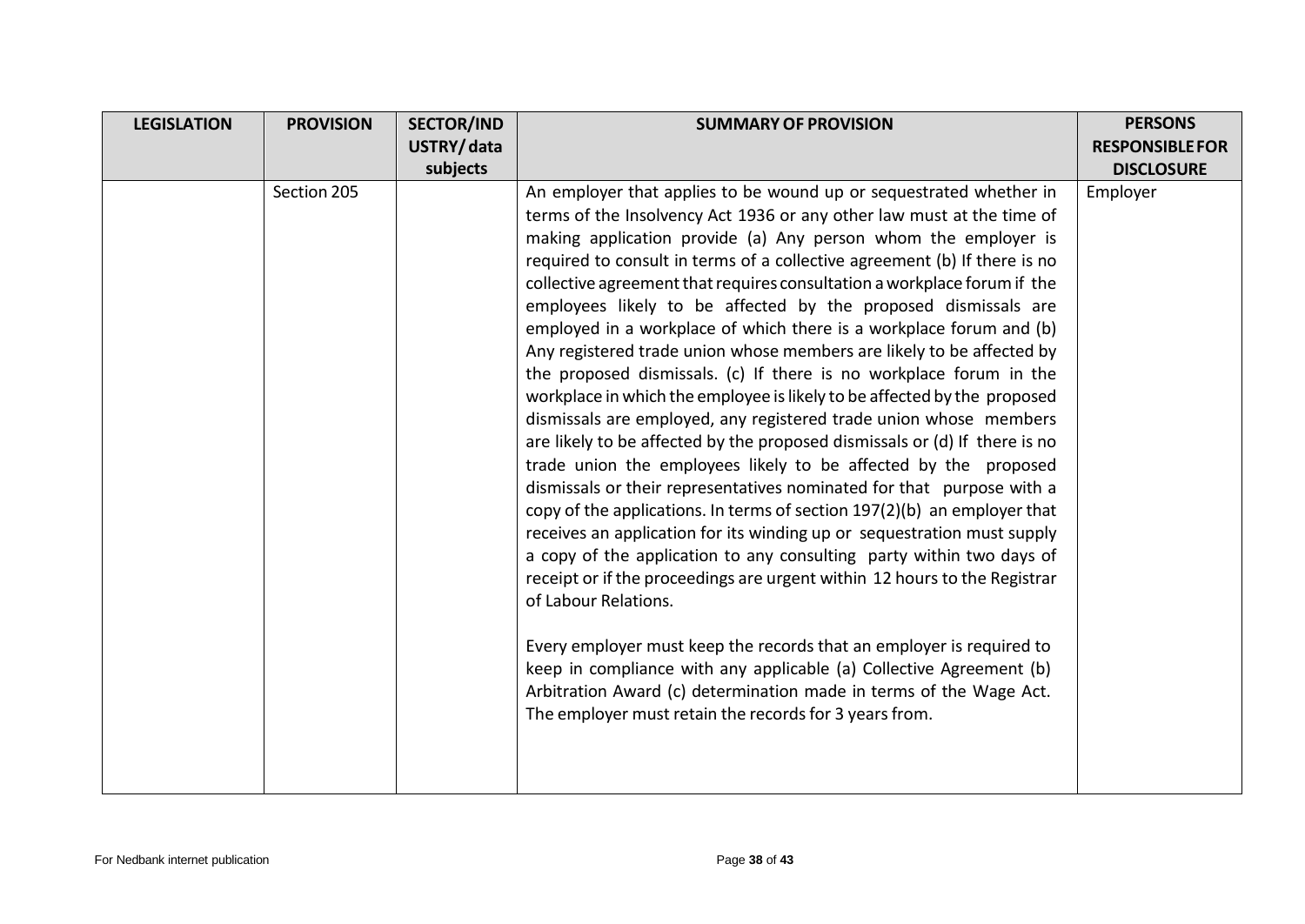| <b>LEGISLATION</b> | <b>PROVISION</b> | <b>SECTOR/IND</b><br>USTRY/data | <b>SUMMARY OF PROVISION</b>                                                                                                                        | <b>PERSONS</b><br><b>RESPONSIBLE FOR</b> |
|--------------------|------------------|---------------------------------|----------------------------------------------------------------------------------------------------------------------------------------------------|------------------------------------------|
|                    |                  | subjects                        |                                                                                                                                                    | <b>DISCLOSURE</b>                        |
| The Long Term      | Section 27       | Insurance                       | A long-term insurer shall whenever required to do so, furnish a return in                                                                          |                                          |
| Insurance Act 52   |                  |                                 | the form and containing the particulars and information which the                                                                                  |                                          |
| of 1998            |                  |                                 | Registrar determines the following: (a) its shareholders and (b) any                                                                               |                                          |
|                    |                  |                                 | person who directly or indirectly has the power to require those                                                                                   |                                          |
|                    |                  |                                 | shareholders to exercise their rights as shareholders in the long term                                                                             |                                          |
|                    |                  |                                 | insurer in accordance with such person's directions or instructions (c) a<br>person in whose name shares in a long term insurer are registered, or |                                          |
|                    |                  |                                 | (d) a person who wishes shares in a long term insurer to be alluded or                                                                             |                                          |
|                    |                  |                                 | issued to such person or to be registered in such person's name                                                                                    |                                          |
|                    |                  |                                 |                                                                                                                                                    |                                          |
|                    | Section 36       |                                 | A long-term insurer shall furnish the Registrar with returns relating to<br>its business.                                                          |                                          |
|                    |                  |                                 |                                                                                                                                                    |                                          |
|                    |                  |                                 |                                                                                                                                                    |                                          |
|                    | Section 48       |                                 | A long term insurer must furnish in writing to a person who enters into                                                                            |                                          |
|                    |                  |                                 | or varies a long term policy with information relating to the following                                                                            |                                          |
|                    |                  |                                 | matters: (a) representations made by or on behalf of that person to the                                                                            |                                          |
|                    |                  |                                 | insurer which were regarded by that insurer as material to its                                                                                     |                                          |
|                    |                  |                                 | assessment of the risks under the policy (b) the premiums payable and                                                                              |                                          |
|                    |                  |                                 | the policy benefits to be provided under the policy and seek the event                                                                             |                                          |
|                    |                  |                                 | in respect of which the policy benefits are to be provided and the<br>circumstances if any in which those benefits are not to be provided.         |                                          |
|                    |                  |                                 |                                                                                                                                                    |                                          |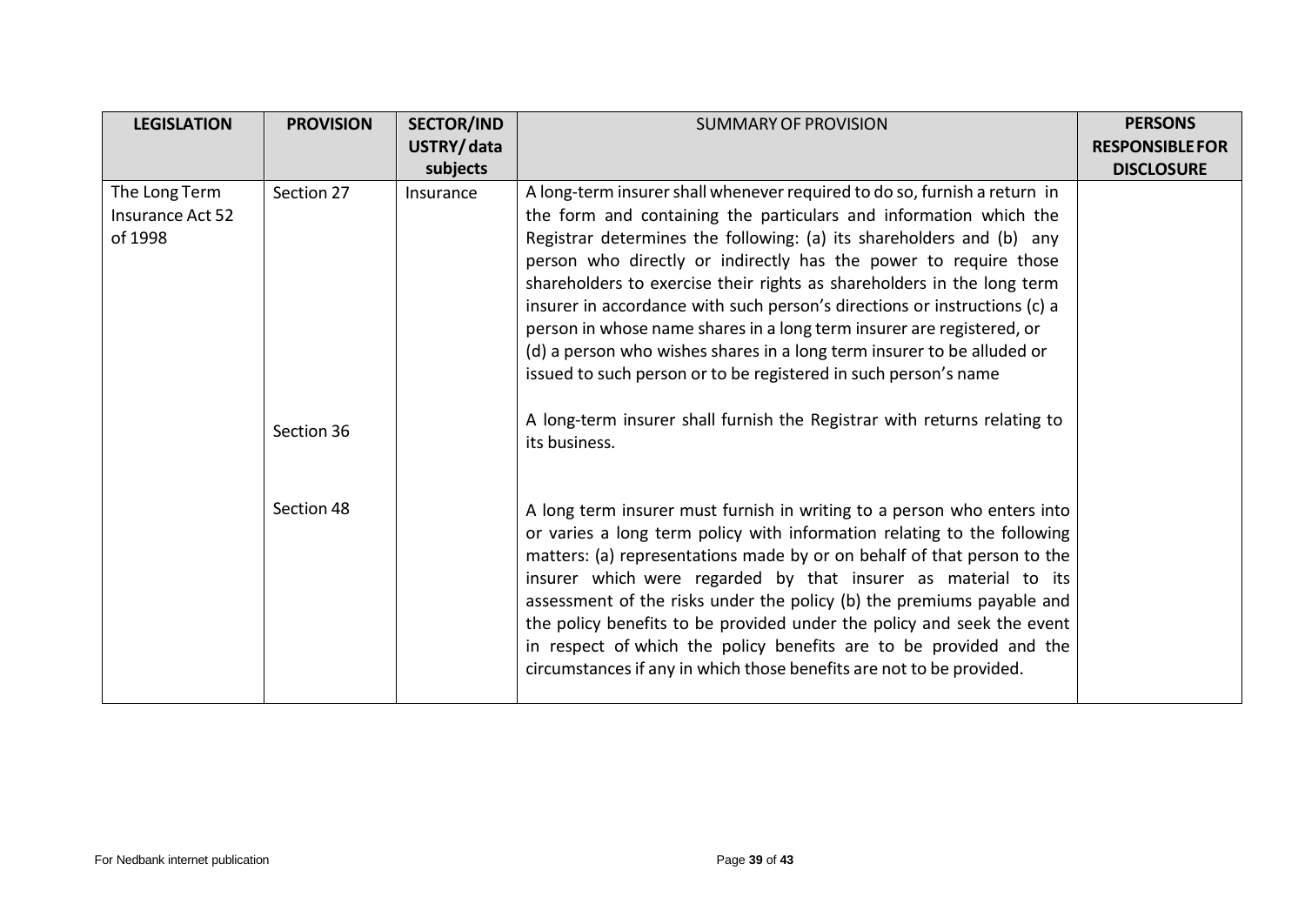| <b>LEGISLATION</b>                       | <b>PROVISION</b> | <b>SECTOR/IND</b>                                                 | <b>SUMMARY OF PROVISION</b>                                                                                                                                                                                                                                                                                                                                                                                                                                                                                                                                                                                                                                                                                                                                                                                                                                                               | <b>PERSONS</b>         |
|------------------------------------------|------------------|-------------------------------------------------------------------|-------------------------------------------------------------------------------------------------------------------------------------------------------------------------------------------------------------------------------------------------------------------------------------------------------------------------------------------------------------------------------------------------------------------------------------------------------------------------------------------------------------------------------------------------------------------------------------------------------------------------------------------------------------------------------------------------------------------------------------------------------------------------------------------------------------------------------------------------------------------------------------------|------------------------|
|                                          |                  | USTRY/data                                                        |                                                                                                                                                                                                                                                                                                                                                                                                                                                                                                                                                                                                                                                                                                                                                                                                                                                                                           | <b>RESPONSIBLE FOR</b> |
|                                          |                  | subjects                                                          |                                                                                                                                                                                                                                                                                                                                                                                                                                                                                                                                                                                                                                                                                                                                                                                                                                                                                           | <b>DISCLOSURE</b>      |
| <b>National Credit Act</b><br>34 of 2005 | 62(1), (2)       | Right to<br>reasons for<br>credit being<br>refused                | On request from a consumer, a credit provider must advise that<br>consumer in writing of the dominant reason for (a) refusing to enter<br>into a credit agreement with that consumer; (b) offering that consumer<br>a lower credit limit under a credit facility than applied for by the<br>consumer, or reducing the credit limit under an existing credit facility; (c)<br>refusing a request from the consumer to increase a credit limit under an<br>existing credit facility; or (d) refusing to renew an expiring credit card or<br>similar renewable credit facility with that consumer.<br>When responding to a request in terms of subsection (1), a credit<br>provider who has based its decision on an adverse credit report received<br>from a credit bureau must advise the consumer in writing of the name,<br>address and other contact particulars of that credit bureau. |                        |
|                                          | 74(6)            | Negative<br>option<br>marketing and<br>opting out<br>requirements | When entering into a credit agreement, the credit provider must present<br>to the consumer a statement of the following options and afford the<br>consumer an opportunity to select any of those options: (a) To decline<br>the option of pre-approved annual credit limit increases as provided for<br>in section $119(4)$ , if the agreement is a credit facility; and (b) to be<br>excluded from any -<br>(i) telemarketing campaign that may be conducted by or on behalf of<br>the credit provider;<br>(ii) marketing or customer list that may be sold or distributed by the<br>credit provider, other than as required by this Act; or<br>(iii) any mass distribution of email or sms messages.                                                                                                                                                                                    |                        |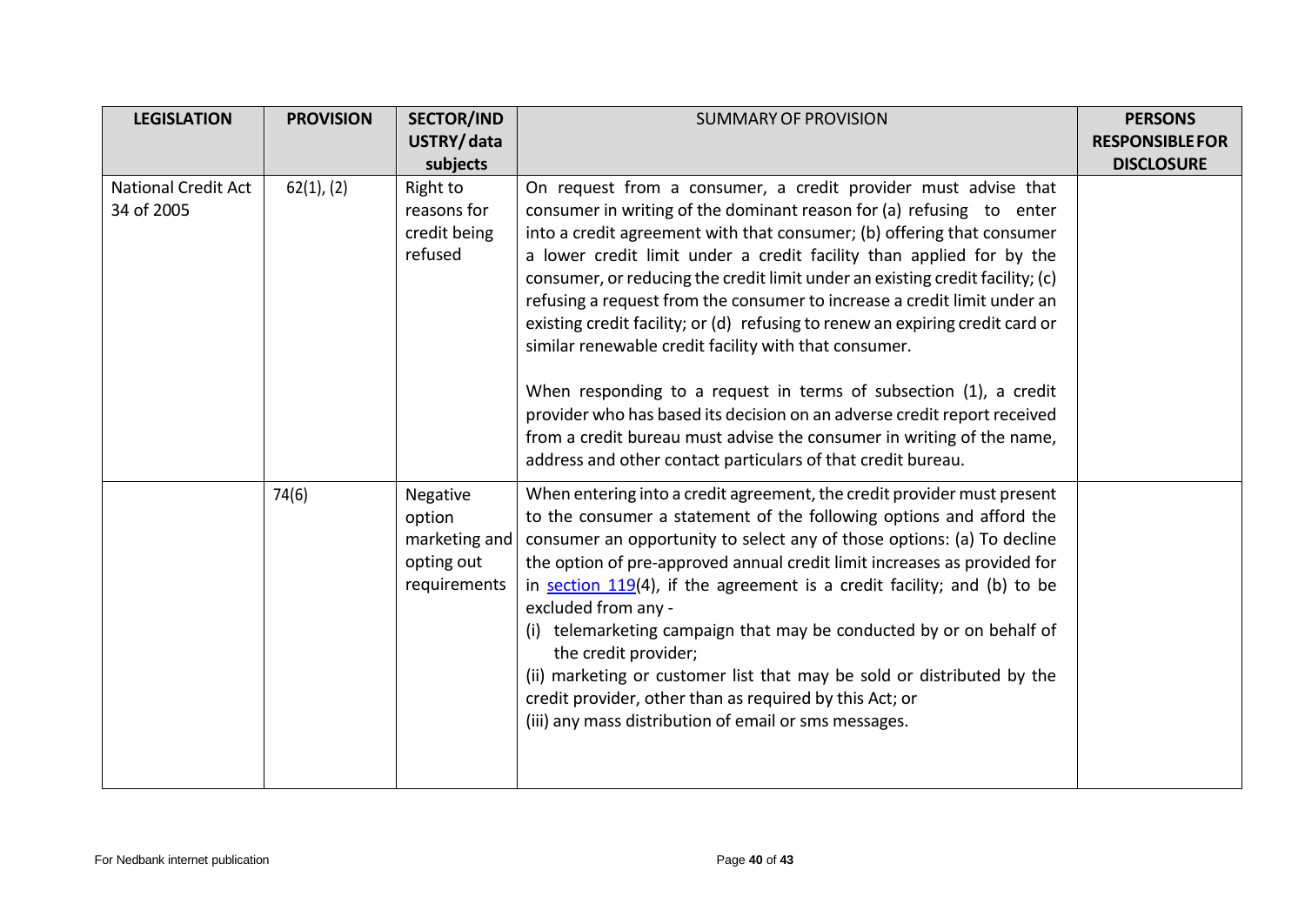| <b>LEGISLATION</b>                        | <b>PROVISION</b>      | <b>SECTOR/IND</b><br>USTRY/data                             | <b>SUMMARY OF PROVISION</b>                                                                                                                                                                                                                                                                                                                                                                                                                                                                                                                                                                                                                                                                                                                                                                                                                                                                                                                                                                                                                                                                                                                                                                                                                                                                                                                                    | <b>PERSONS</b><br><b>RESPONSIBLE FOR</b> |
|-------------------------------------------|-----------------------|-------------------------------------------------------------|----------------------------------------------------------------------------------------------------------------------------------------------------------------------------------------------------------------------------------------------------------------------------------------------------------------------------------------------------------------------------------------------------------------------------------------------------------------------------------------------------------------------------------------------------------------------------------------------------------------------------------------------------------------------------------------------------------------------------------------------------------------------------------------------------------------------------------------------------------------------------------------------------------------------------------------------------------------------------------------------------------------------------------------------------------------------------------------------------------------------------------------------------------------------------------------------------------------------------------------------------------------------------------------------------------------------------------------------------------------|------------------------------------------|
| <b>Pension Funds Act</b><br>24 of 1956    | Sections 15<br>and 35 | subjects<br>Insurance<br>Companies/<br><b>Pension Funds</b> | Section 15 provides that every registered fund shall within six months as<br>from the expiration of every financial year furnish to the registrar such<br>statements in regard to its revenue, expenditure and financial position<br>as may be prescribed by regulation, duly audited and reported on by the<br>auditor of the fund. (c) Section 35 (1) provides that every registered fund<br>shall deliver to any member on demand by such member, and on<br>payment of such sum as may be determined by the rules of the fund, a<br>copy of any of the following documents, that is to say- (1) the rules of<br>the fund; (2) The last revenue account and the last balance sheet<br>prepared in terms of sub-section (1) of section fifteen.<br>(d) Section 35 (2) provides that any member shall be entitled to inspect<br>without charge at the registered office of a registered fund, a copy of any<br>of the following documents and make extracts therefrom, that is to say-<br>(1) the documents referred to in sub-section $(1)$ ; $(2)$ the last report (if<br>any) by a valuator prepared in terms of section sixteen; (3) the last<br>statement (if any) and report thereon prepared in terms of section<br>seventeen; (4) any scheme which is being carried out by the fund in<br>accordance with the provisions<br>Registrar of pension funds | <b>DISCLOSURE</b>                        |
| Short term<br>Insurance Act 53<br>of 1998 | Section 4(3)          | Insurance                                                   | The short term insurer upon notice from the Registrar may be directed<br>to furnish the Registrar within a specified period with specified<br>information or documents required by the Registrar for purposes of this<br>Act.                                                                                                                                                                                                                                                                                                                                                                                                                                                                                                                                                                                                                                                                                                                                                                                                                                                                                                                                                                                                                                                                                                                                  | Registrar                                |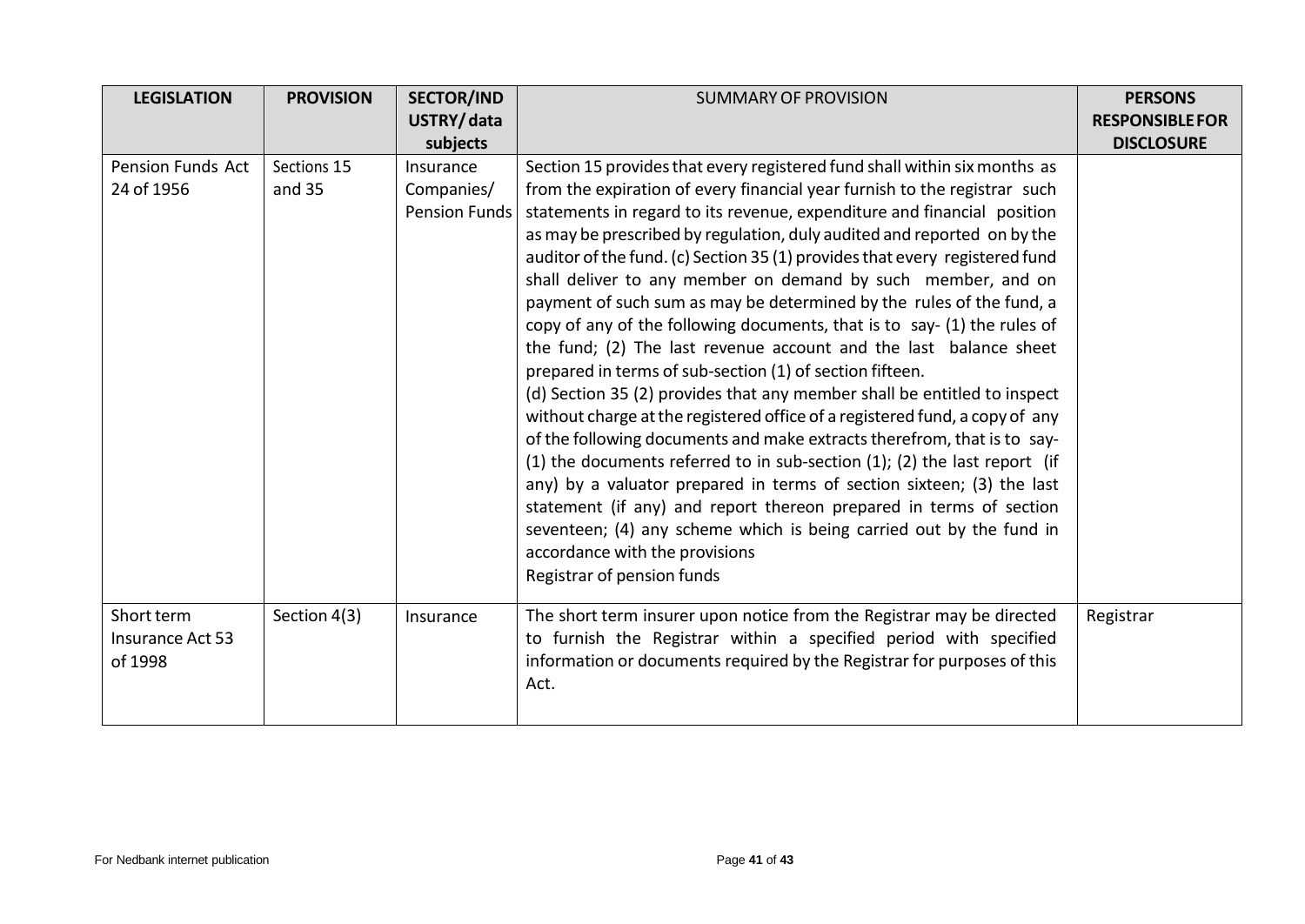| <b>LEGISLATION</b>     | <b>PROVISION</b> | <b>SECTOR/IND</b> | <b>SUMMARY OF PROVISION</b>                                                                                                                     | <b>PERSONS</b>         |
|------------------------|------------------|-------------------|-------------------------------------------------------------------------------------------------------------------------------------------------|------------------------|
|                        |                  | USTRY/data        |                                                                                                                                                 | <b>RESPONSIBLE FOR</b> |
|                        |                  | subjects          |                                                                                                                                                 | <b>DISCLOSURE</b>      |
| South African          | Sections 19, 43  | <b>Banks</b>      | Section 10A (11) provides that a bank shall, in order to enable the                                                                             | <b>Bank</b><br>Reserve |
| Reserve Bank, Act      | and 47.          |                   | Governor to determine whether the bank is complying with the                                                                                    | Governor               |
| 90 of 1989             |                  |                   | provisions of section 10A, furnish the Registrar of banks with a return                                                                         |                        |
|                        |                  |                   | on the prescribed form and in respect of the prescribed period. The                                                                             |                        |
|                        |                  |                   | return contemplated in section 10A (11) shall be prepared in                                                                                    |                        |
|                        |                  |                   | conformity with generally accepted accounting practice. (c) The Act                                                                             |                        |
|                        |                  |                   | would not appear to require banks and insurance companies to keep                                                                               |                        |
|                        |                  |                   | any specific records.                                                                                                                           |                        |
| <b>Stamp Duties</b>    | Section 31       | <b>Banks and</b>  | Section 31A provides that the Commissioner, or any officer may, for                                                                             | Commissioner<br>for    |
| Act 77 of 1968         |                  | Insurance         | the purposes of the administration of the Act in relation to any person                                                                         | African<br>South       |
|                        |                  | Companies         | liable for the duty, require such person or any other person to furnish                                                                         | Revenue Service.       |
|                        |                  |                   | such information, documents or things as the Commissioner or such                                                                               |                        |
|                        |                  |                   | officer may require (to inspect, audit, examine or obtain). (c) The Act                                                                         |                        |
|                        |                  |                   | would not appear to require banks and insurance companies to keep                                                                               |                        |
|                        |                  |                   | any specific records.                                                                                                                           |                        |
| <b>Stock Exchanges</b> |                  | <b>Banks</b> and  | (a) The Act consolidates the laws relating to the regulation and control                                                                        | President of the       |
| Control                |                  | Insurance         | of stock exchanges and matters connected therewith. (b) Section 19                                                                              | stock exchange and     |
| Act 1 of 1985          |                  | Companies         | provides that the president may require any issuer whose securities are                                                                         | Registrar of the       |
|                        |                  |                   | included in the list referred to in section 16 (a) of the Act to disclose                                                                       | stock exchange.        |
|                        |                  |                   | within a period specified in such a notice, any information at such                                                                             |                        |
|                        |                  |                   | issuer's disposal pertaining to such securities or to the affairs of that                                                                       |                        |
|                        |                  |                   | issuer which is in the public interest and, after giving such issuer an<br>opportunity of making representations to him, require such issuer to |                        |
|                        |                  |                   | disclose that information to the registered holder of the securities in                                                                         |                        |
|                        |                  |                   | question within a further period specified in the said notice. (c) Section                                                                      |                        |
|                        |                  |                   | 43 provides that every member shall keep such accounting records in                                                                             |                        |
|                        |                  |                   | one of the official languages of the Republic as may be prescribed,                                                                             |                        |
|                        |                  |                   | preserve such records in a safe place for a period of at least five years                                                                       |                        |
|                        |                  |                   |                                                                                                                                                 |                        |